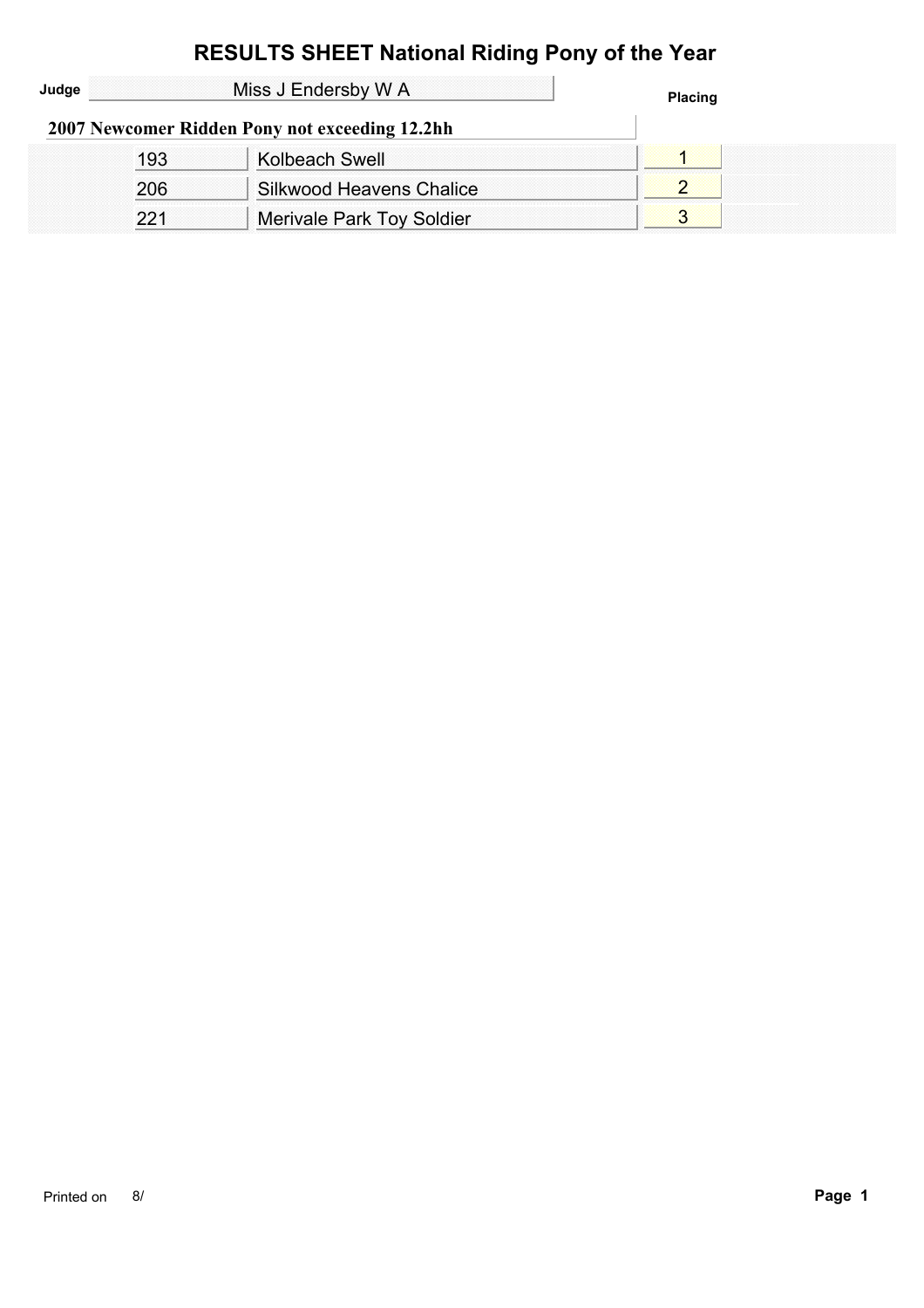| Judge | Miss J Endersby W A |                                                                |  |  |
|-------|---------------------|----------------------------------------------------------------|--|--|
|       |                     | 2007 Newcomer Ridden Pony over 12.2hh and not exceeding 13.2hh |  |  |
|       | 151                 | Leanda Hello Dolly                                             |  |  |
|       |                     | <b>Salisbury Suspicious Love</b>                               |  |  |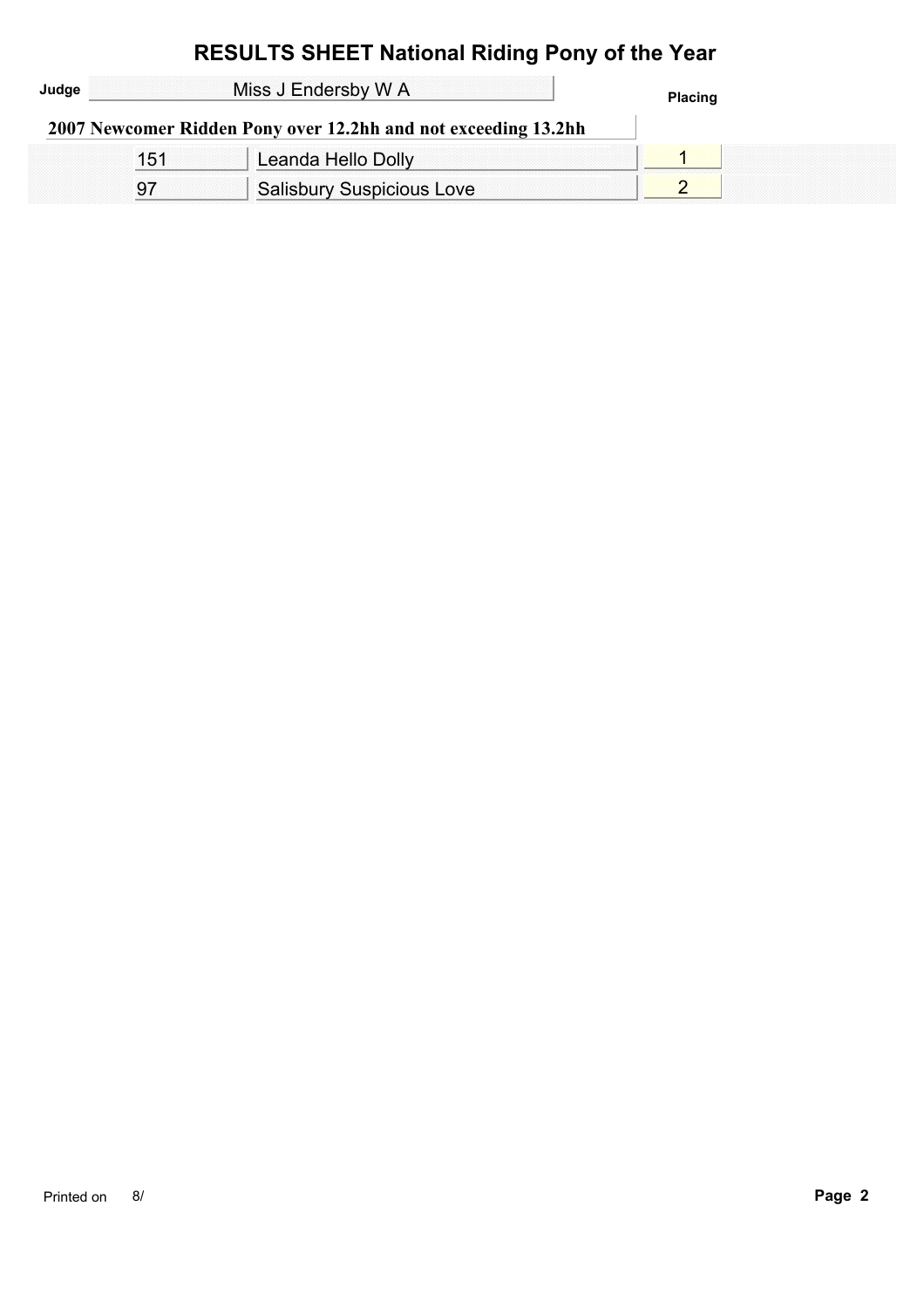| Miss J Endersby W A                         |  |
|---------------------------------------------|--|
| 2007 National Champion Newcomer Ridden Pony |  |
| Leanda Hello Dolly                          |  |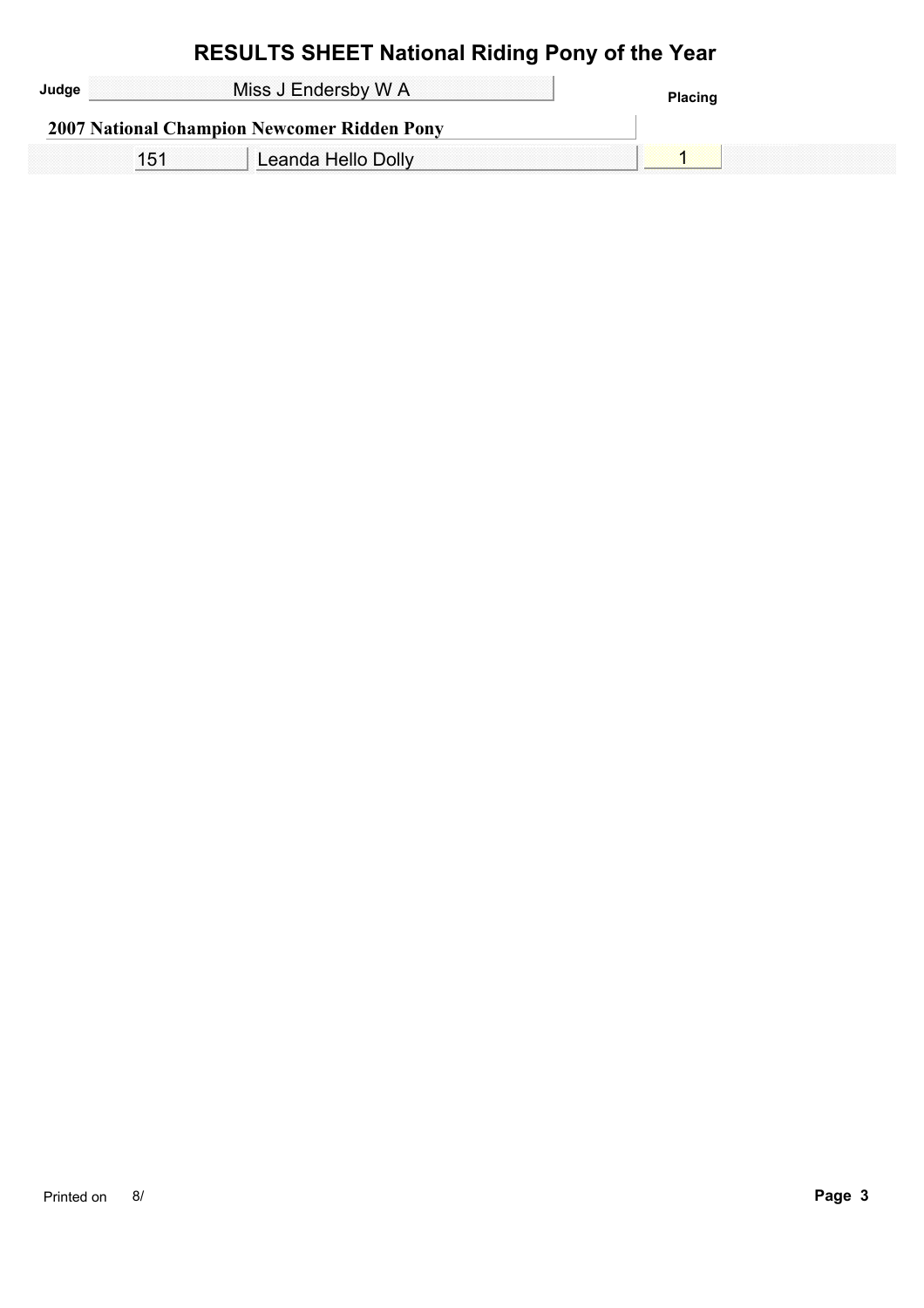| Judae | Miss J Endersby W A                                  | Placing |
|-------|------------------------------------------------------|---------|
|       | <b>2007 National Reserve Champion Newcomer Pony,</b> |         |
|       | Kolbeach Swell                                       |         |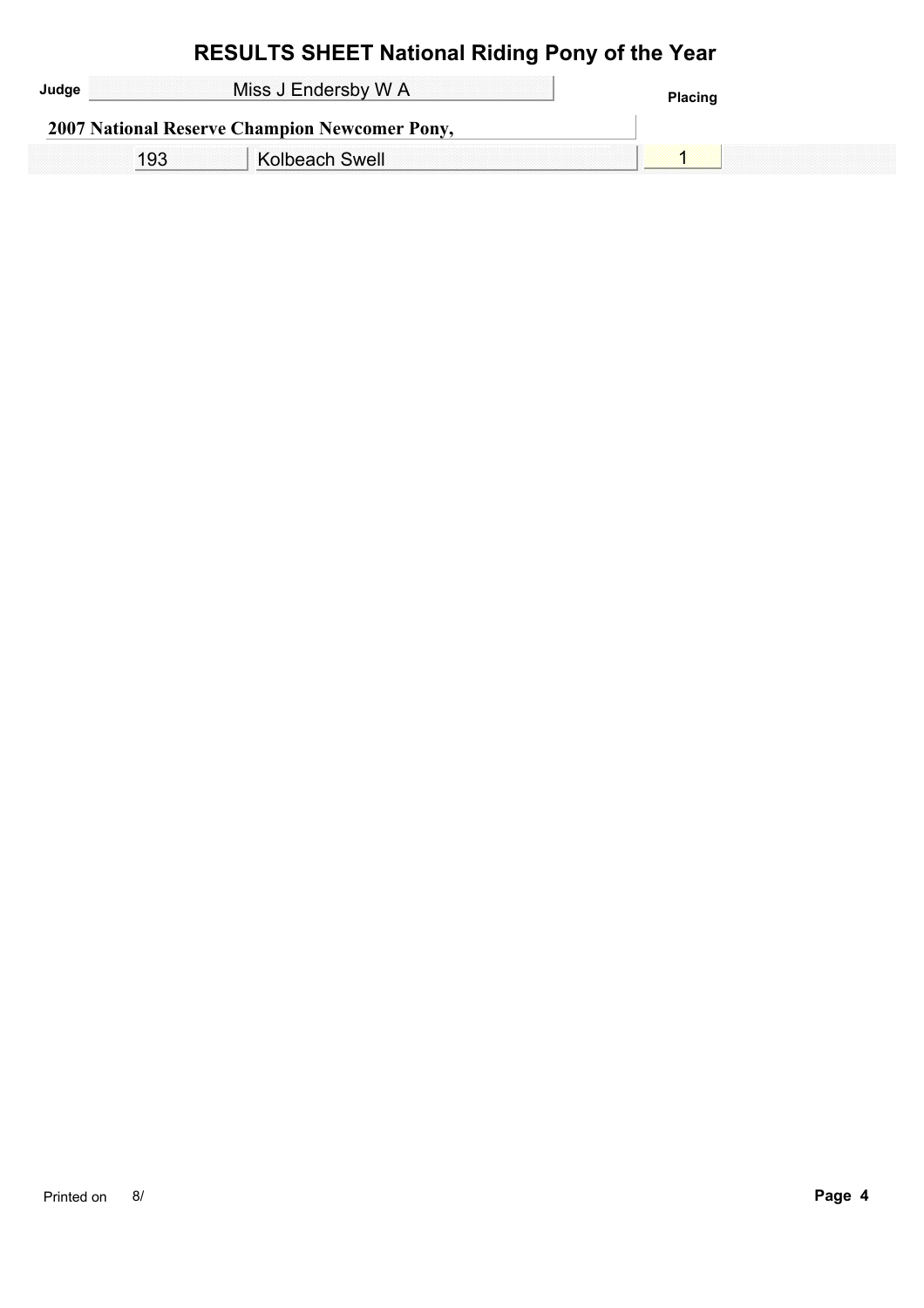| Judge |     | Ms J Whimpress S.A.                      | <b>Placing</b> |
|-------|-----|------------------------------------------|----------------|
|       |     | 2008 National Newcomer Pony, n.e. 12.2hh |                |
|       | 59  | Langtree Upbeat                          |                |
|       | 104 | <b>Taylyn Park Charlie</b>               |                |
|       | 79  | Dainhill Nickel                          |                |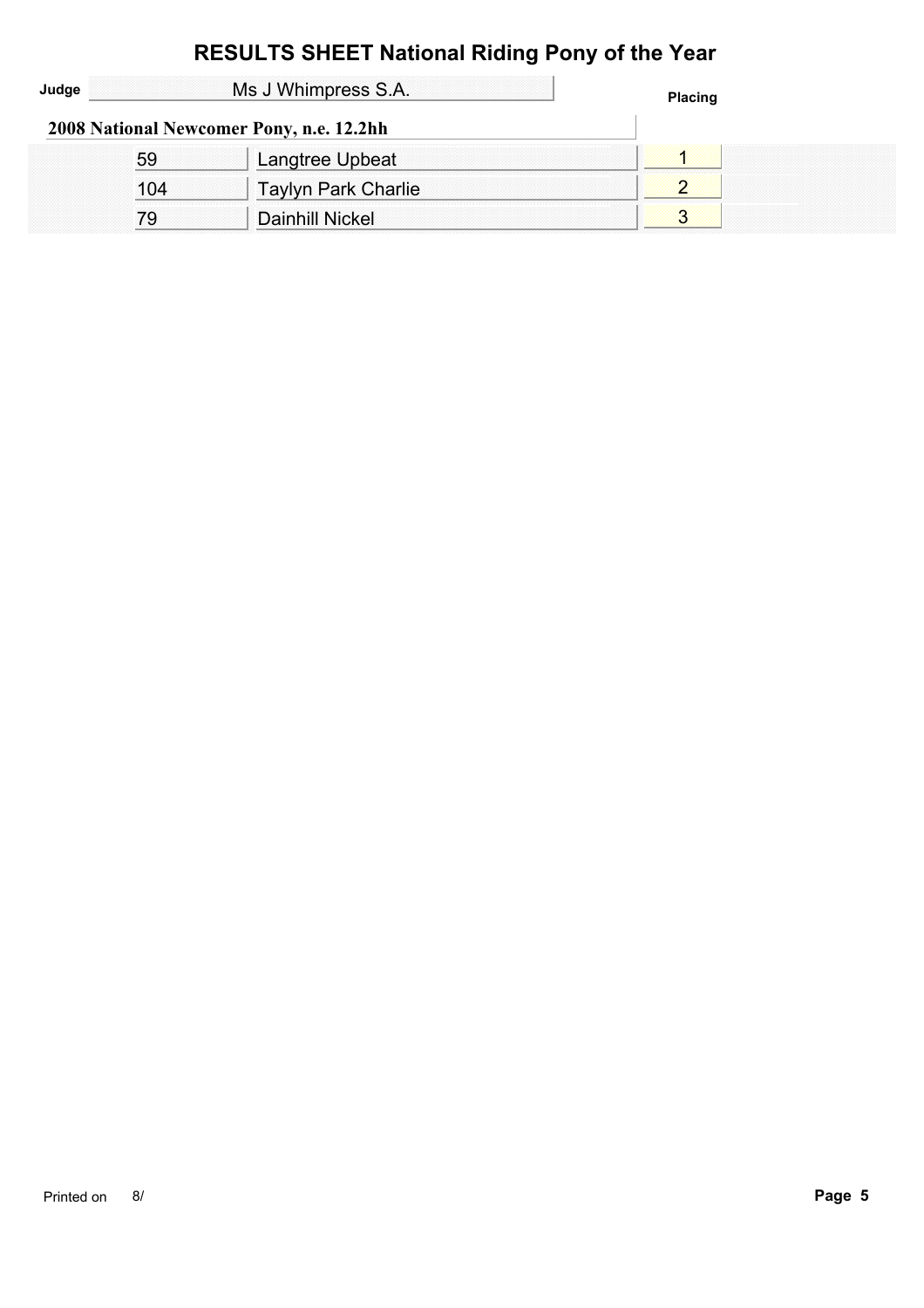|       |     | <b>RESULTS SHEET National Riding Pony of the Year</b> |                |  |
|-------|-----|-------------------------------------------------------|----------------|--|
| Judge |     | Ms J Whimpress S.A.                                   | <b>Placing</b> |  |
|       |     | 2008 National Newcomer Pony, 12.2hh & n.e. 13.2hh     |                |  |
|       | 222 | Kolbeach Class                                        |                |  |
|       | 45  | Karlana Opening Night                                 | 2              |  |
|       | 108 | Langtree French Lace                                  | 3              |  |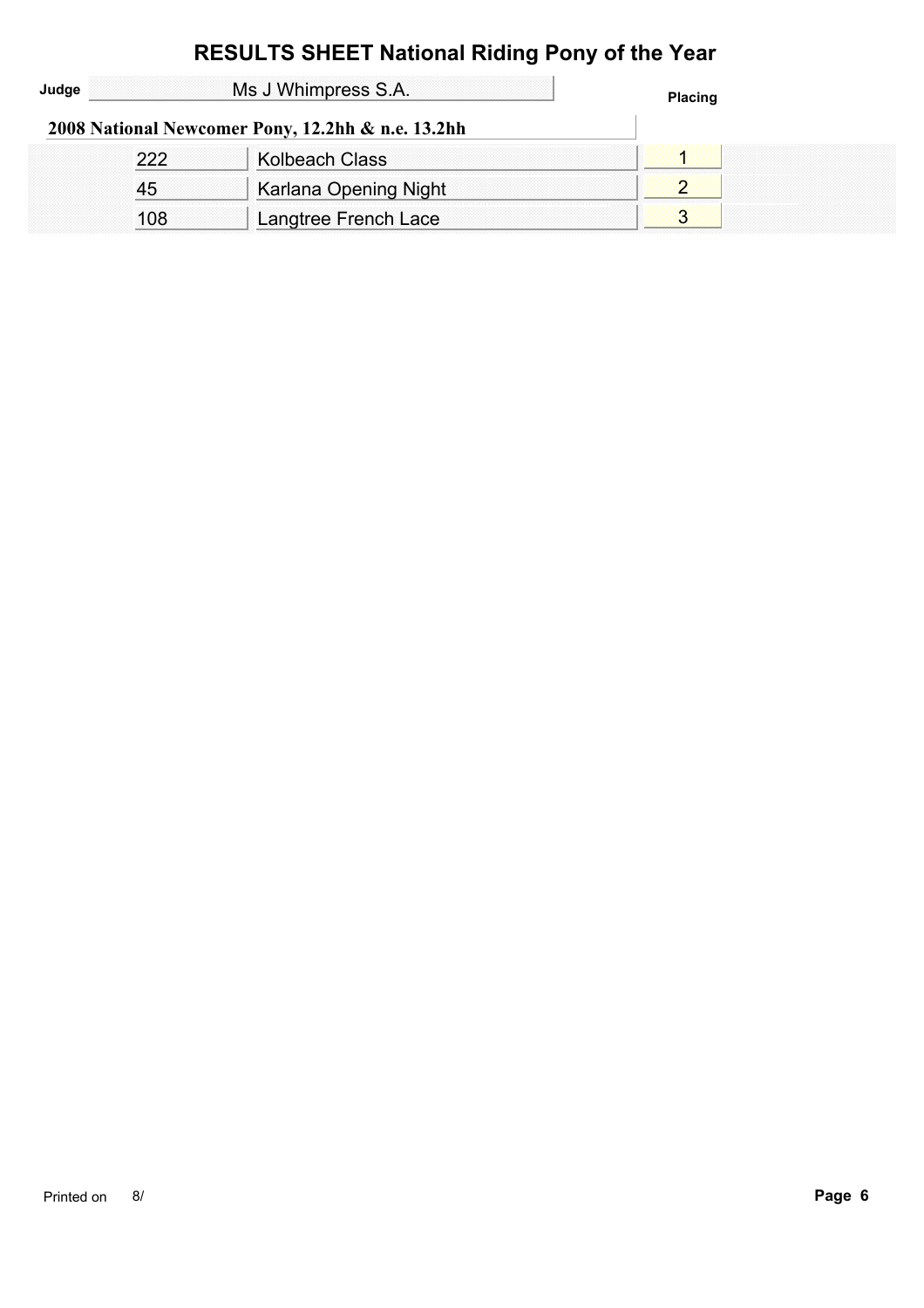|       |     | <b>RESULTS SHEET National Riding Pony of the Year</b> |                |
|-------|-----|-------------------------------------------------------|----------------|
| Judge |     | Ms J Whimpress S.A.                                   | <b>Placing</b> |
|       |     | 2008 National Newcomer Pony, 13.2hh & n.e. 14.2hh     |                |
|       | 185 | Chippenham Titled                                     |                |
|       | 126 | Sanlirra Truffle                                      | 2              |
|       | 214 | <b>Sanlirra Prediction</b>                            | 3              |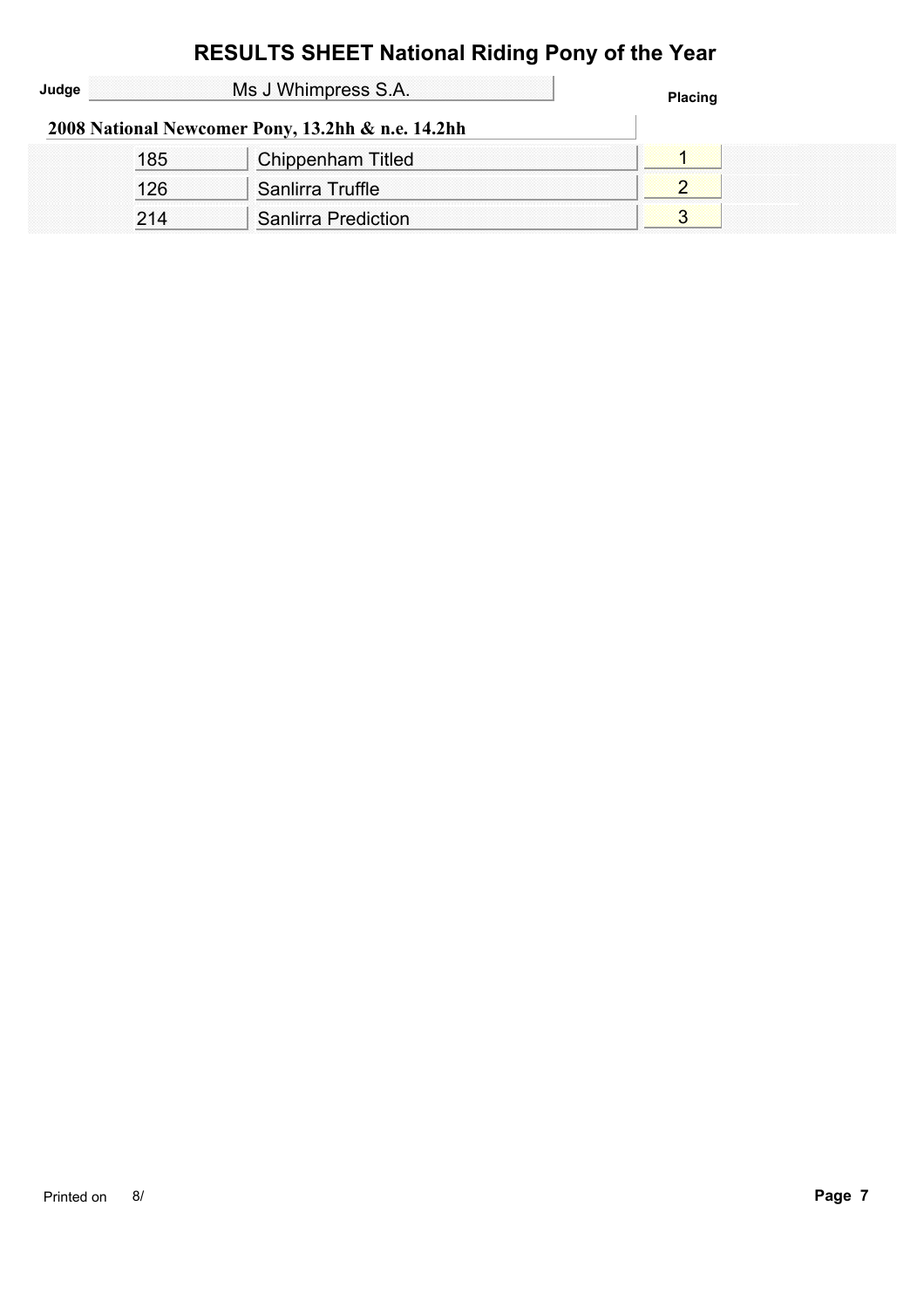| Ms J Whimpress S.A.                          | <b>Placing</b> |
|----------------------------------------------|----------------|
| <b>2008 National Champion Newcomer Pony,</b> |                |
| Chippenham Titled                            |                |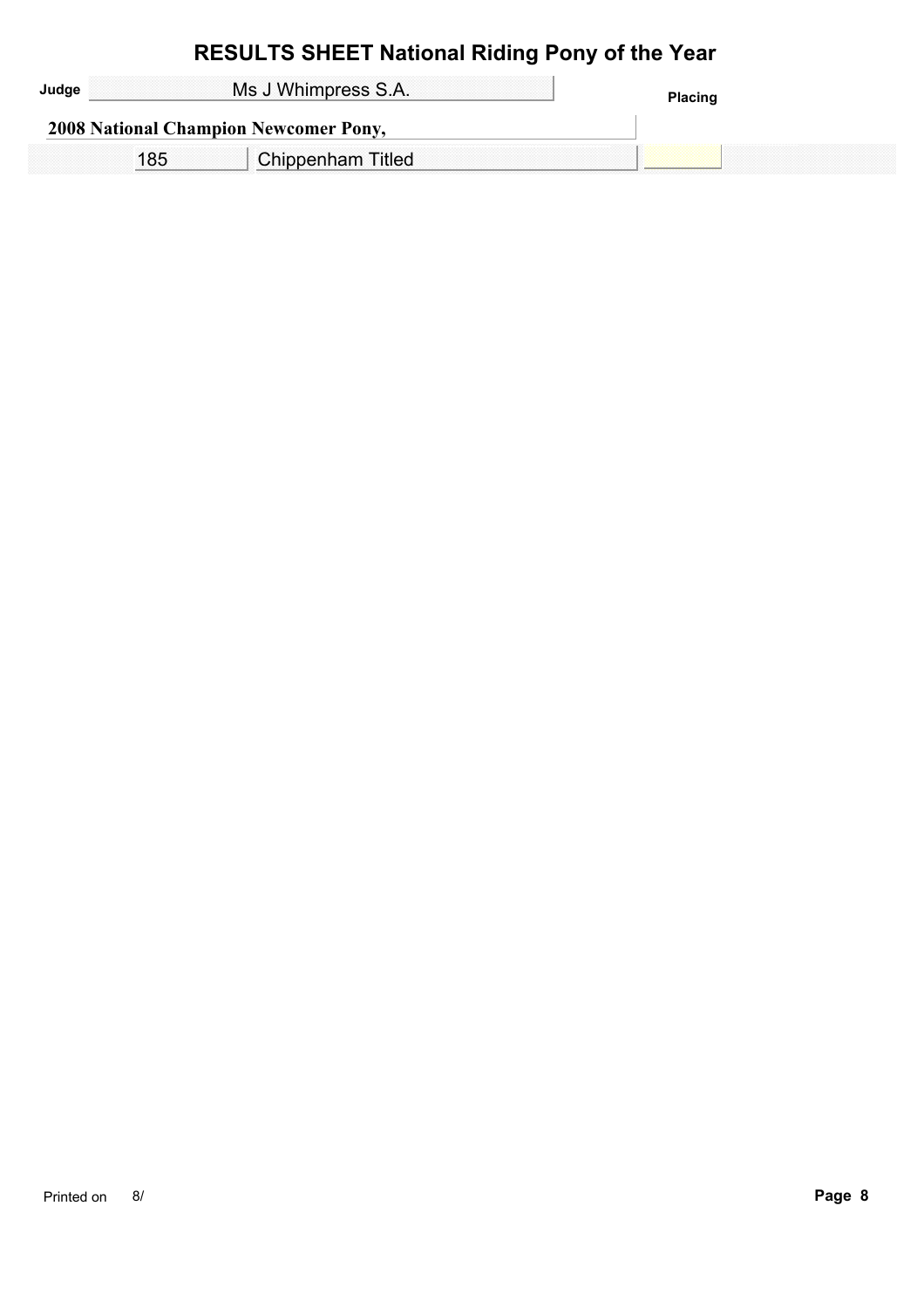| Judge | Ms J Whimpress S.A.                                  | <b>Placing</b> |
|-------|------------------------------------------------------|----------------|
|       | <b>2008 National Reserve Champion Newcomer Pony,</b> |                |
|       | <b>Kolbeach Class</b>                                |                |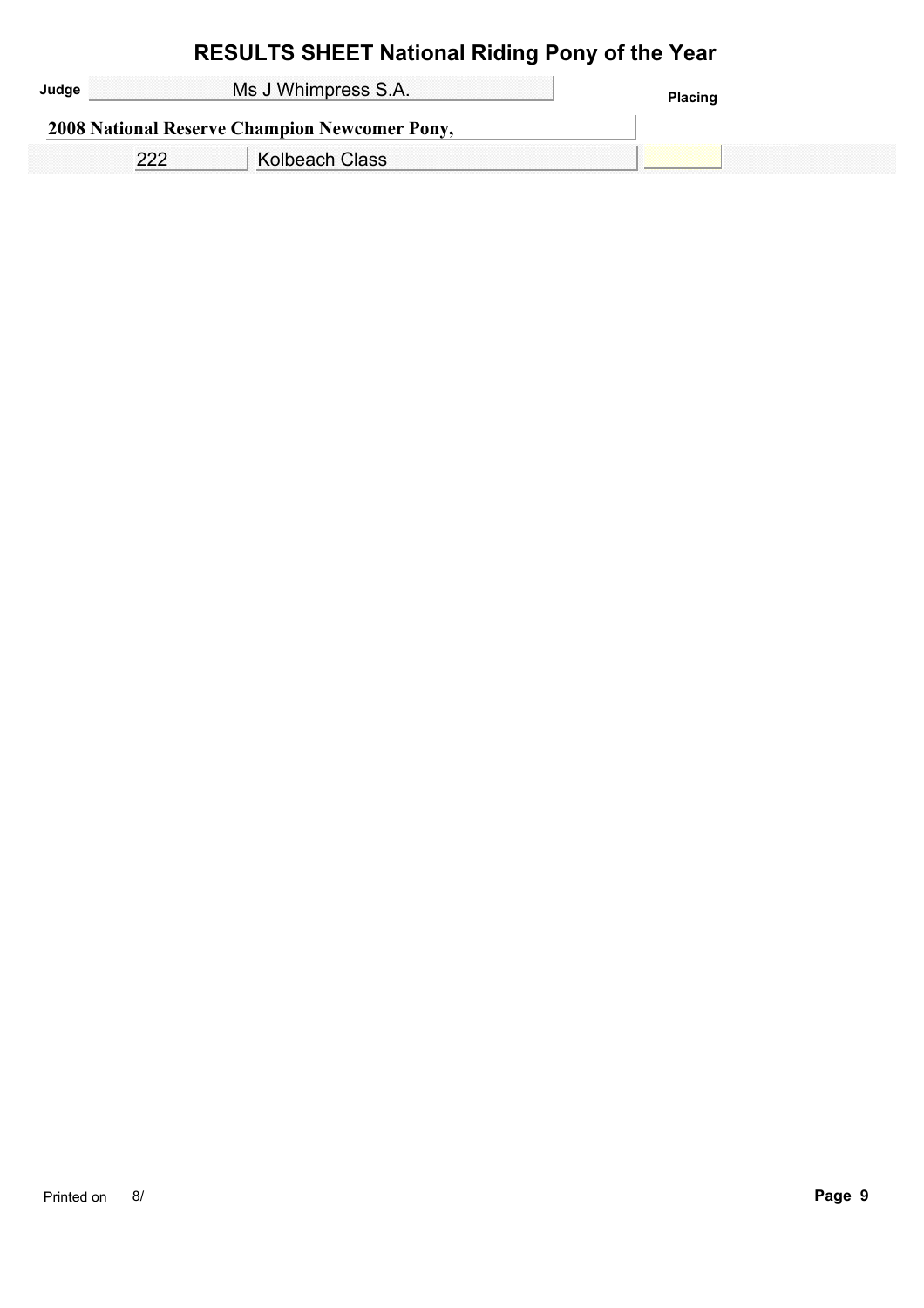| Judge |     | Miss J Endersby W A                                                    | <b>Placing</b> |
|-------|-----|------------------------------------------------------------------------|----------------|
|       |     | National Leading Rein Pony n.e. 12hh - Rider 3 years and under 8 years |                |
|       | 212 | <b>Mondiso Park Premiere</b>                                           |                |
|       | 152 | Silkwood Angel Wings                                                   |                |
|       | 221 | <b>Merivale Park Toy Soldier</b>                                       | 3              |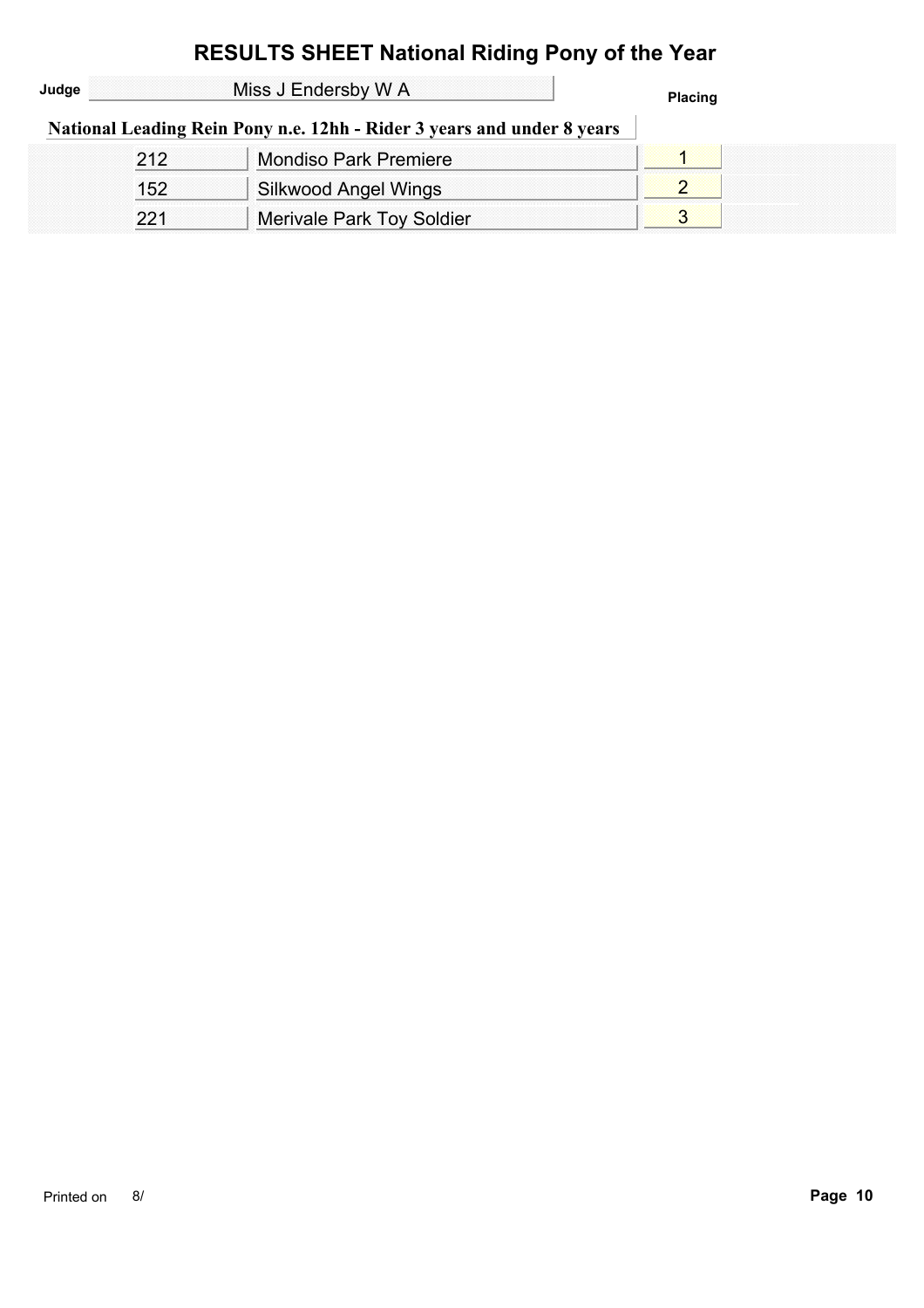| Judge |     | Miss J Endersby W A                                                      | <b>Placing</b> |
|-------|-----|--------------------------------------------------------------------------|----------------|
|       |     | National First Ridden Pony n.e. 12.2hh - Rider under 12 years on the day |                |
|       | 152 | Silkwood Angel Wings                                                     |                |
|       | 205 | Silkwood Golden Ties                                                     |                |
|       | 221 | Merivale Park Toy Soldier                                                |                |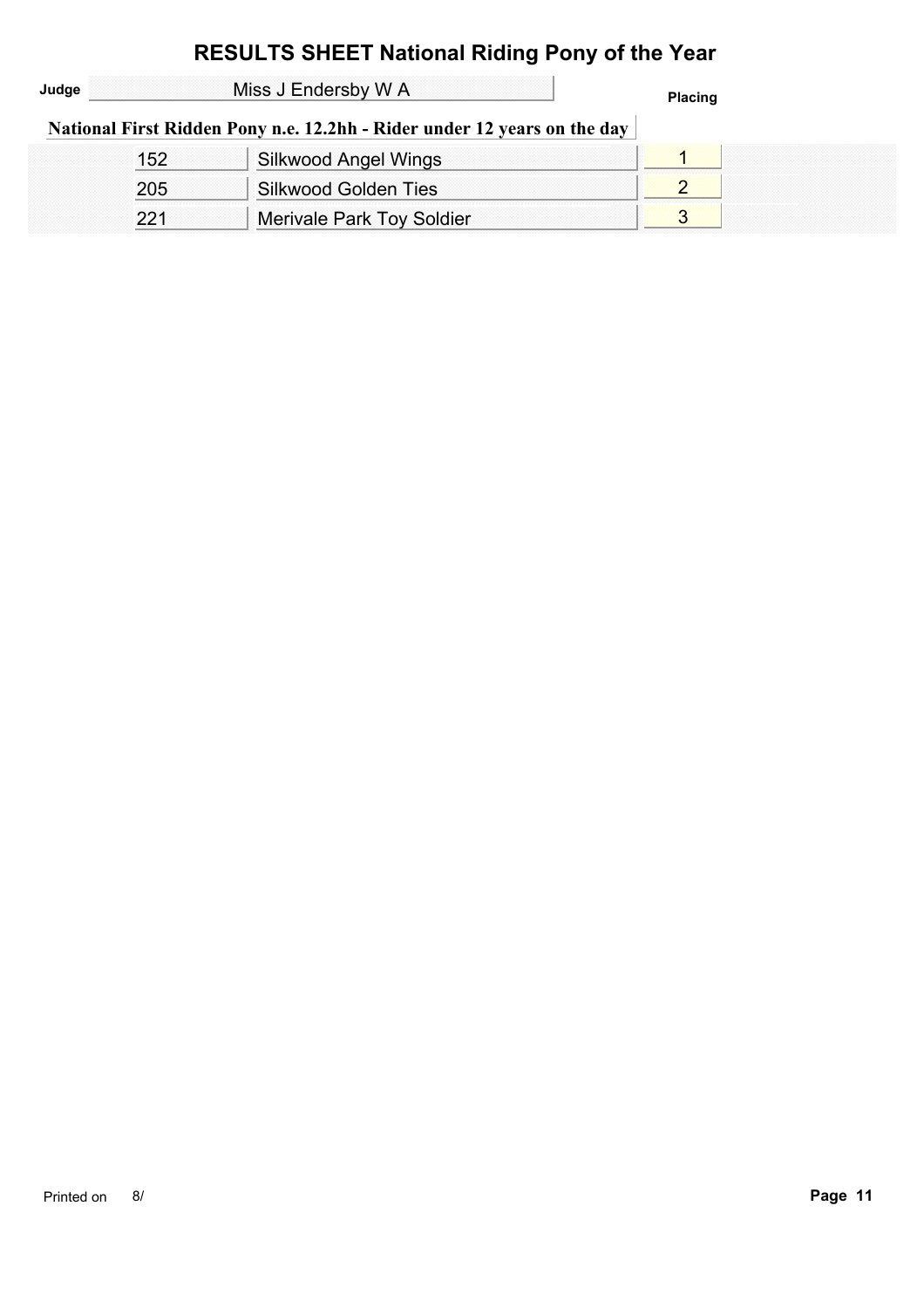|                             | Miss J Endersby W A  | <b>Placing</b> |
|-----------------------------|----------------------|----------------|
| 2009 National Mini Champion |                      |                |
|                             | Silkwood Angel Wings |                |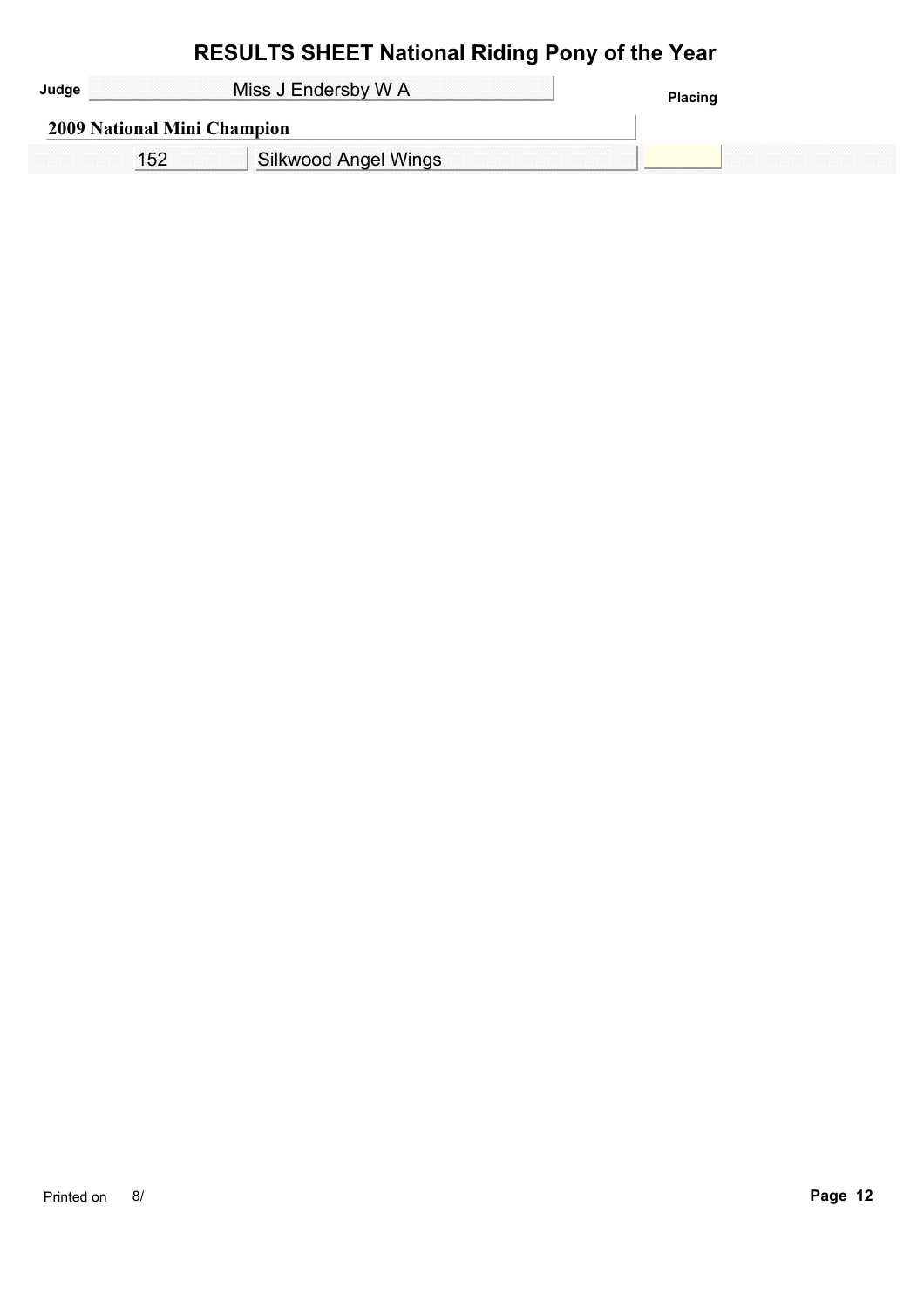| Miss J Endersby W A |                                     |  |
|---------------------|-------------------------------------|--|
|                     | 2009 Reserve National Mini Champion |  |
|                     | <b>Mondiso Park Premiere</b>        |  |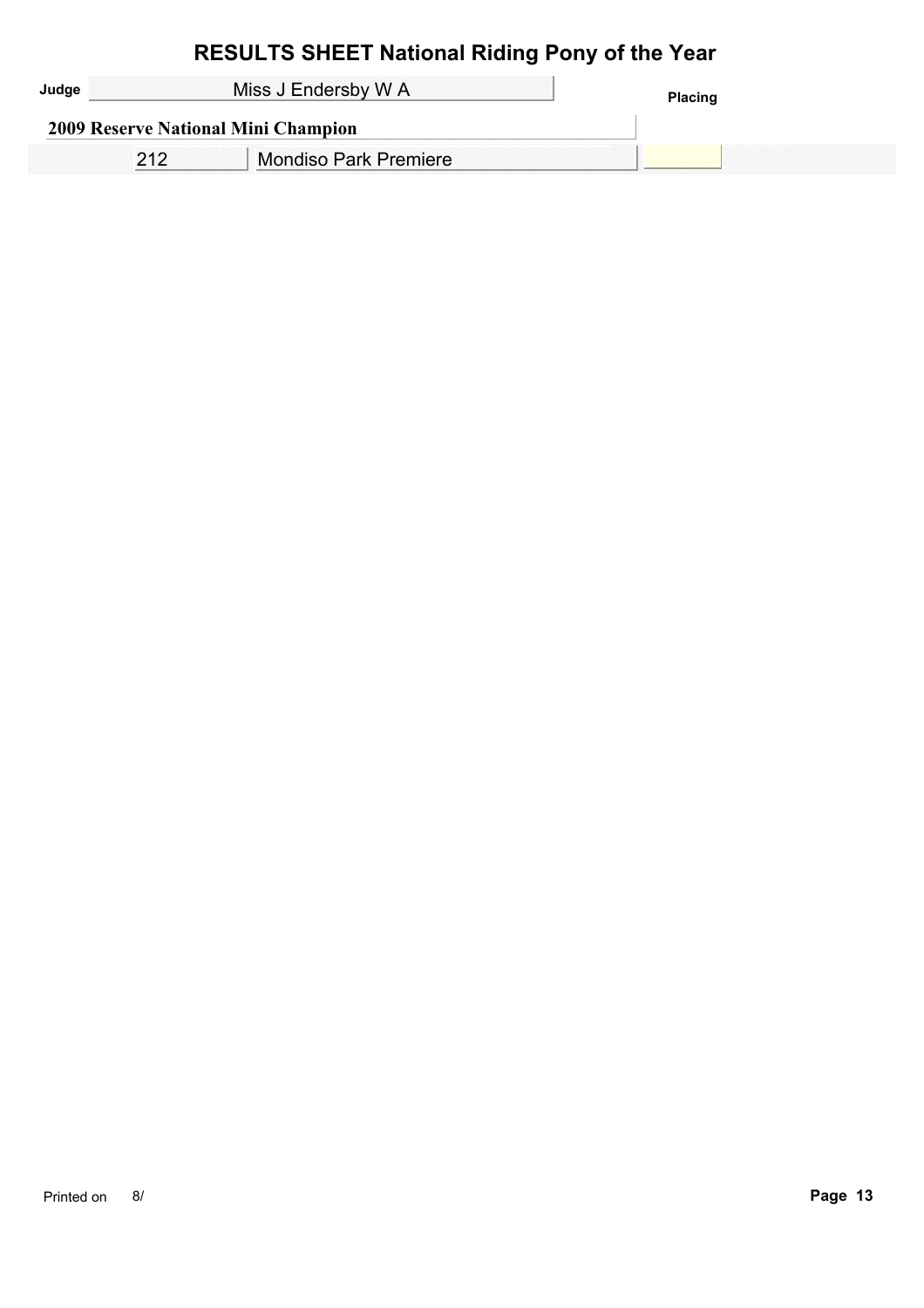| Judge | Miss J Endersby W A |                                                    | <b>Placing</b> |
|-------|---------------------|----------------------------------------------------|----------------|
|       |                     | National Led Show Pony * Mare or Gelding 4y & over |                |
|       |                     | <b>Mondiso Park Premiere</b>                       |                |
|       |                     | <b>Taylyn Park Charlie</b>                         |                |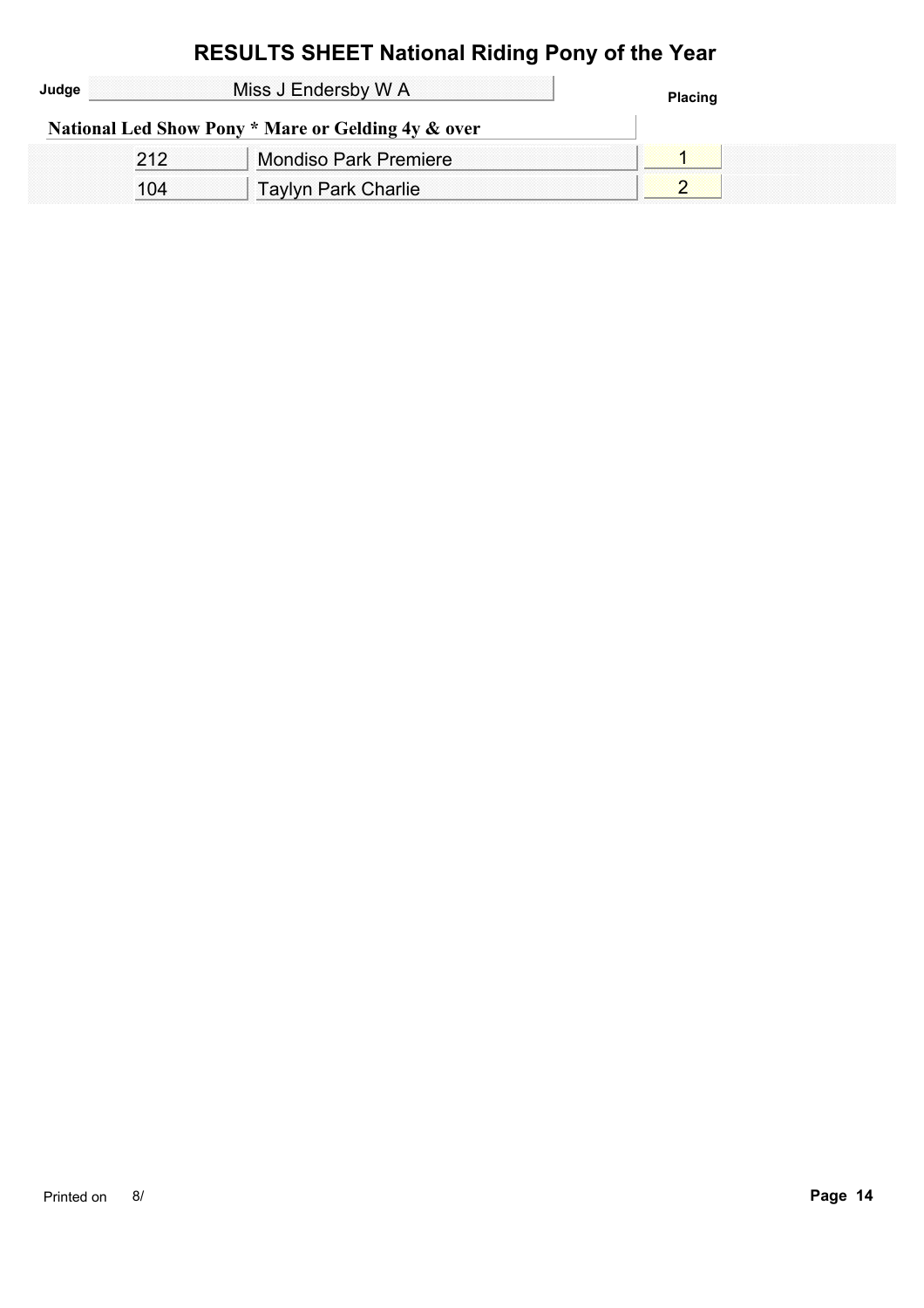| Judge |     | Miss J Endersby W A                                                 | <b>Placing</b> |
|-------|-----|---------------------------------------------------------------------|----------------|
|       |     | National Led Show Pony * Mare or Gelding 4y & over. over 12.2hh and |                |
|       |     | Royalwood Song of Spring                                            |                |
|       | 131 | Diamond Diva                                                        |                |
|       | 222 | Kolbeach Class                                                      |                |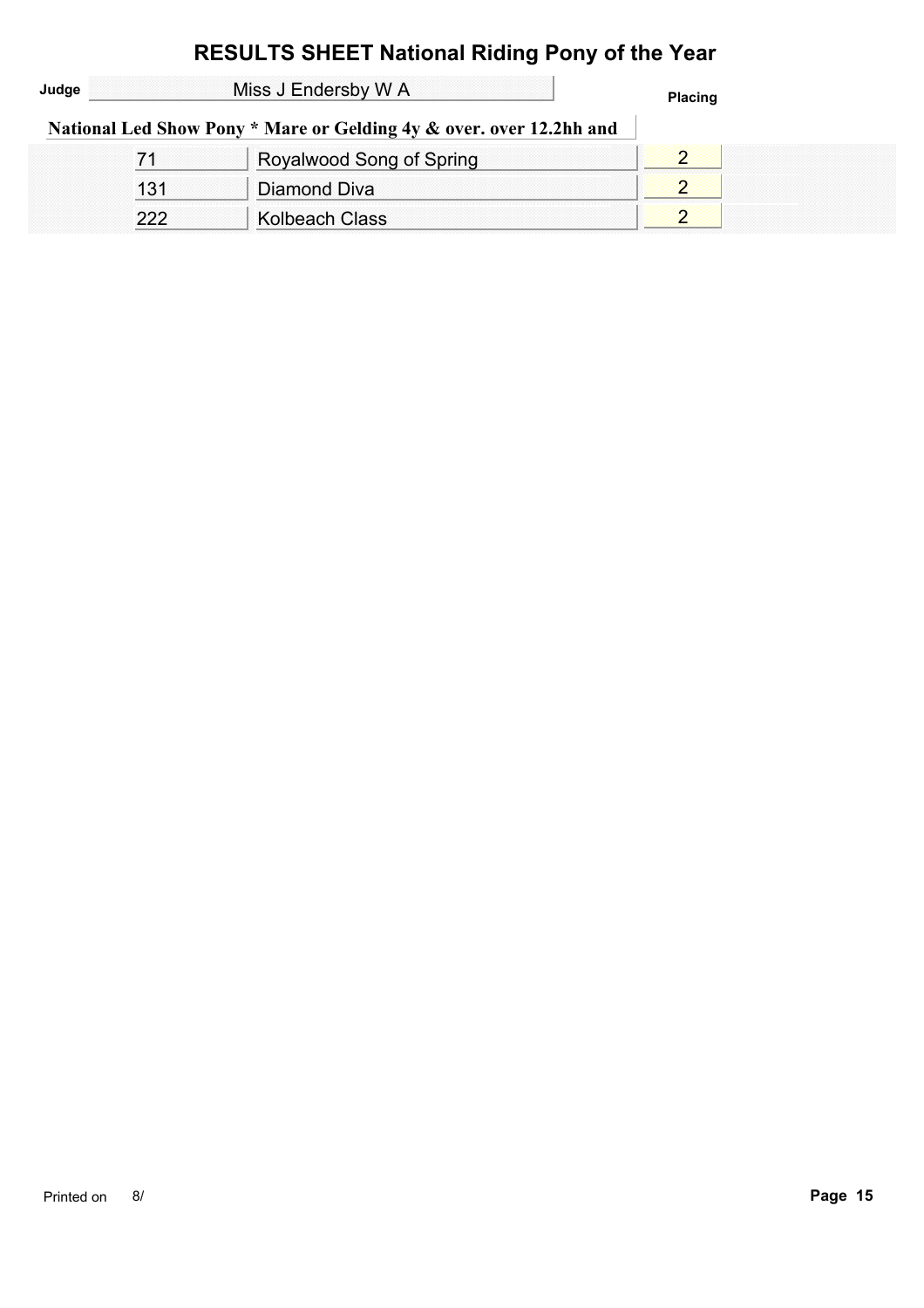| Judge |     | Miss J Endersby W A                                                 | <b>Placing</b> |
|-------|-----|---------------------------------------------------------------------|----------------|
|       |     | National Led Show Pony * Mare or Gelding 4y & over. over 13.2hh and |                |
|       | 126 | Sanlirra Truffle                                                    |                |
|       | 178 | Barrington Park Delta Rose                                          |                |
|       | 187 | Rathowen MacNamara                                                  |                |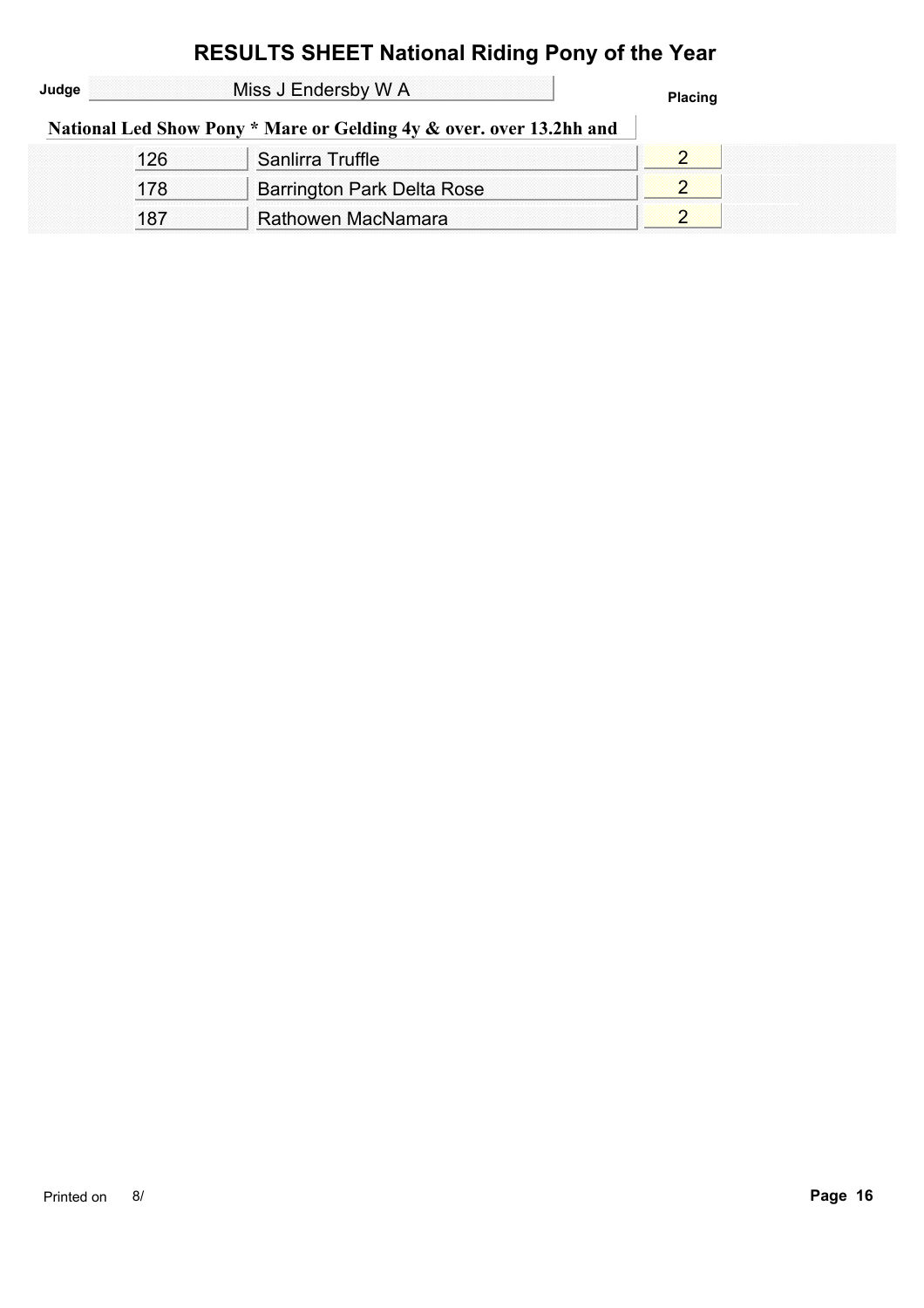#### **RESULTS SHEET National Riding Pony of the Year** Miss J Endersby W A **Placing Judge National Led Stallion \* 4 years & over, n.e. 14.2hh** 195 | Dainhill Royal Bow | 2 232 Myscal Galaxy 232 2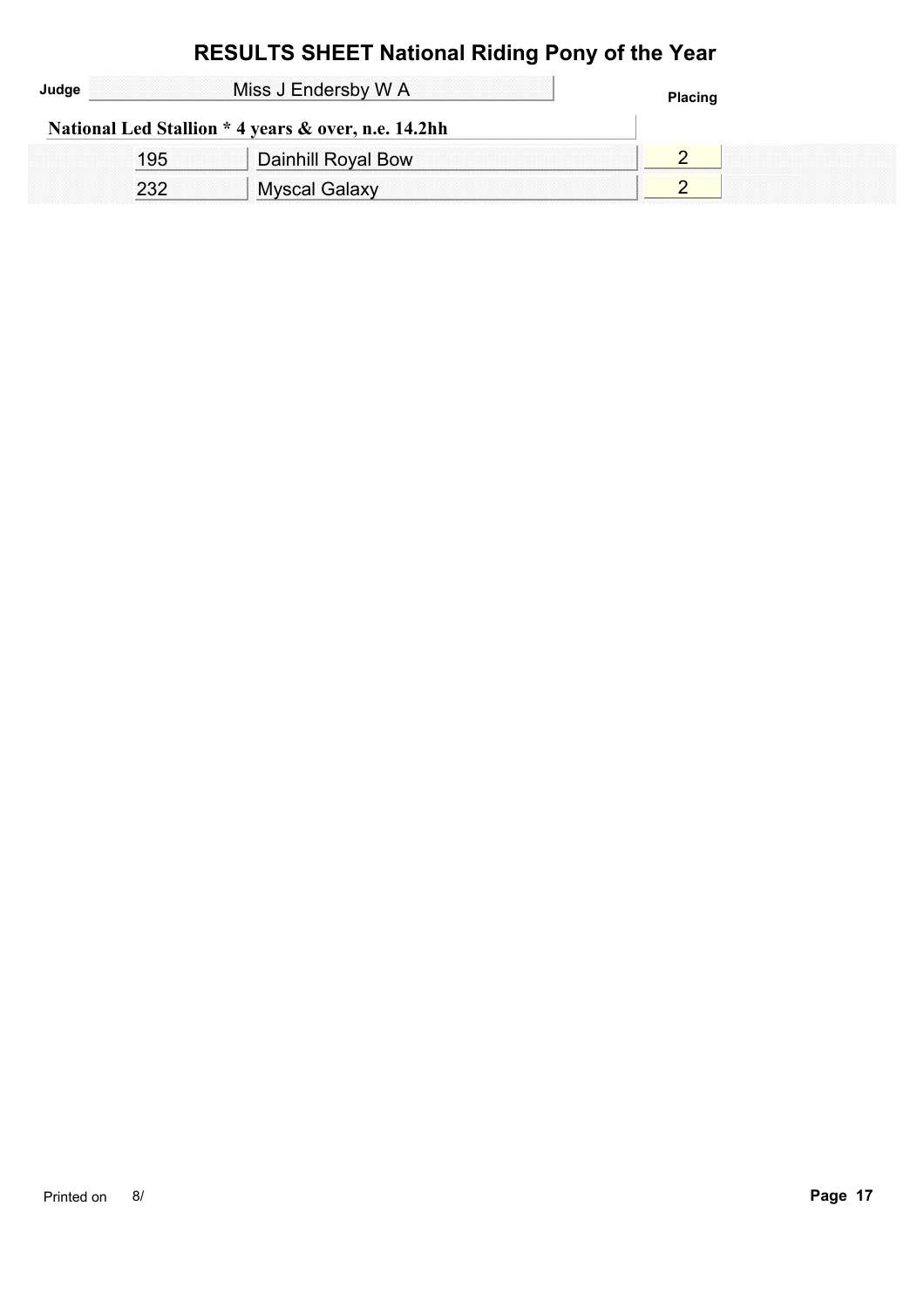| Miss J Endersby W A                       |                    | ગacinເ |
|-------------------------------------------|--------------------|--------|
| <b>2009 National Led Senior Show Ponw</b> |                    |        |
|                                           | Dainhill Royal Bow |        |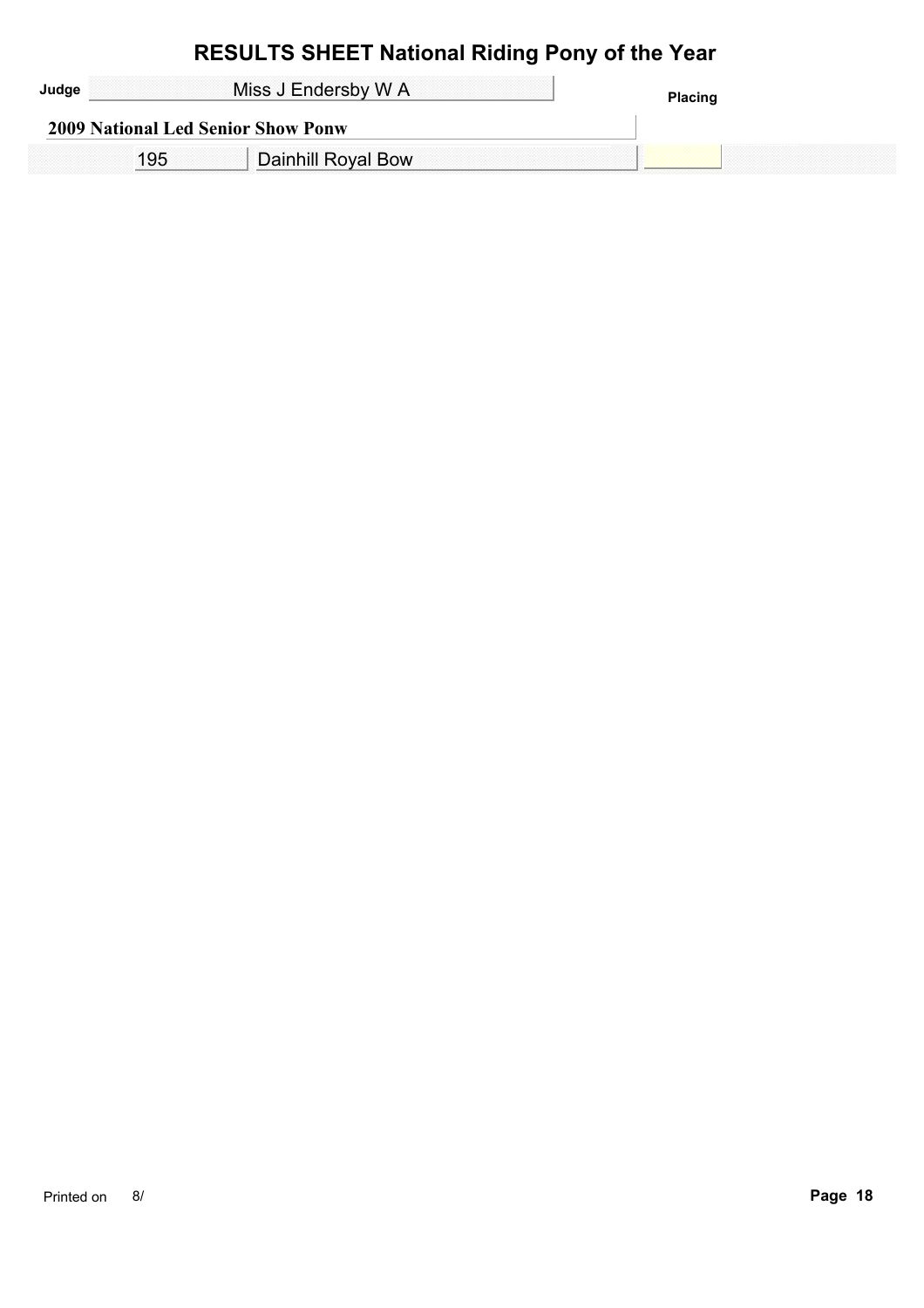| Miss J Endersby W A                                 | <b>Placing</b> |
|-----------------------------------------------------|----------------|
| <b>2009 National Runner-up Led Senior Show Ponw</b> |                |
| <b>Kolbeach Class</b>                               |                |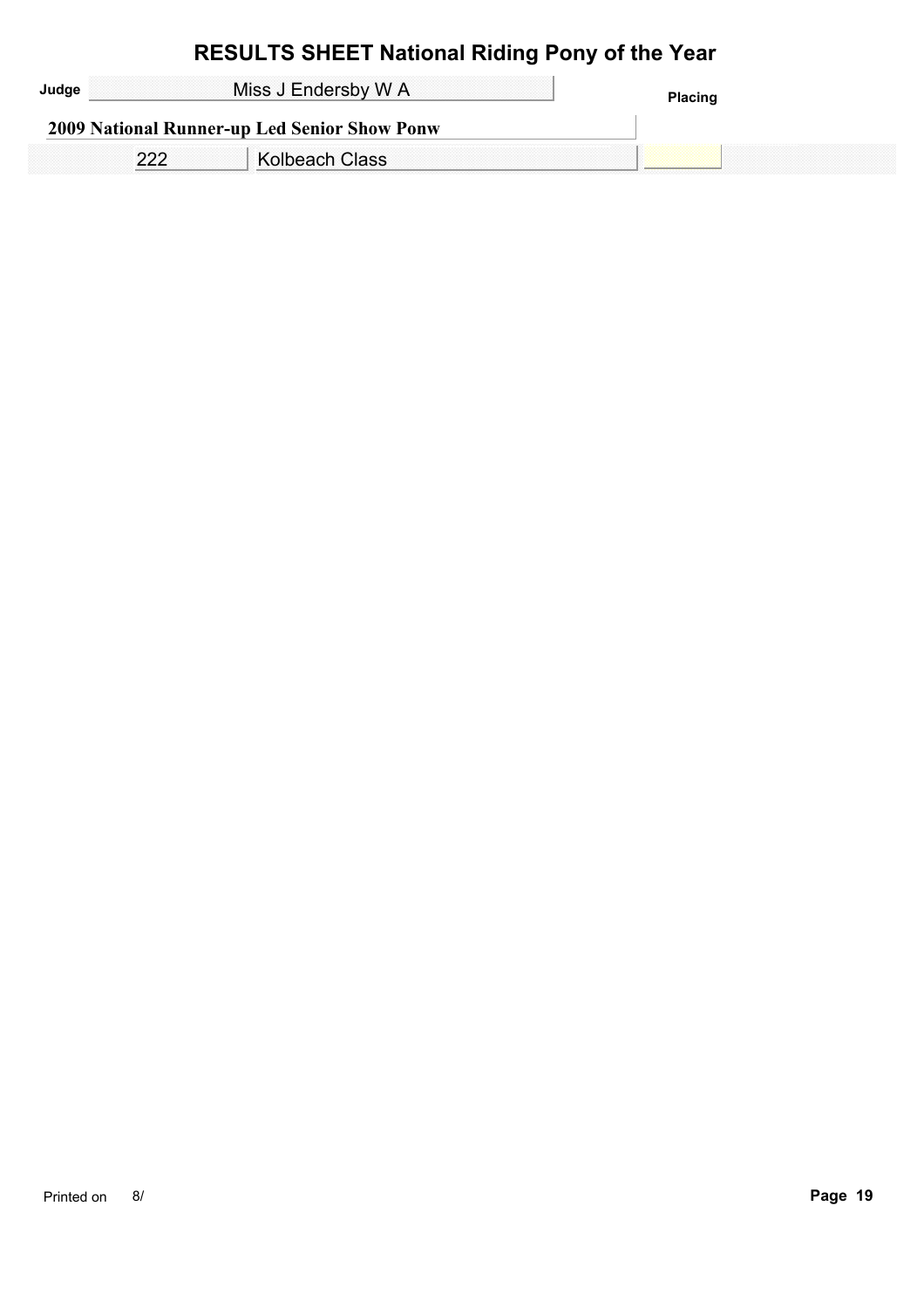#### **RESULTS SHEET National Riding Pony of the Year** Ms J Whimpress S.A. **Placing Judge National Led Show Hunter - Mare or Gelding 4 y & over, n.e, 12.2hh** 105 | Taylyn Park Just Jade | 2 133 Swanreach Lyric 2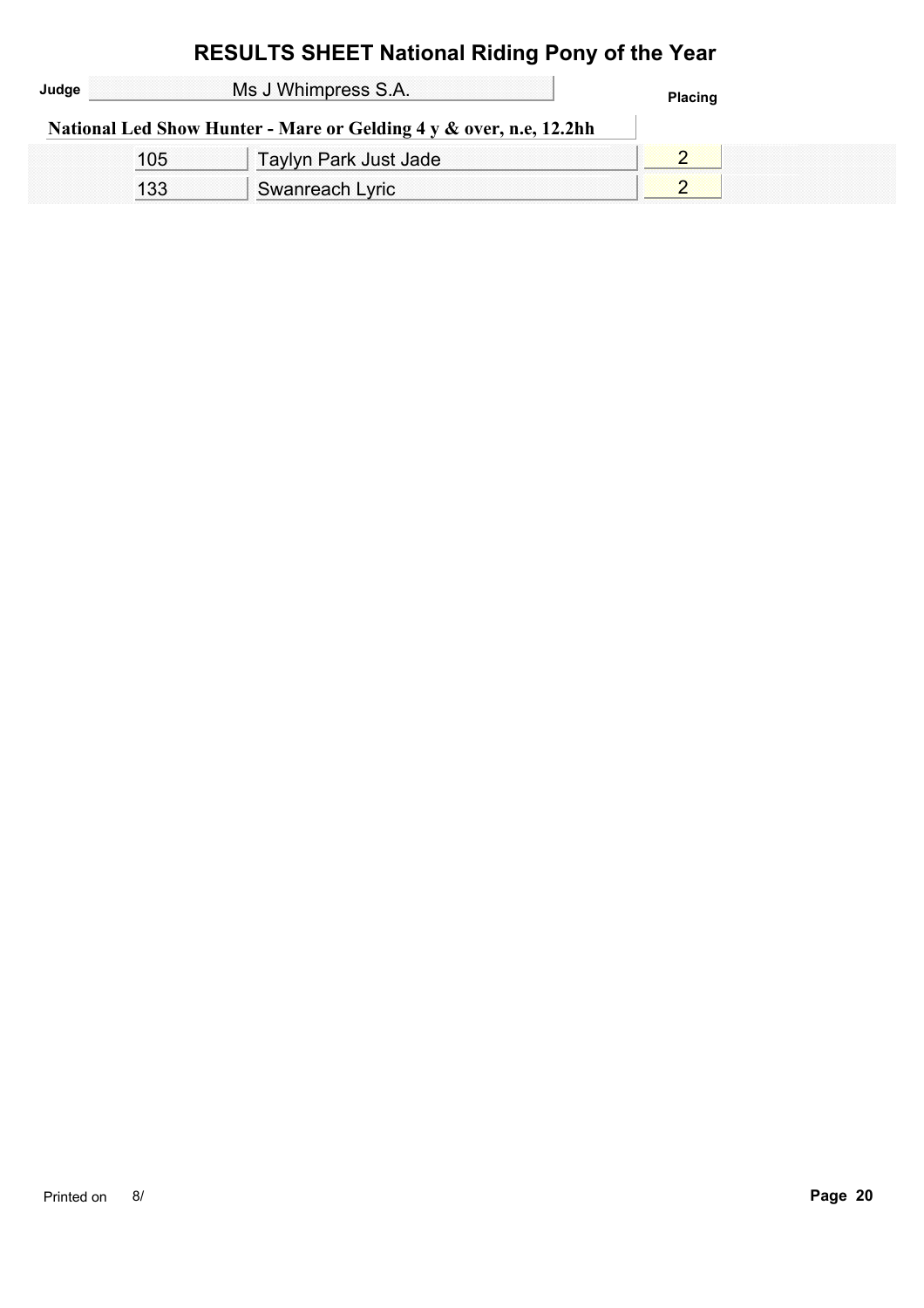| Judge                                                             | Ms J Whimpress S.A.         | <b>Placing</b> |  |
|-------------------------------------------------------------------|-----------------------------|----------------|--|
| National Led Show Hunter - Mare or Gelding 4 years and over, over |                             |                |  |
|                                                                   | Cheraton Royal Scandal (AI) |                |  |
|                                                                   | LJS Picture Play            |                |  |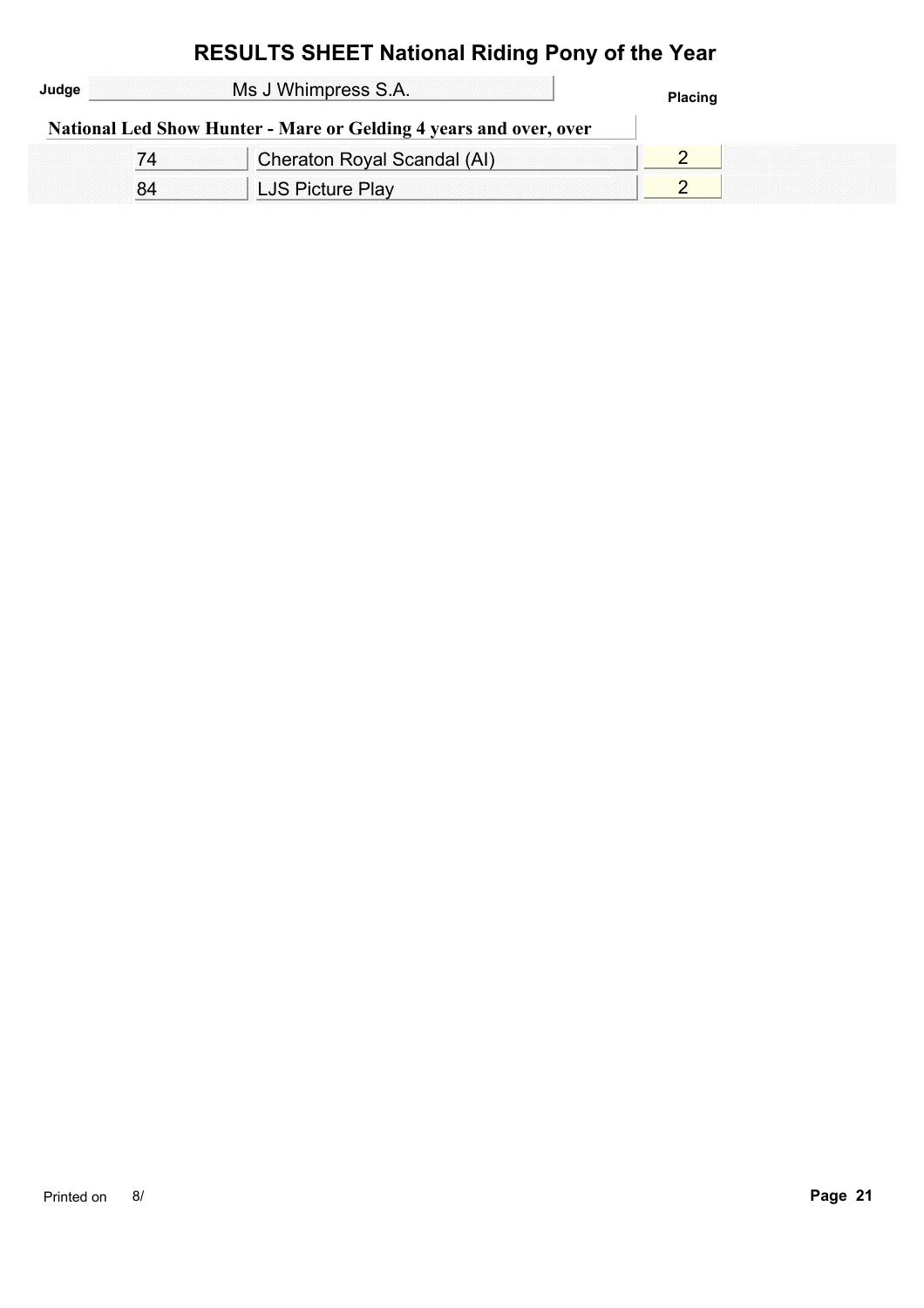| Judge |     | Ms J Whimpress S.A.                                               | <b>Placing</b> |
|-------|-----|-------------------------------------------------------------------|----------------|
|       |     | National Led Show Hunter - Mare or Gelding 4 years and over, over |                |
|       | 119 | Langtree Opium                                                    |                |
|       | 168 | Elmvale Top Cat                                                   |                |
|       | 192 | <b>Springmount Strolling Sun</b>                                  |                |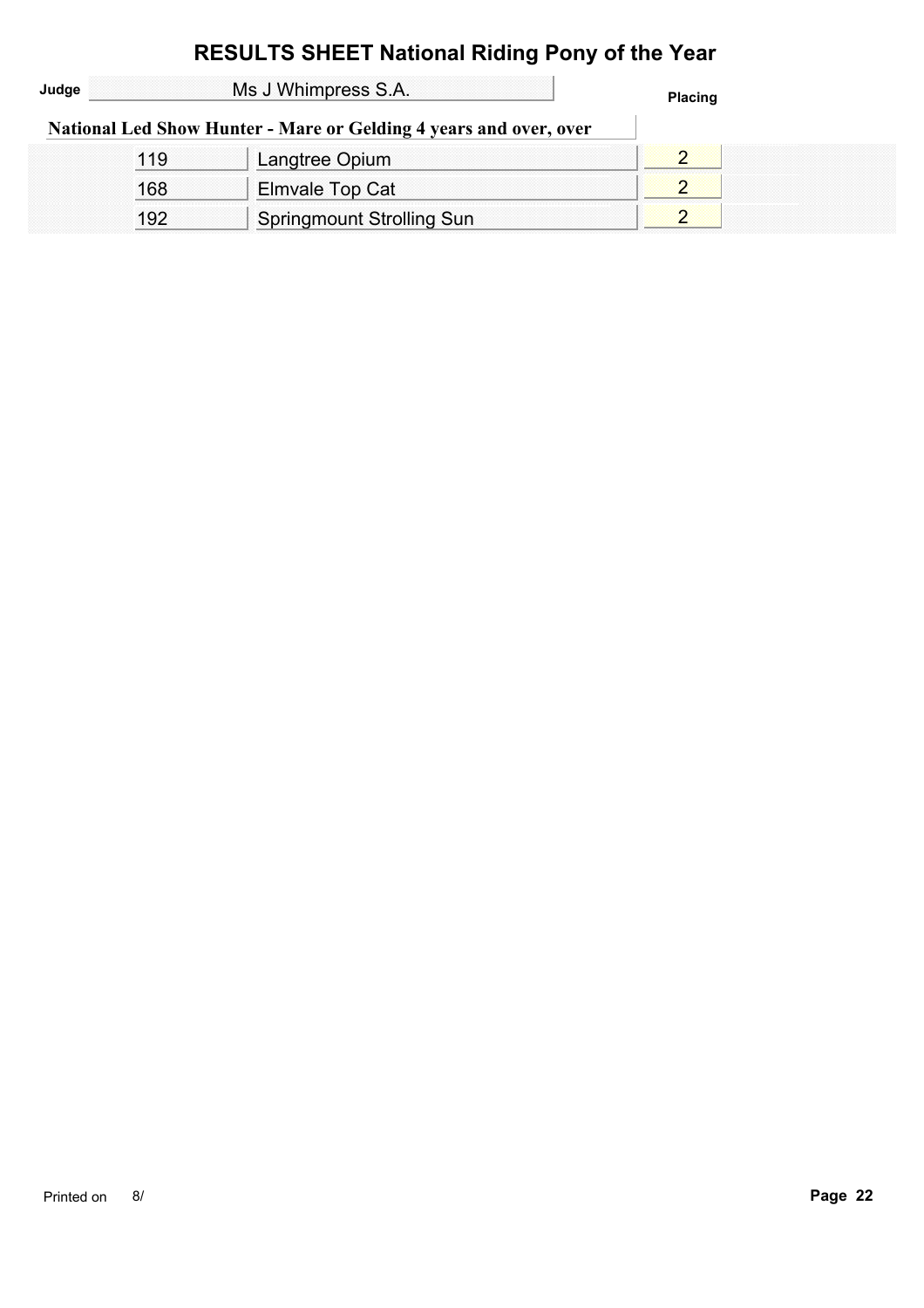| Ms J Whimpress S.A. |                                             | <b>Placing</b> |
|---------------------|---------------------------------------------|----------------|
|                     | <b>2009 National Led Senior Show Hunter</b> |                |
|                     | Langtree Opium                              |                |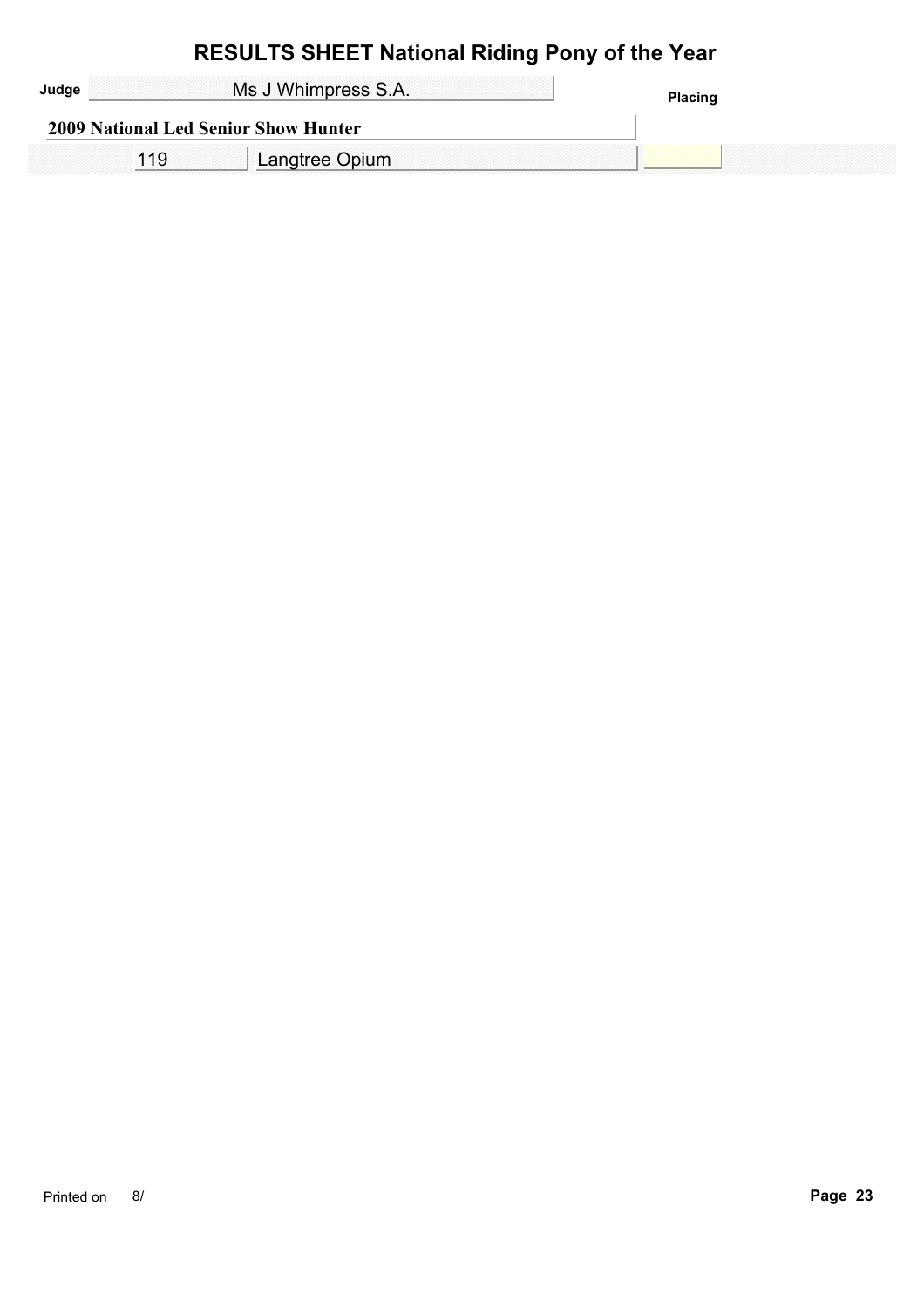| Ms J Whimpress S.A.                            | <b>Placing</b> |
|------------------------------------------------|----------------|
| 2009 National Runner-up Led Senior Show Hunter |                |
| Swanreach Lyric                                |                |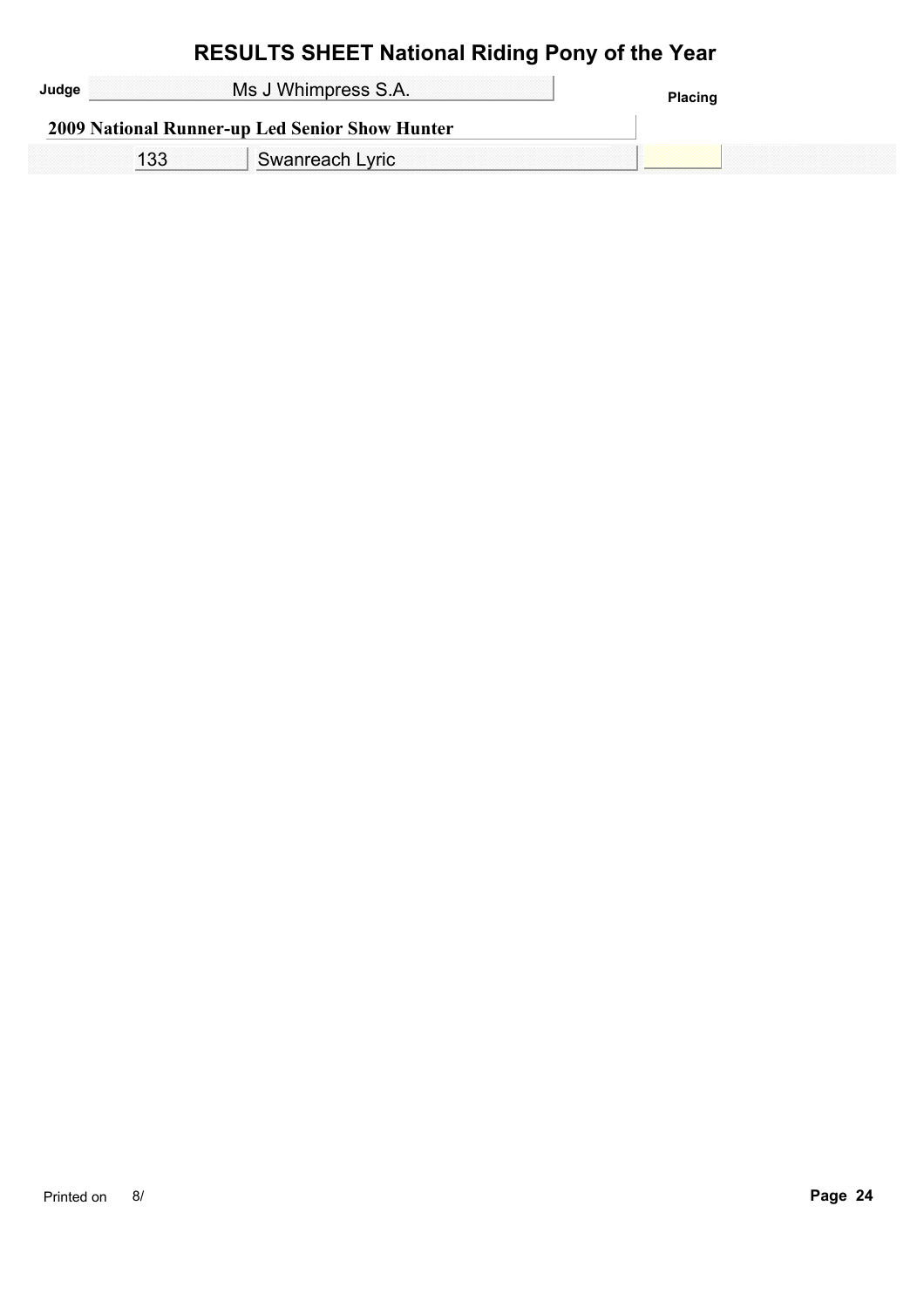| Ms J Whimpress S.A. |                                       | <b>Placing</b> |
|---------------------|---------------------------------------|----------------|
|                     | National Led 3 year old, n.e. 12.2 hh |                |
|                     | Fleurdlene Tobyn                      |                |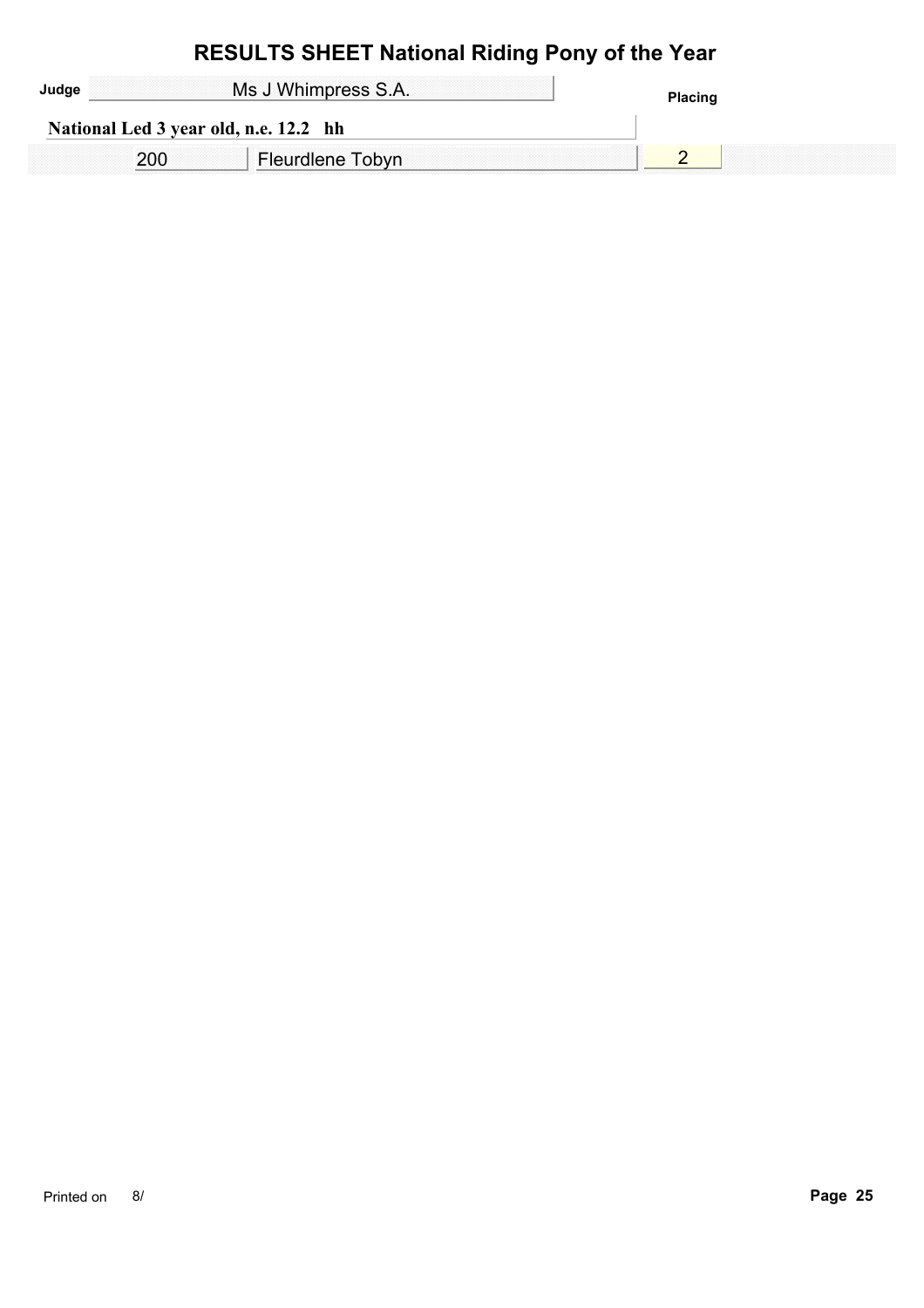|       |     | <b>RESULTS SHEET National Riding Pony of the Year</b>     |                |  |
|-------|-----|-----------------------------------------------------------|----------------|--|
| Judge |     | Ms J Whimpress S.A.                                       | <b>Placing</b> |  |
|       |     | National Led 3 year old, over 12.21/2 hh and n.e. 13.1 hh |                |  |
|       | 226 | <b>Willowcrest Toy Shop</b>                               | $\overline{2}$ |  |
|       | 153 | Leanda Hello-There                                        | $\overline{2}$ |  |
|       | 190 | Langtree Everlasting                                      |                |  |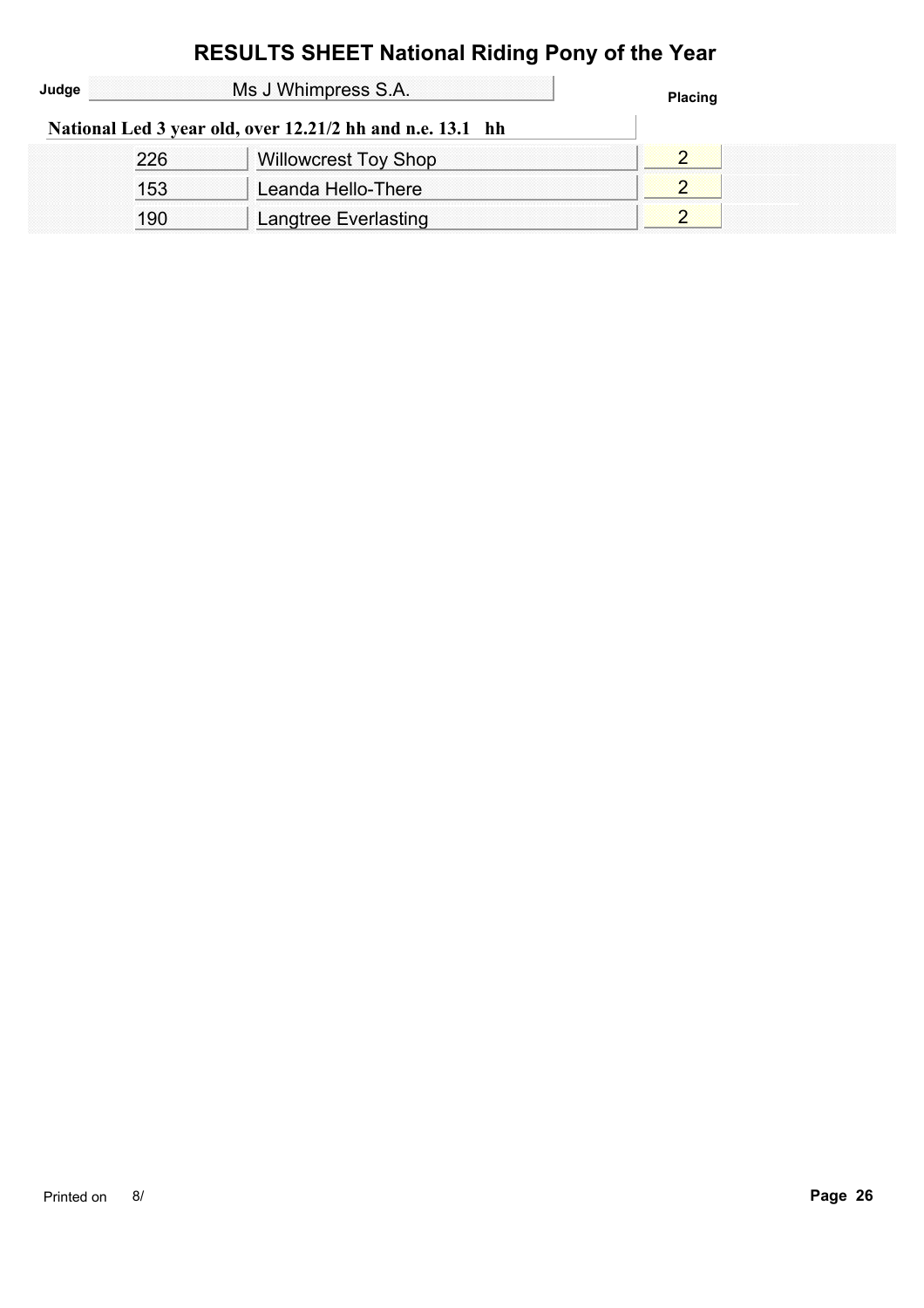# **RESULTS SHEET National Riding Pony of the Year** Ms J Whimpress S.A. **Placing Judge**

| National Led 3 year old, over 13.1 hh and ne 14.1 h |  |
|-----------------------------------------------------|--|
| Mandaley Mona Lisa (AI)                             |  |
| Mirinda Field of Dreams (AI)                        |  |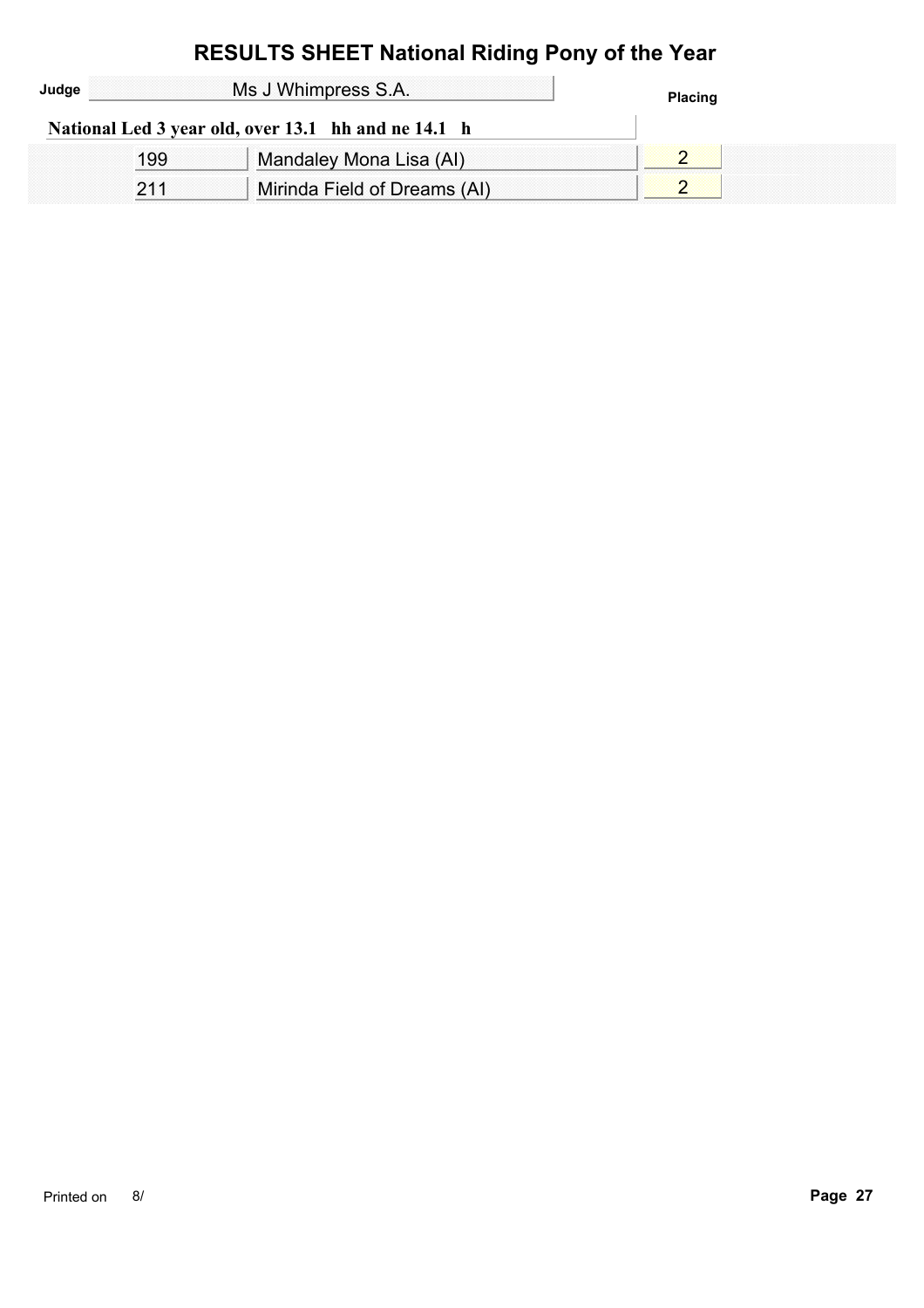|                                   | Ms J Whimpress S.A.<br>Placinq |  |
|-----------------------------------|--------------------------------|--|
| 2009 Best National Led 3 Year Old |                                |  |
|                                   | <b>Willowcrest Toy Shop</b>    |  |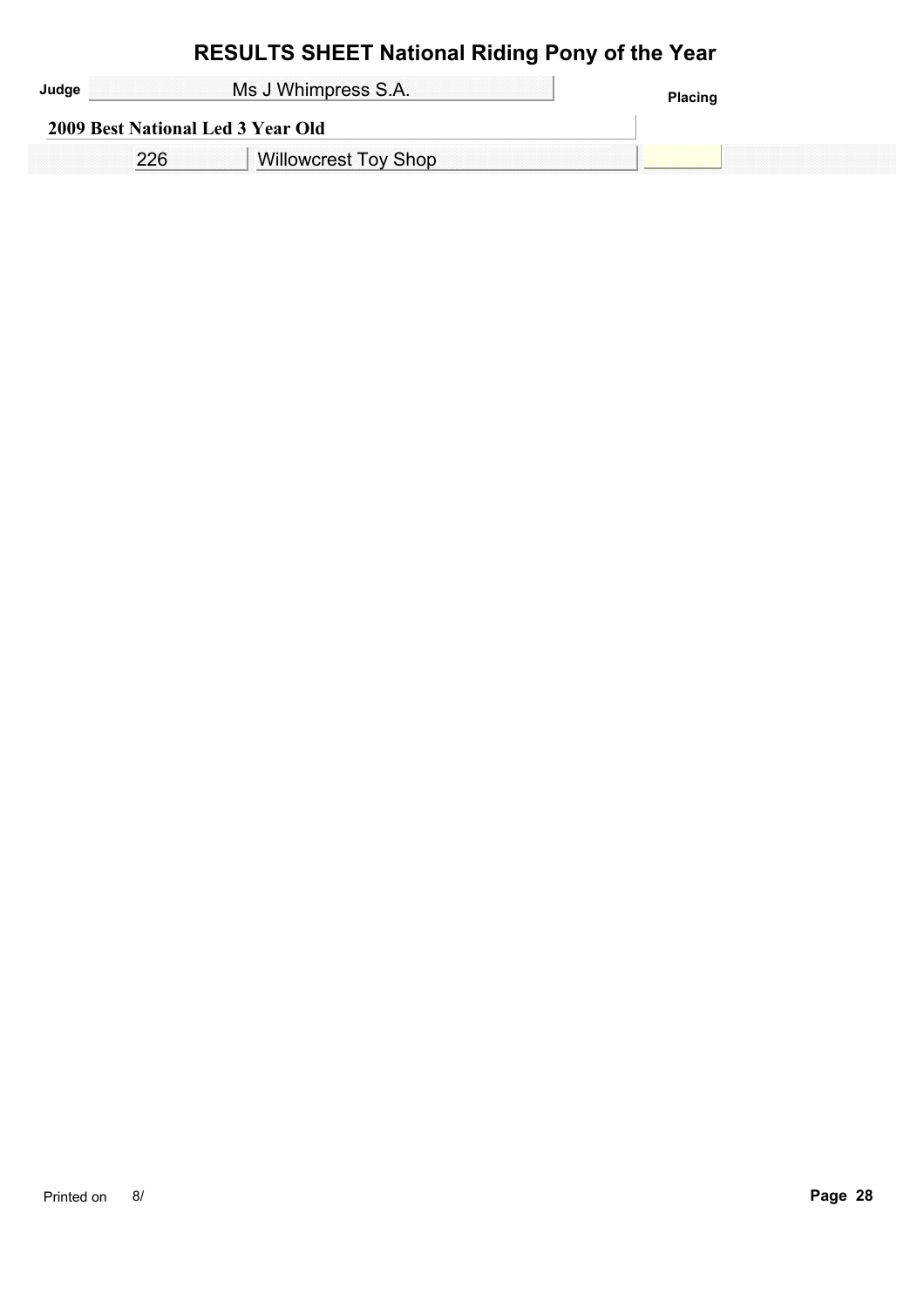| Ms J Whimpress S.A. |                                        | Placing |
|---------------------|----------------------------------------|---------|
|                     | 2009 Runner Up National Led 3 Year Old |         |
|                     | Mirinda Field of Dreams (AI)           |         |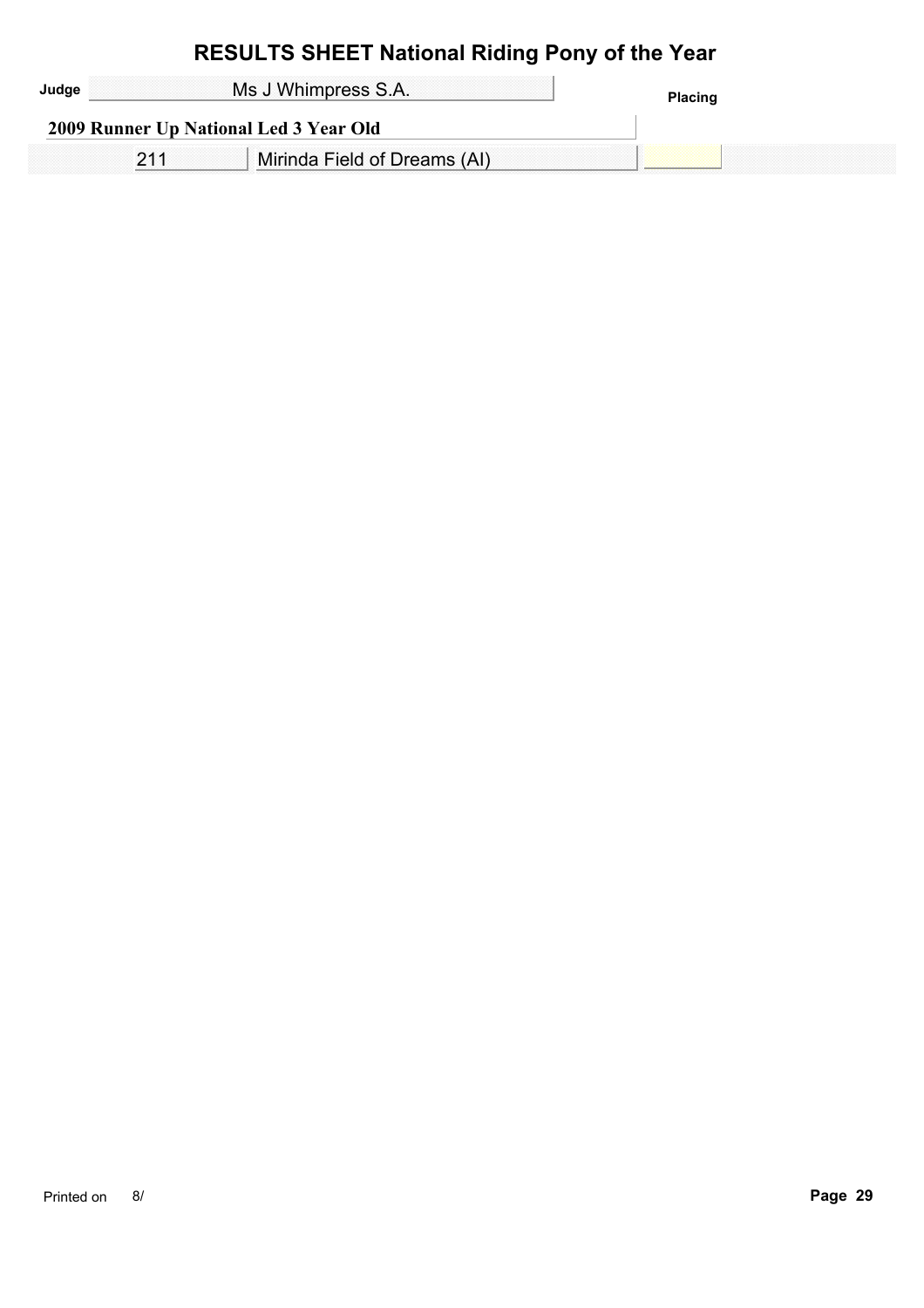|       |     | <b>RESULTS SHEET National Riding Pony of the Year</b>       |                |  |
|-------|-----|-------------------------------------------------------------|----------------|--|
| Judge |     | Ms J Whimpress S.A.                                         | <b>Placing</b> |  |
|       |     | National Led 2 year old, over 12.001/2 hh and n.e. 13.00 hh |                |  |
|       | 73  | <b>Highcroft Minuet</b>                                     | $\overline{2}$ |  |
|       | 107 | <b>Rothwell Dance of the Fairies</b>                        | 2              |  |
|       | 207 | Silkwood Dejavu                                             | $\overline{2}$ |  |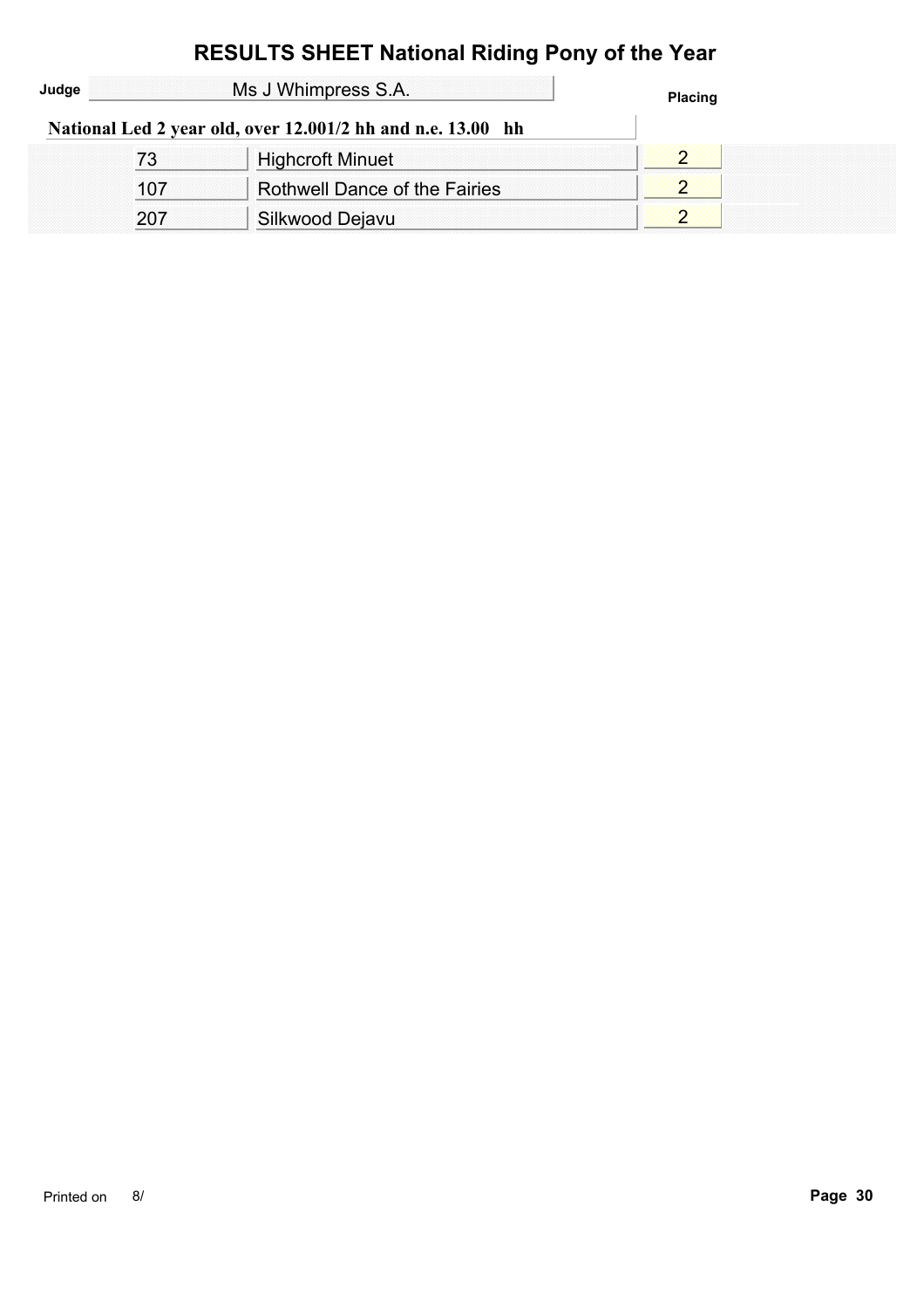|       |     | <b>RESULTS SHEET National Riding Pony of the Year</b>       |                |  |
|-------|-----|-------------------------------------------------------------|----------------|--|
| Judge |     | Ms J Whimpress S.A.                                         | <b>Placing</b> |  |
|       |     | National Led 2 year old, over 13.00 hh and n.e. 14.001/2 hh |                |  |
|       | 140 | <b>Penmain Posh</b>                                         | $\overline{2}$ |  |
|       | 48  | Keira Park Cascade                                          |                |  |
|       | 231 | Yindarla Park Gift                                          | ာ              |  |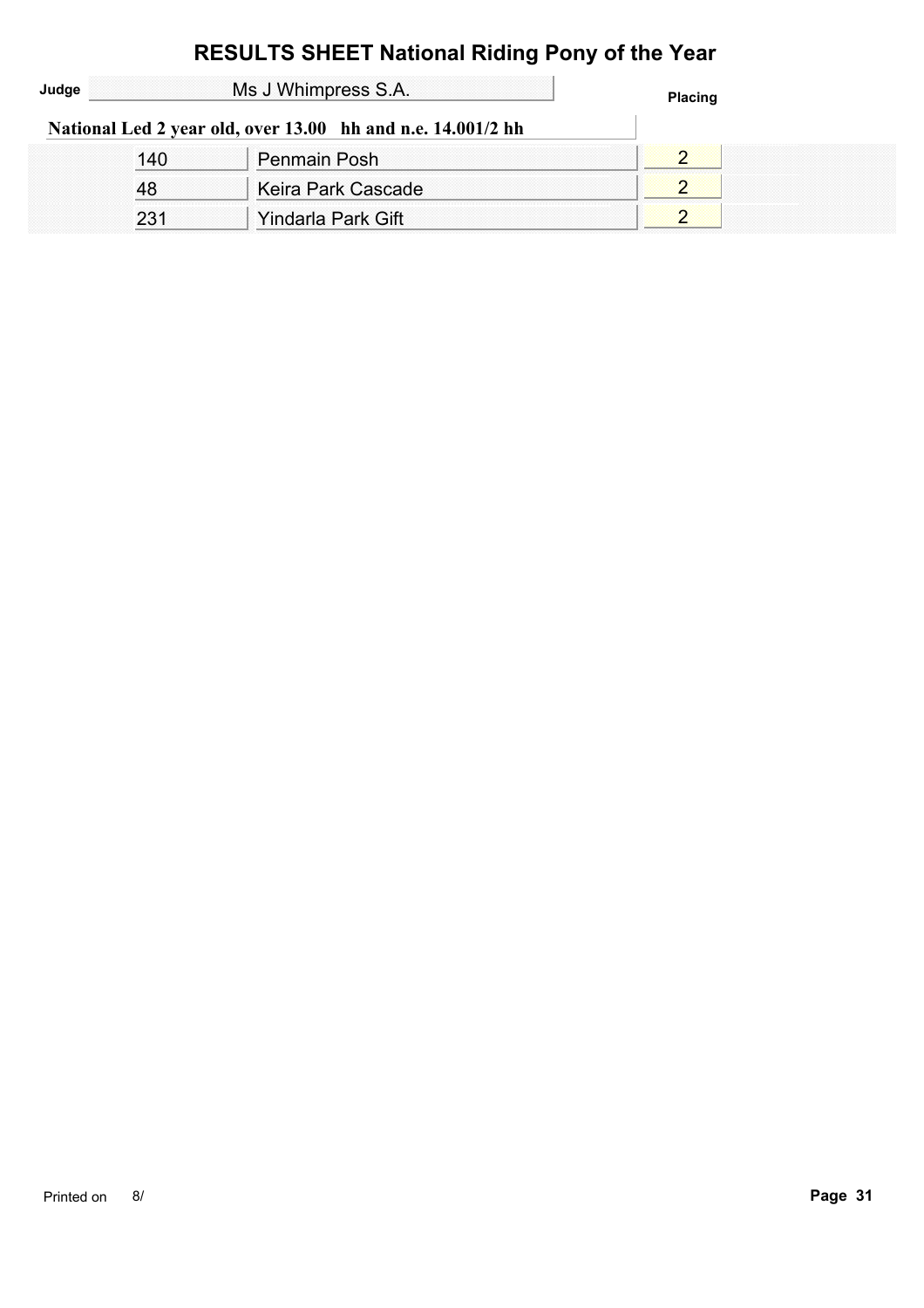| Ms J Whimpress S.A.<br>Placing    |  |
|-----------------------------------|--|
| 2009 Best National Led 2 Year Old |  |
| Keira Park Cascade                |  |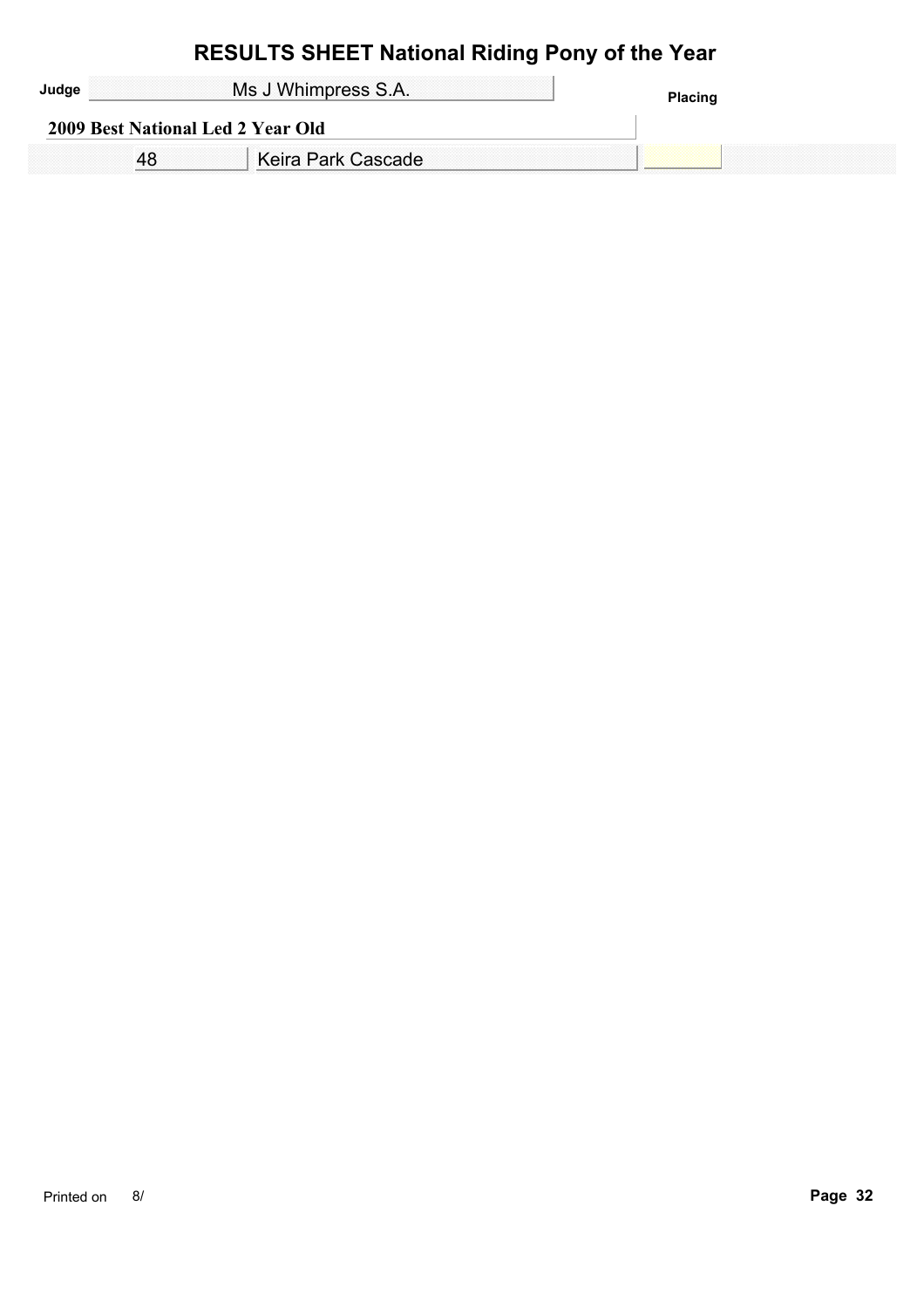|                               | Ms J Whimpress S.A.<br>Placinu |  |
|-------------------------------|--------------------------------|--|
| 2009 Runner Up Led 2 Year Old |                                |  |
|                               | Penmain Posh                   |  |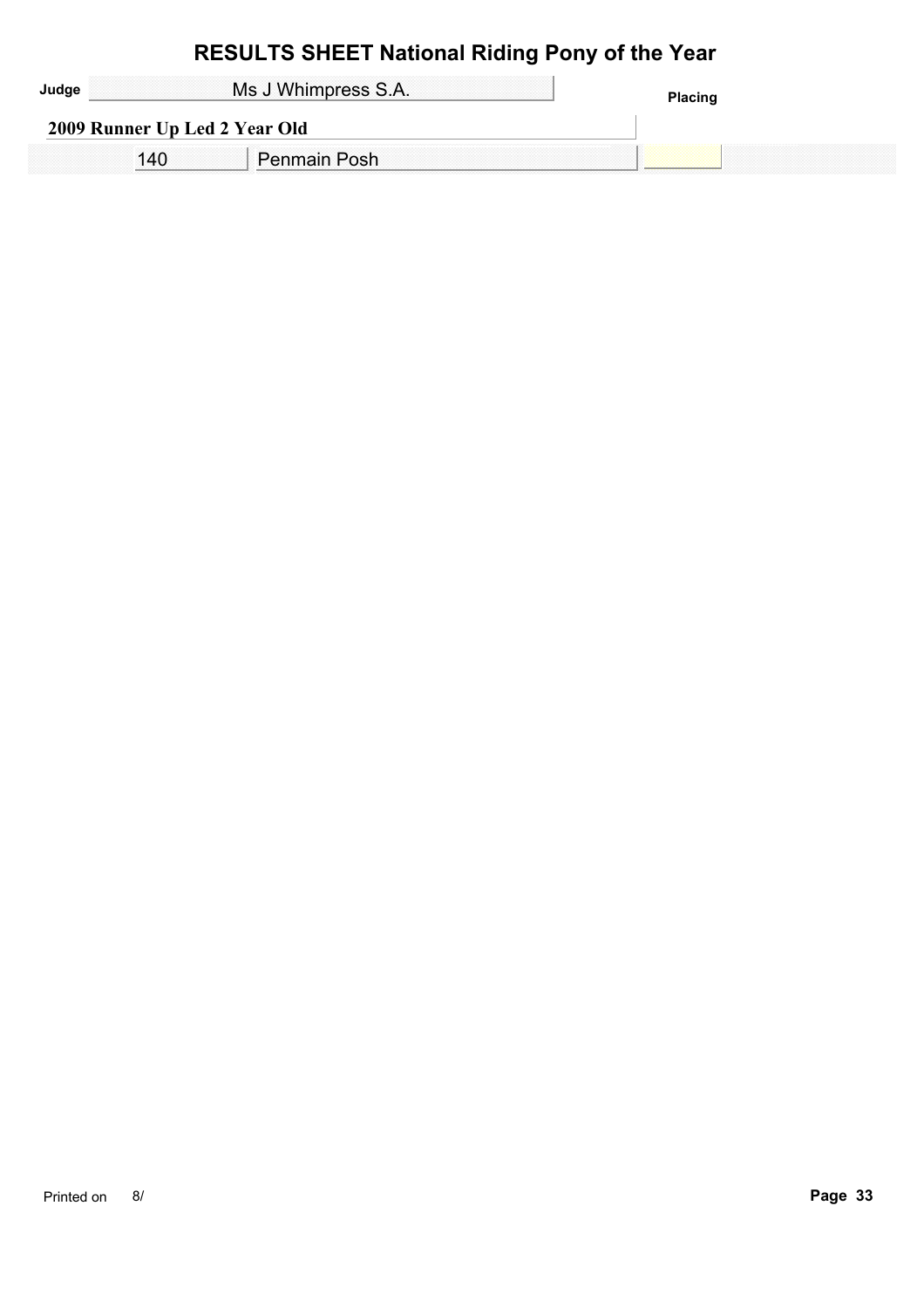| Ms J Whimpress S.A.<br>Judge |     | <b>Placing</b>                            |  |
|------------------------------|-----|-------------------------------------------|--|
|                              |     | National Led Yearling Filly, n.e. 11.3 hh |  |
|                              | 135 | Manorvale Pandora                         |  |
|                              | 191 | <b>Falconhurst First Dance</b>            |  |
|                              | 213 | Thorwood Belle of the Ball                |  |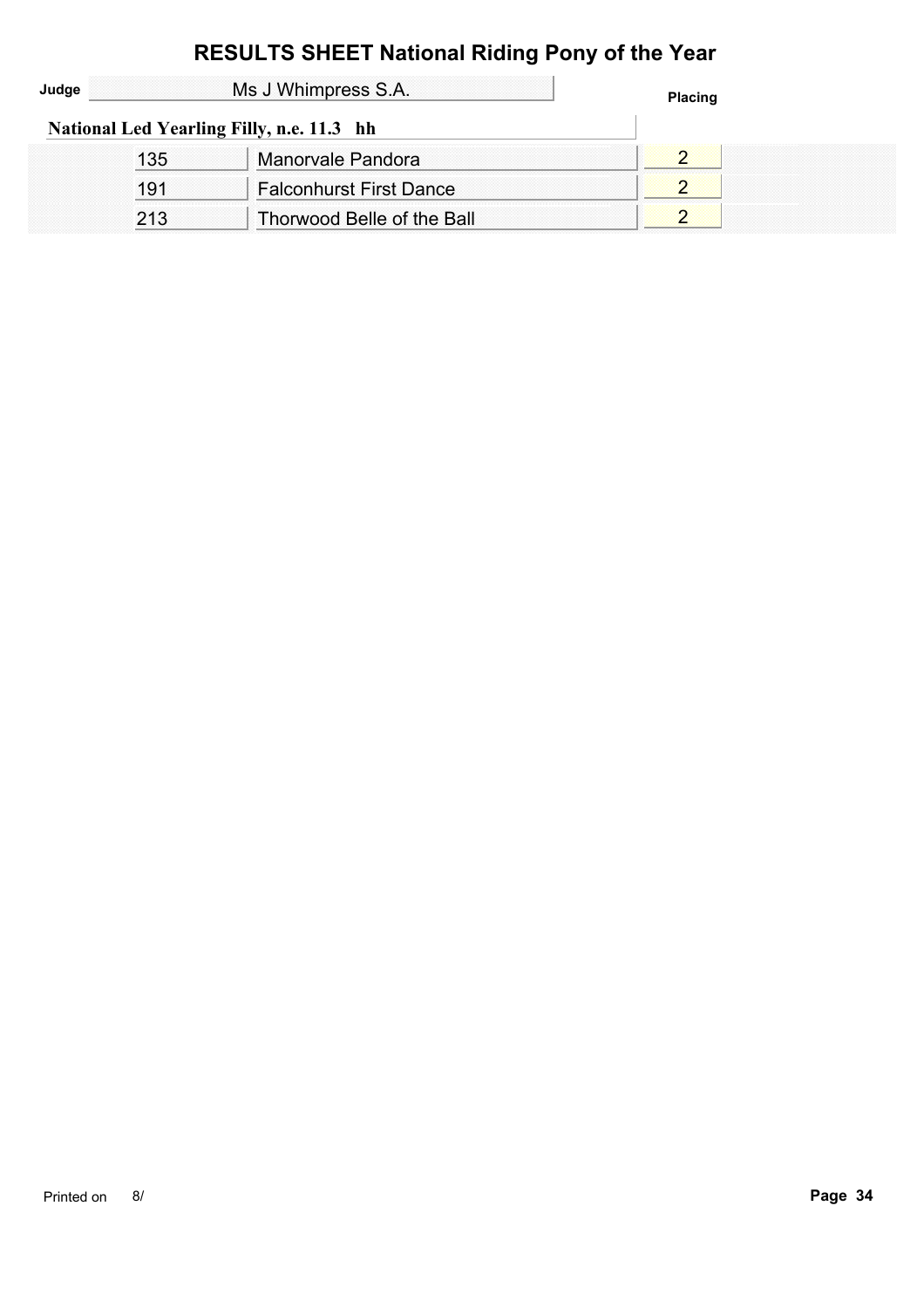|       |     | <b>RESULTS SHEET National Riding Pony of the Year</b>      |                |  |
|-------|-----|------------------------------------------------------------|----------------|--|
| Judge |     | Ms J Whimpress S.A.                                        | <b>Placing</b> |  |
|       |     | National Led Yearling Filly, over 11.3 hh and n.e. 12.3 hh |                |  |
|       | 184 | <b>Rhyl Minuet</b>                                         | 2              |  |
|       | 99  | Salisbury Ce'Soir                                          | 2              |  |
|       | 165 | Mirinda Love Story                                         | $\overline{2}$ |  |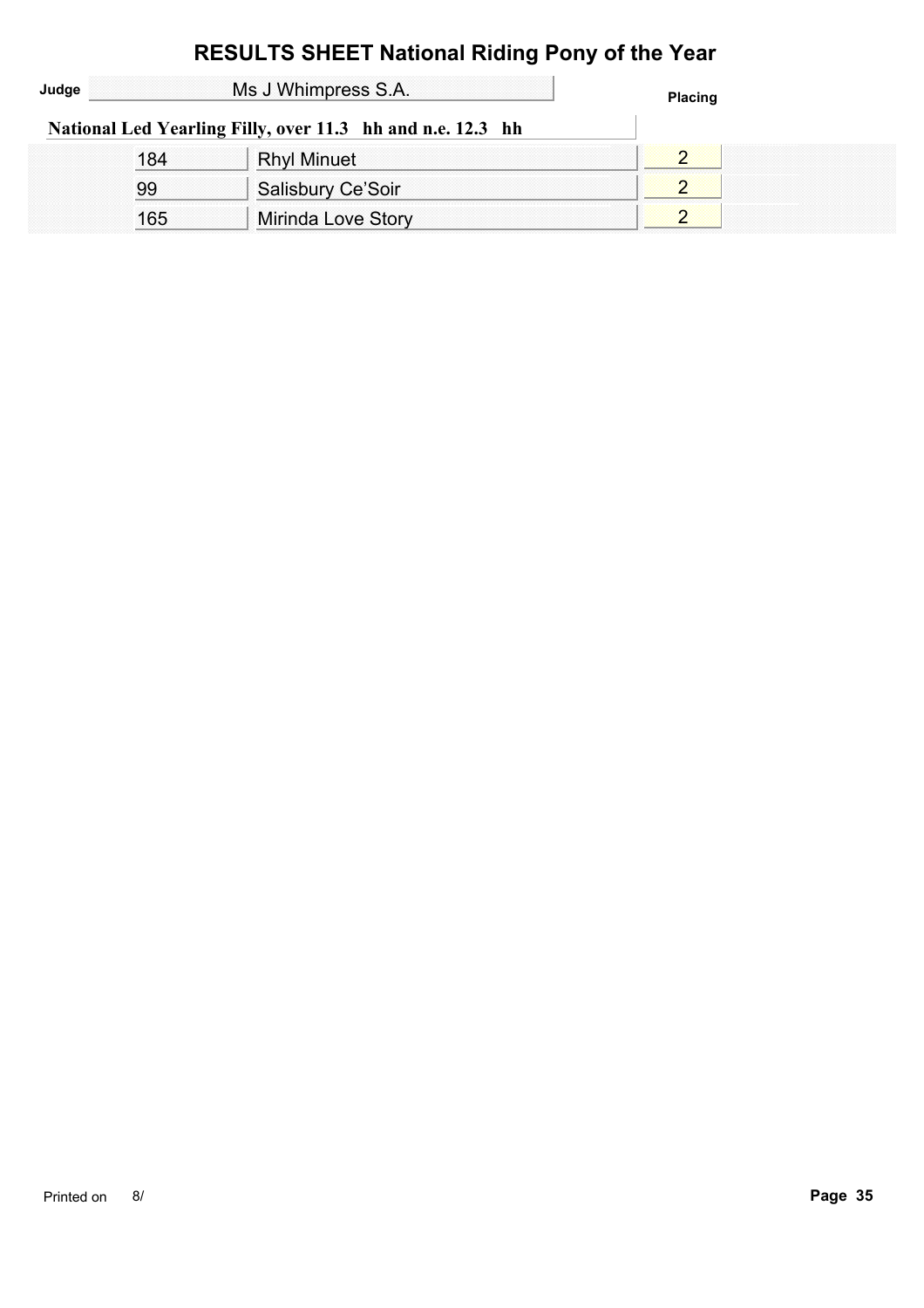|       |     | <b>RESULTS SHEET National Riding Pony of the Year</b>      |                |  |
|-------|-----|------------------------------------------------------------|----------------|--|
| Judge |     | Ms J Whimpress S.A.                                        | <b>Placing</b> |  |
|       |     | National Led Yearling Filly, over 12.3 hh and n.e. 13.3 hh |                |  |
|       | 120 | Langtree Dual Choice                                       | 2              |  |
|       | 164 | Deeplake Royal Symphony                                    | $\overline{2}$ |  |
|       | 166 | Mirinda Midnight Mink                                      | $\overline{2}$ |  |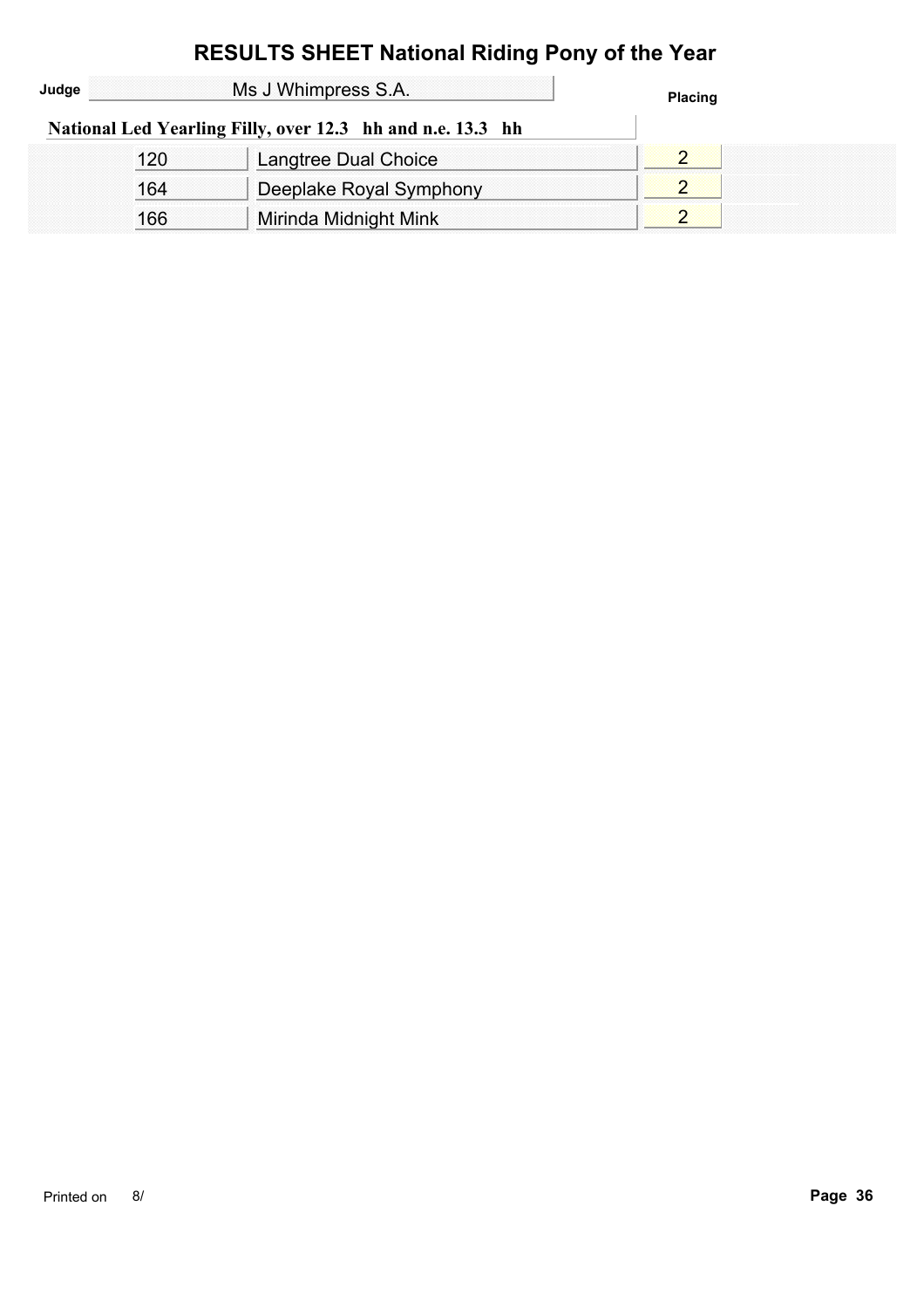| Judge | Ms J Whimpress S.A.                              | <b>Placing</b> |
|-------|--------------------------------------------------|----------------|
|       | National Led Yearling Colt/Gelding, n.e. 11.3 hh |                |
|       | <b>Salisbury Serene</b>                          |                |
|       | Pinjarrah Park Prestige                          |                |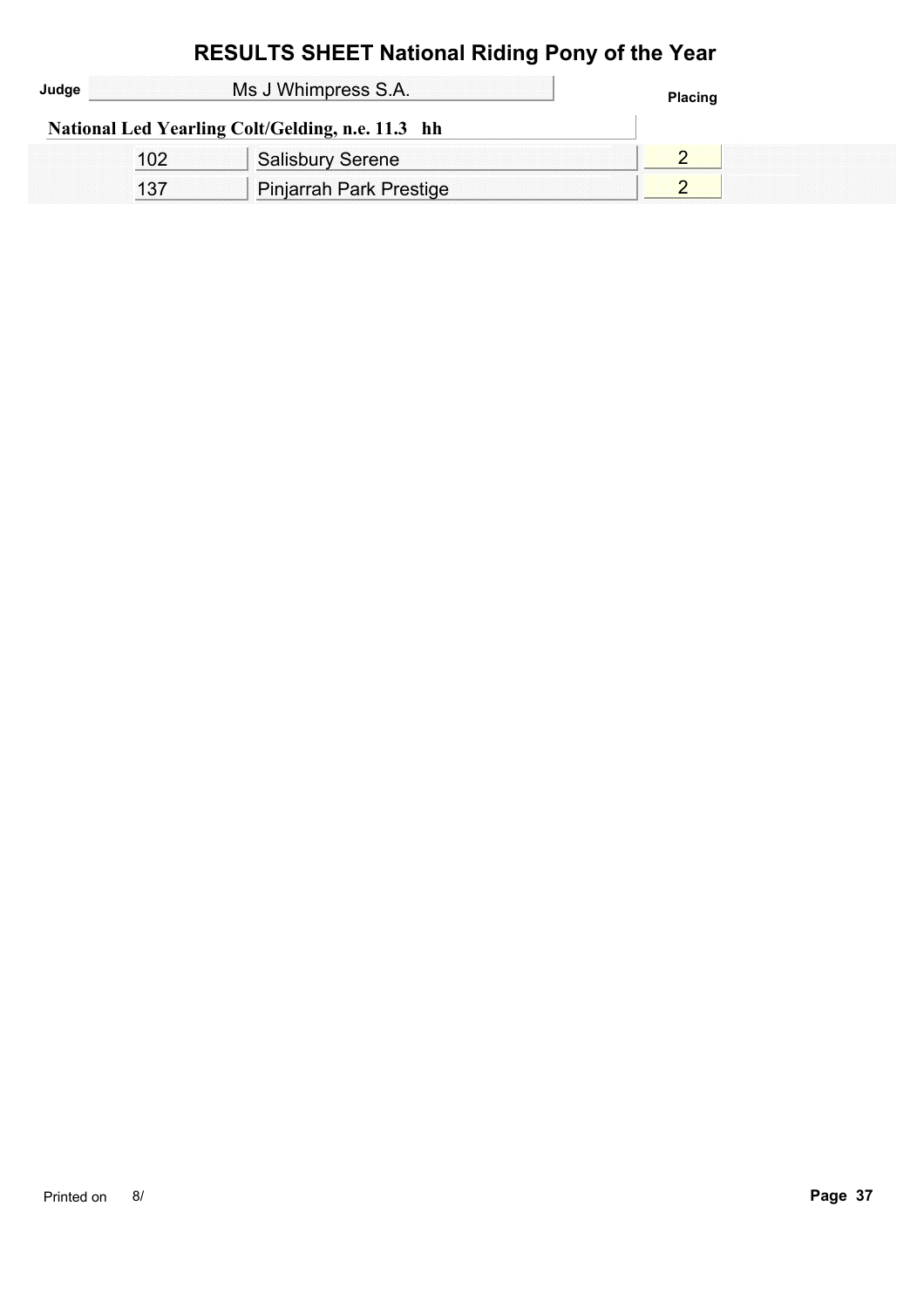|       |     | <b>RESULTS SHEET National Riding Pony of the Year</b>        |                |
|-------|-----|--------------------------------------------------------------|----------------|
| Judge |     | Ms J Whimpress S.A.                                          | <b>Placing</b> |
|       |     | National Led Yearling Colt/Gelding, over 11.3 h &n.e. 12.3 h |                |
|       | 69  | Rosedale Eton                                                |                |
|       | 139 | Penmain Heir Apparent                                        |                |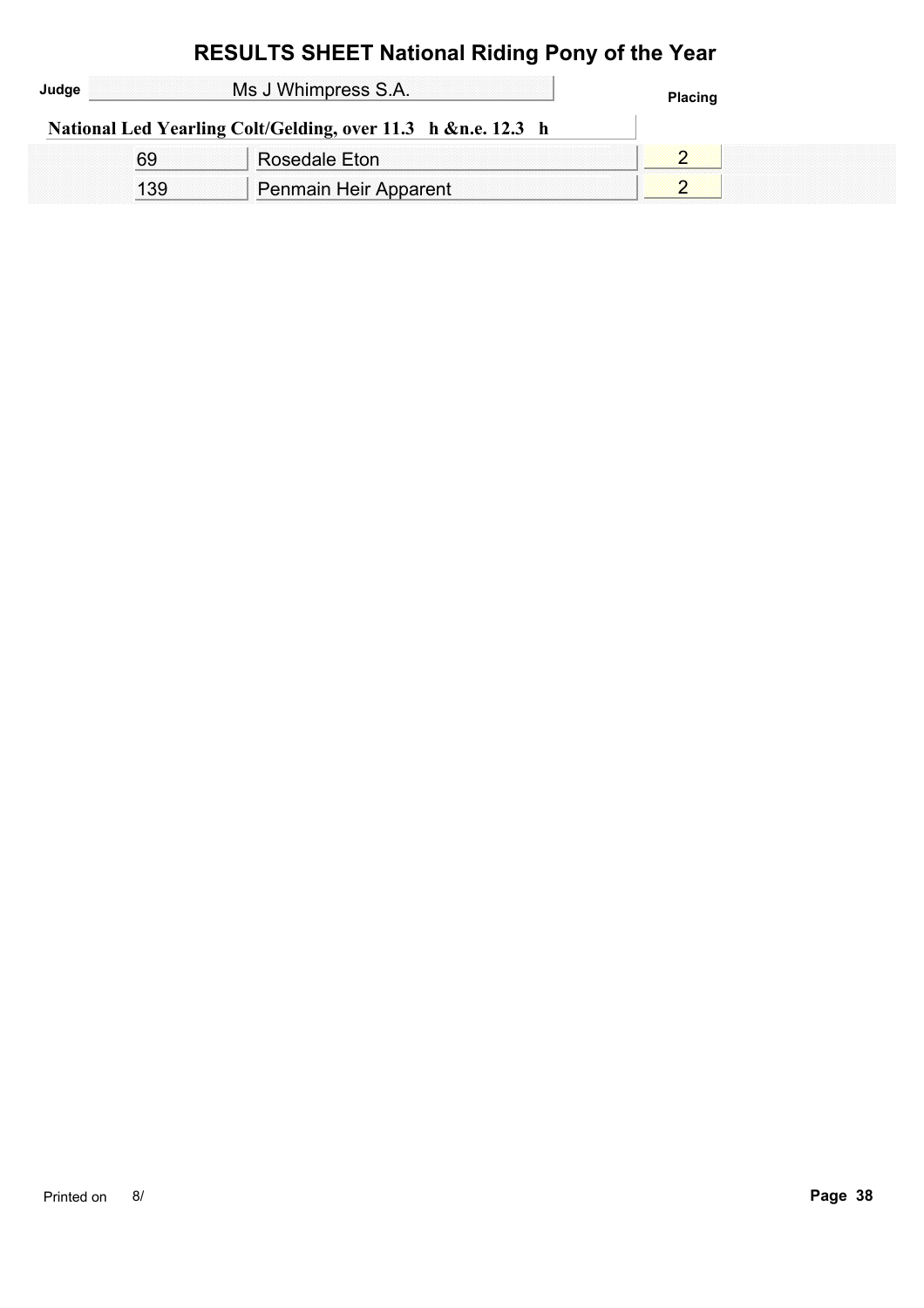| Judge | Ms J Whimpress S.A. |                                                                | <b>Placing</b> |
|-------|---------------------|----------------------------------------------------------------|----------------|
|       |                     | National Led Yearling Colt/Gelding, over 12.31/3 h & n.e. 13.3 |                |
|       | .58                 | Merivale Park Royal Windsor                                    |                |
|       | 218                 | Uhavta Hocus Pocus                                             |                |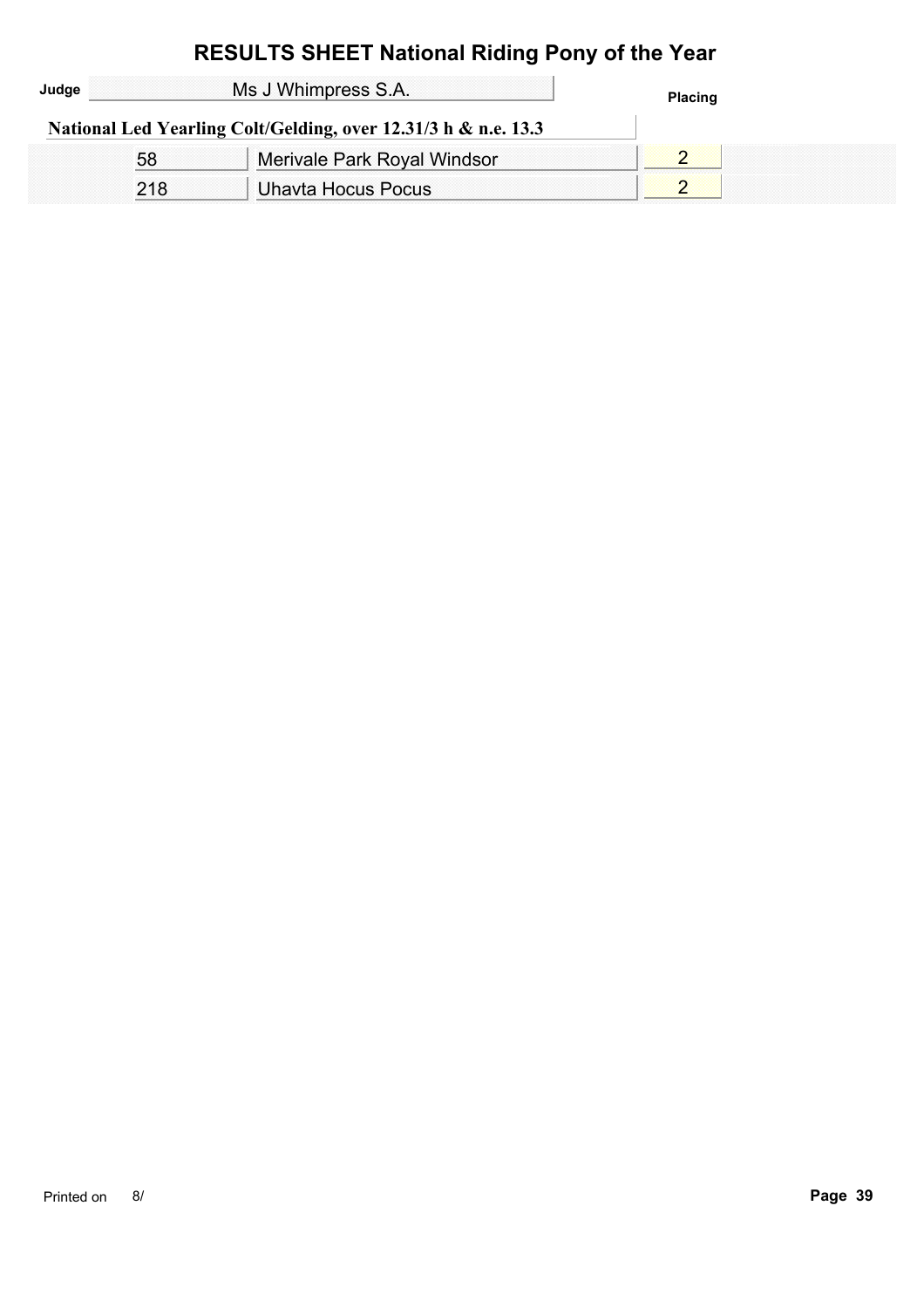| Ms J Whimpress S.A.             | <b>Placing</b> |
|---------------------------------|----------------|
| 2009 Best National Led Yearling |                |
| <b>Falconhurst First Dance</b>  |                |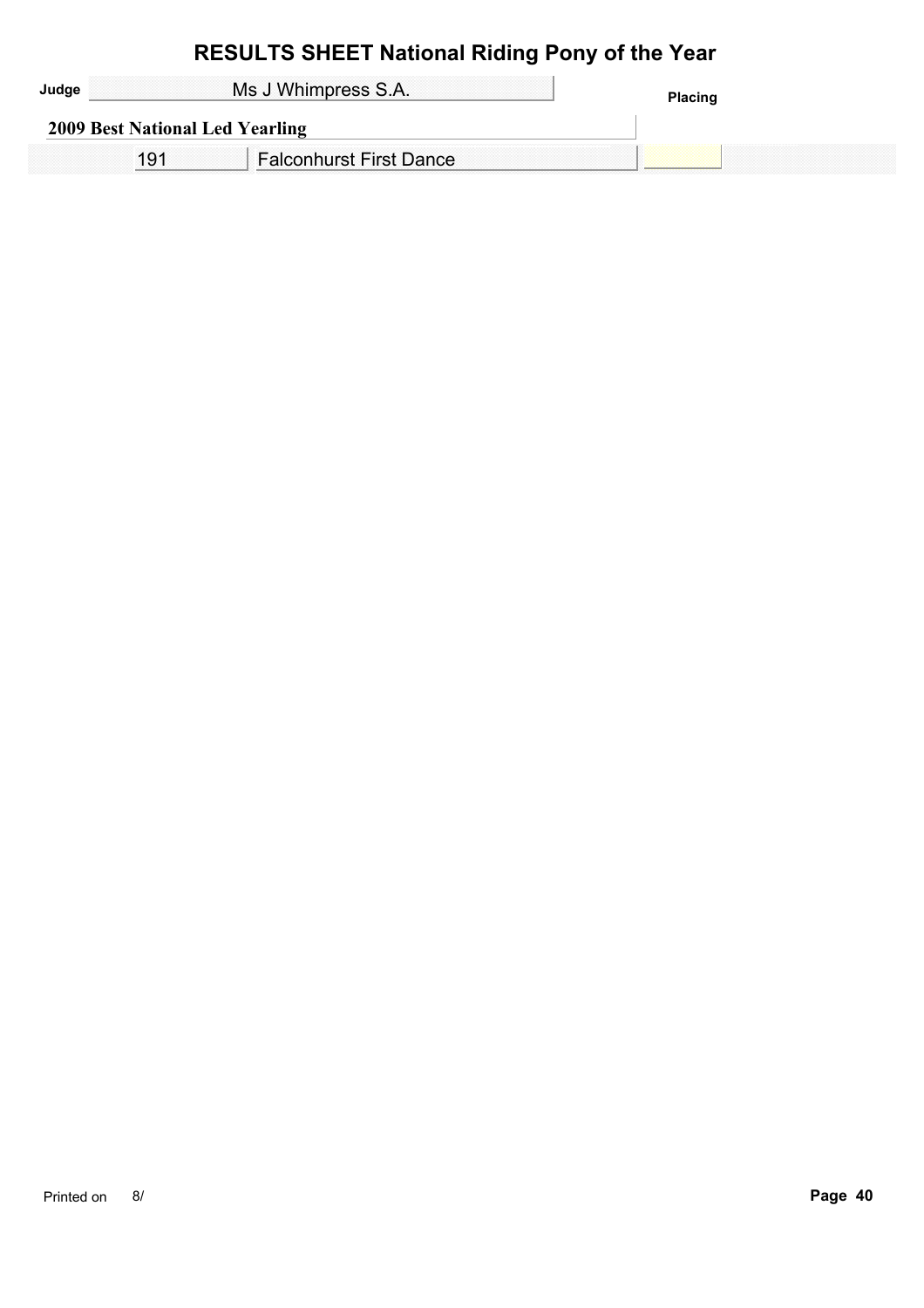|                             | Ms J Whimpress S.A.         | Placino |
|-----------------------------|-----------------------------|---------|
| 2009 Runner Up Led Yearling |                             |         |
|                             | Merivale Park Royal Windsor |         |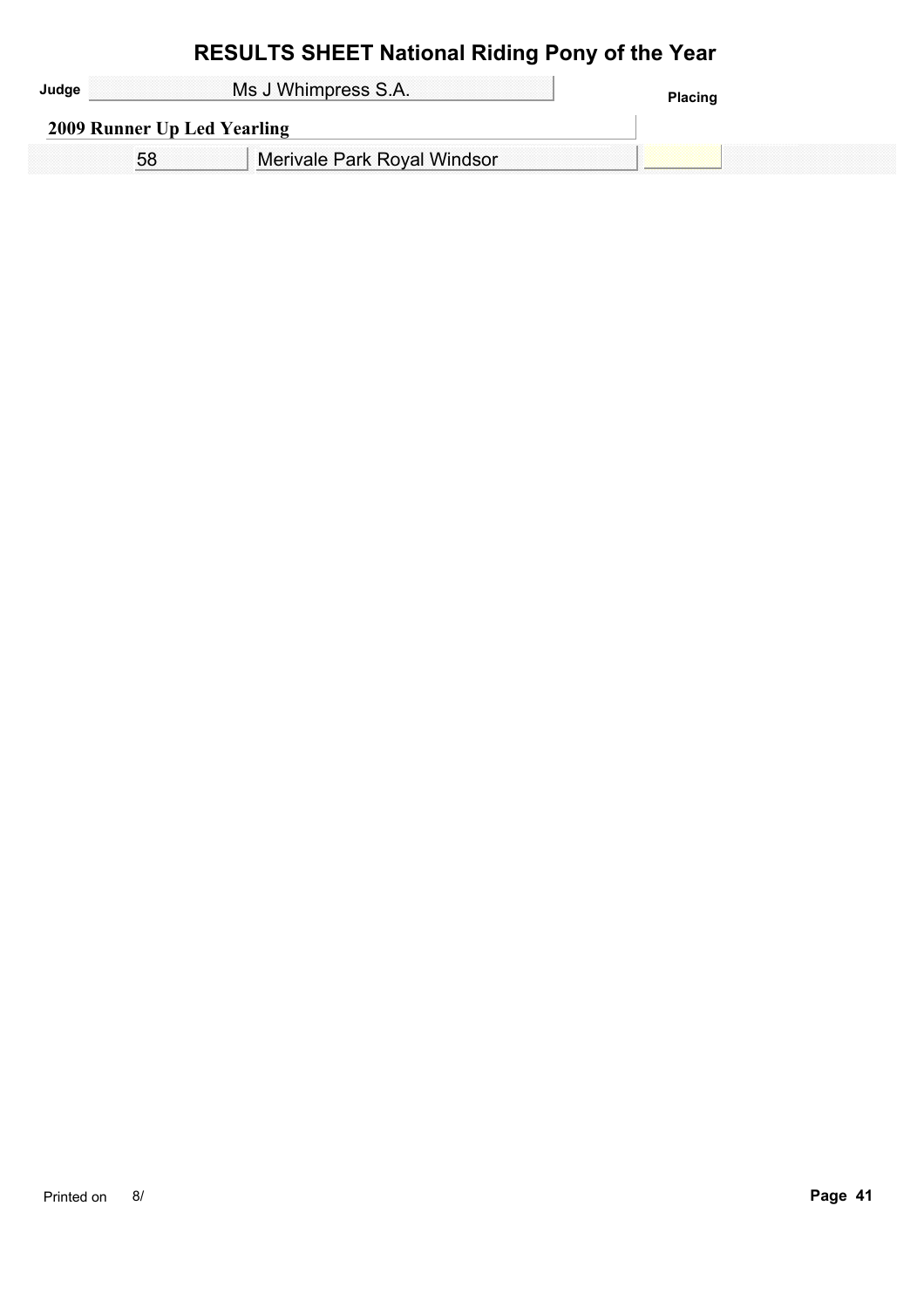|                              | Ms J Whimpress S.A.            | <b>Placing</b> |
|------------------------------|--------------------------------|----------------|
| 2009 National Led Youngstock |                                |                |
|                              | <b>Falconhurst First Dance</b> |                |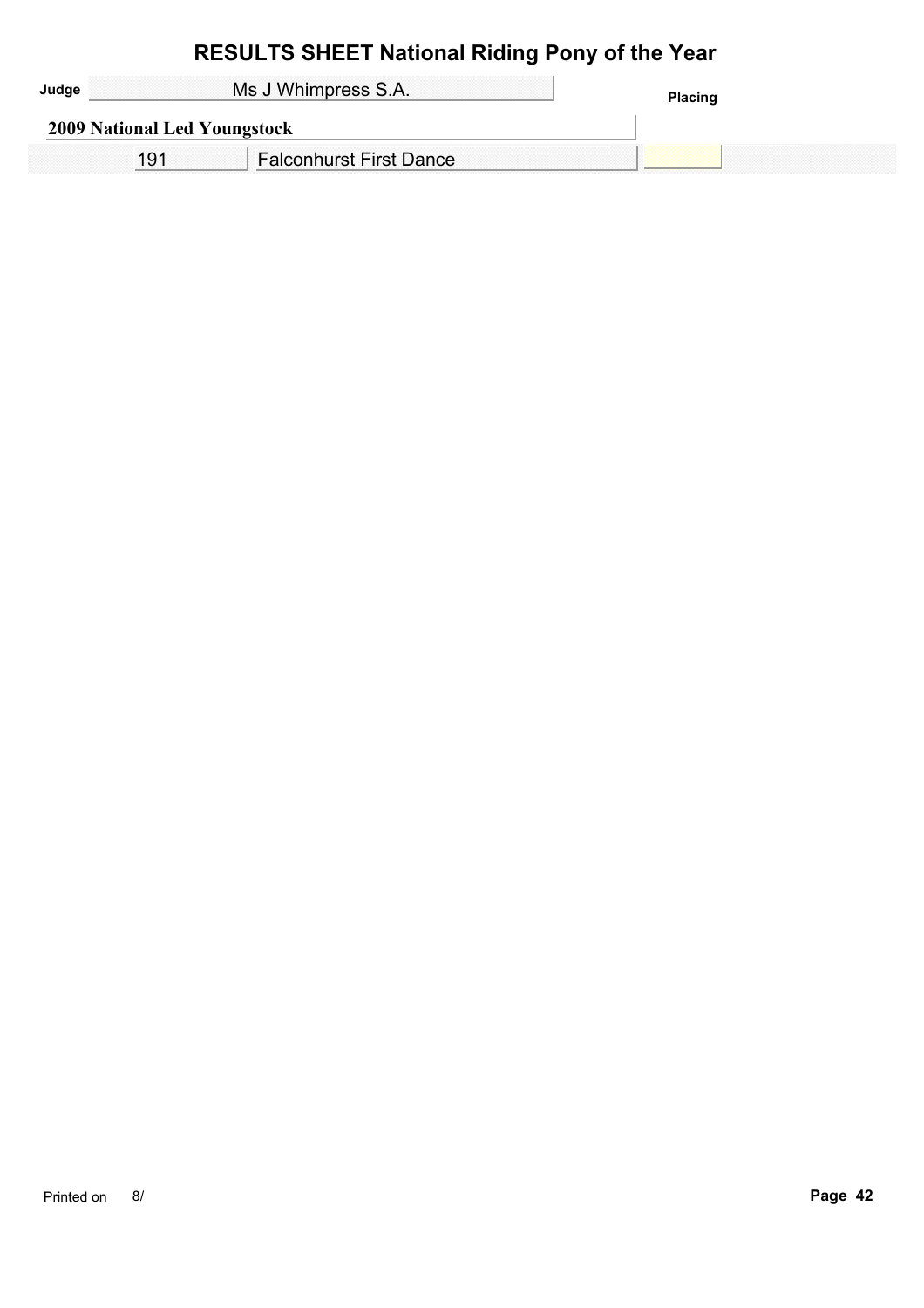| Ms J Whimpress S.A.<br><b>Placing</b><br>2009 National Runner-up Led Youngstock |  |
|---------------------------------------------------------------------------------|--|
|                                                                                 |  |
| Keira Park Cascade                                                              |  |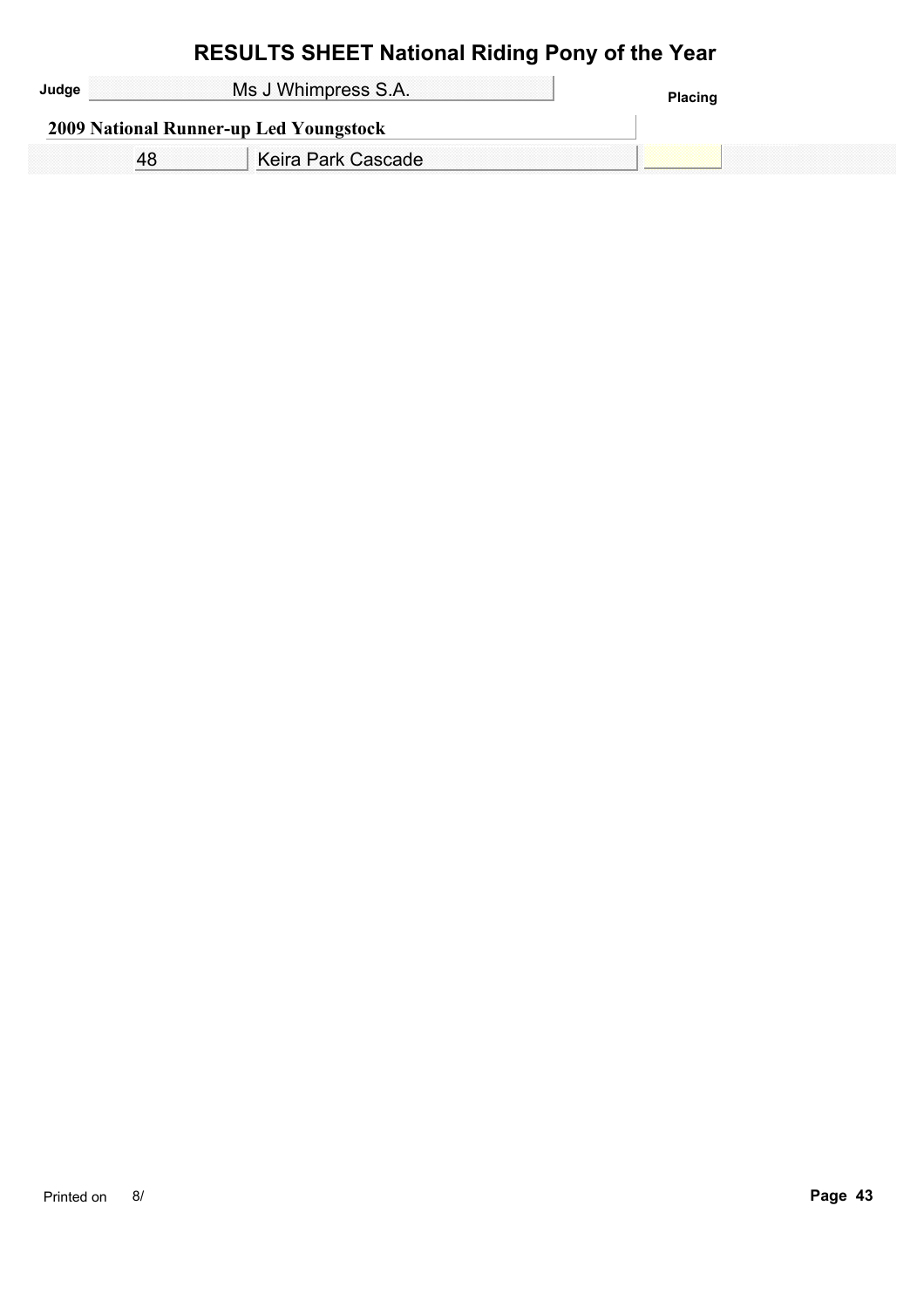|       |     | <b>RESULTS SHEET National Riding Pony of the Year</b>            |                |  |
|-------|-----|------------------------------------------------------------------|----------------|--|
| Judge |     | Miss J Endersby W A                                              | <b>Placing</b> |  |
|       |     | National Riding Pony n.e. 12.2hh - Ridden by a Child 12 y& under |                |  |
|       | 152 | <b>Silkwood Angel Wings</b>                                      | $\overline{2}$ |  |
|       | 206 | <b>Silkwood Heavens Chalice</b>                                  | $\overline{2}$ |  |
|       | 212 | <b>Mondiso Park Premiere</b>                                     |                |  |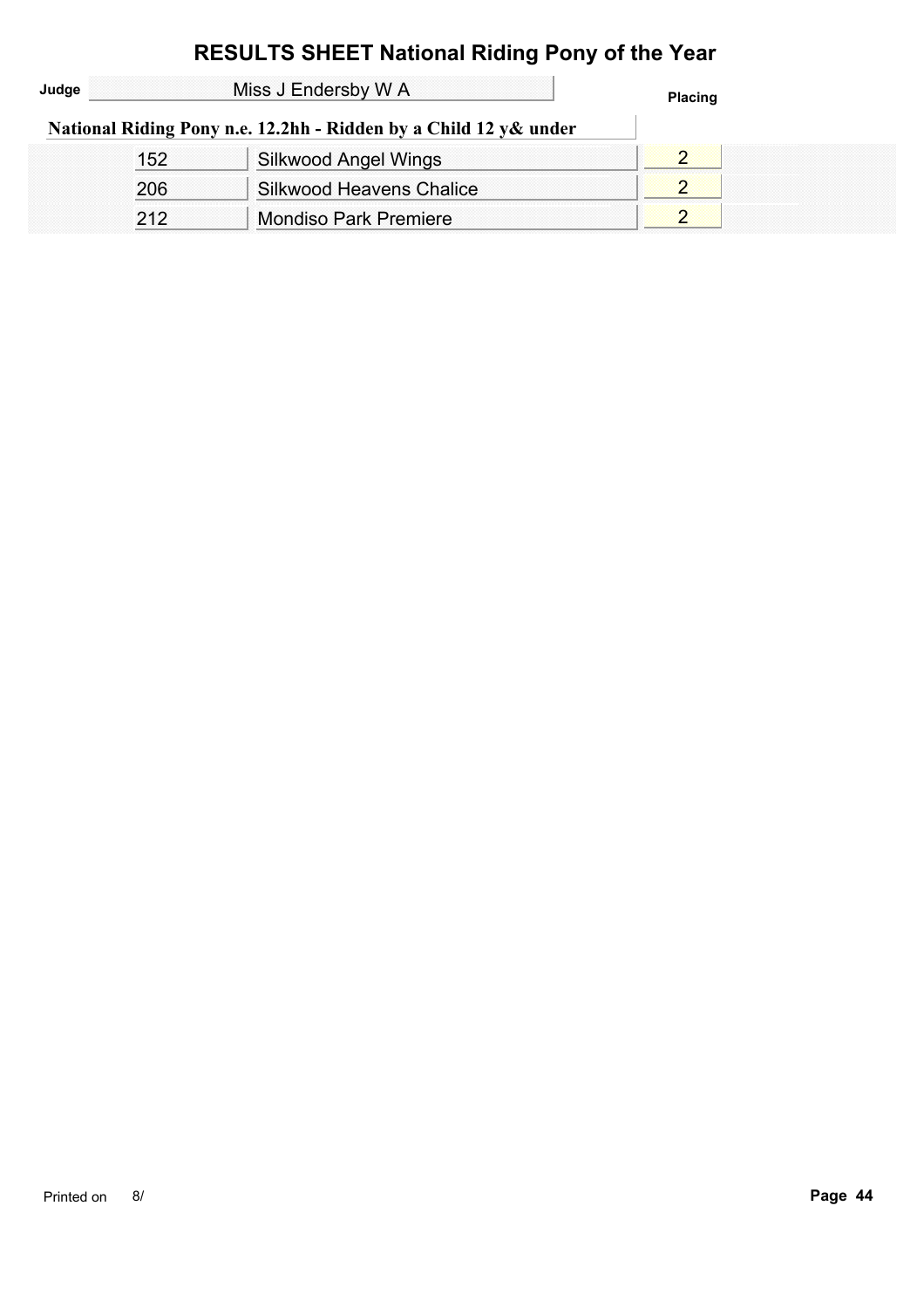| Judge |     | Miss J Endersby W A                                                     | <b>Placing</b> |
|-------|-----|-------------------------------------------------------------------------|----------------|
|       |     | National Riding Pony over 12.2hh and n.e. 13.2hh - Ridden by a Child 14 |                |
|       | 74  | Cheraton Royal Scandal (AI)                                             |                |
|       | 122 | Bimbadeen Hollywood                                                     |                |
|       | 183 | <b>Rhyl Matinee</b>                                                     |                |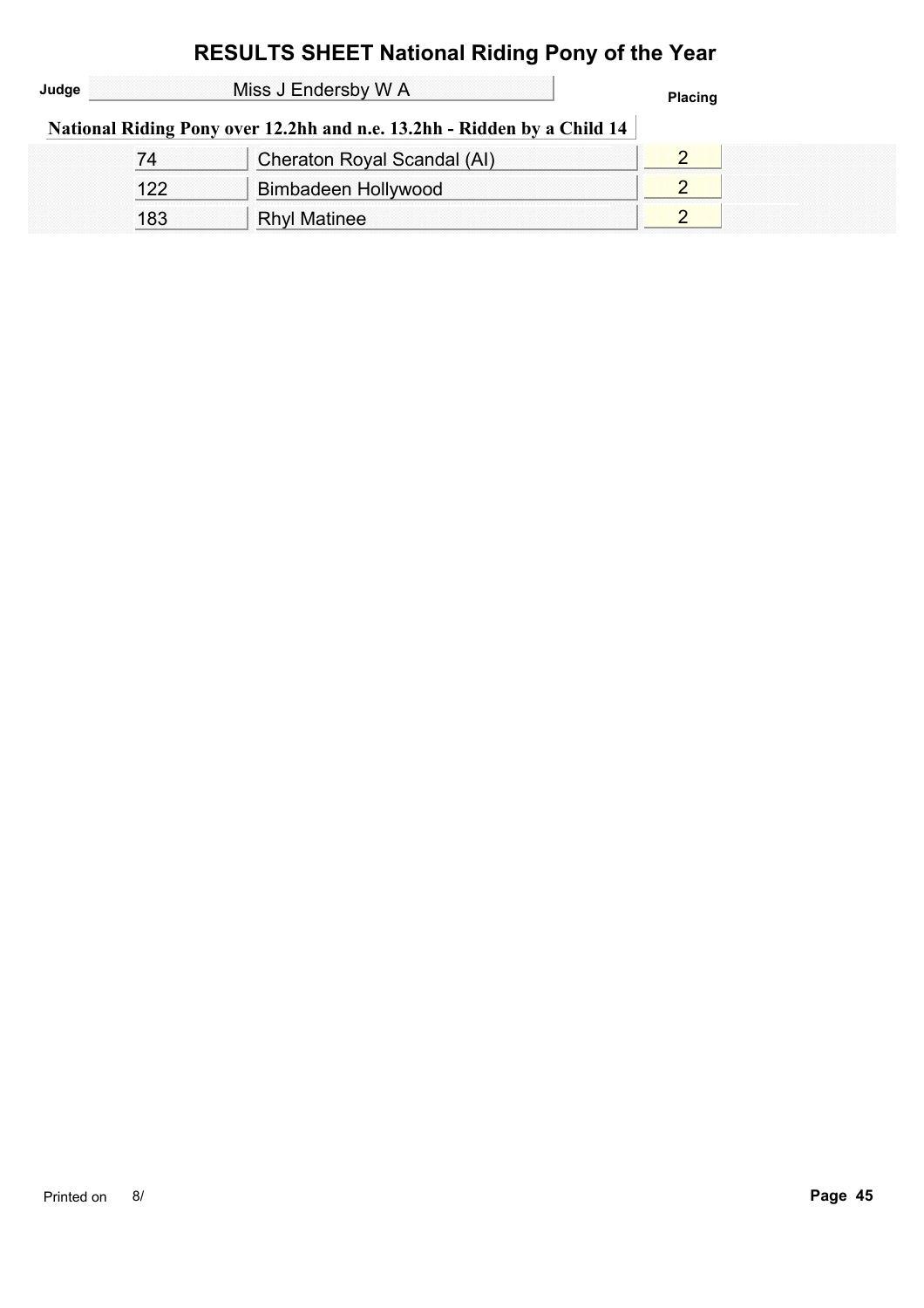| Judge |     | Miss J Endersby W A                                                     | <b>Placing</b> |
|-------|-----|-------------------------------------------------------------------------|----------------|
|       |     | National Riding Pony over 13.2hh and n.e. 14.2hh • Ridden by a Child 16 |                |
|       | 86  | LJS Minks Delight (Imp)                                                 |                |
|       | 178 | Barrington Park Delta Rose                                              |                |
|       | 187 | Rathowen MacNamara                                                      |                |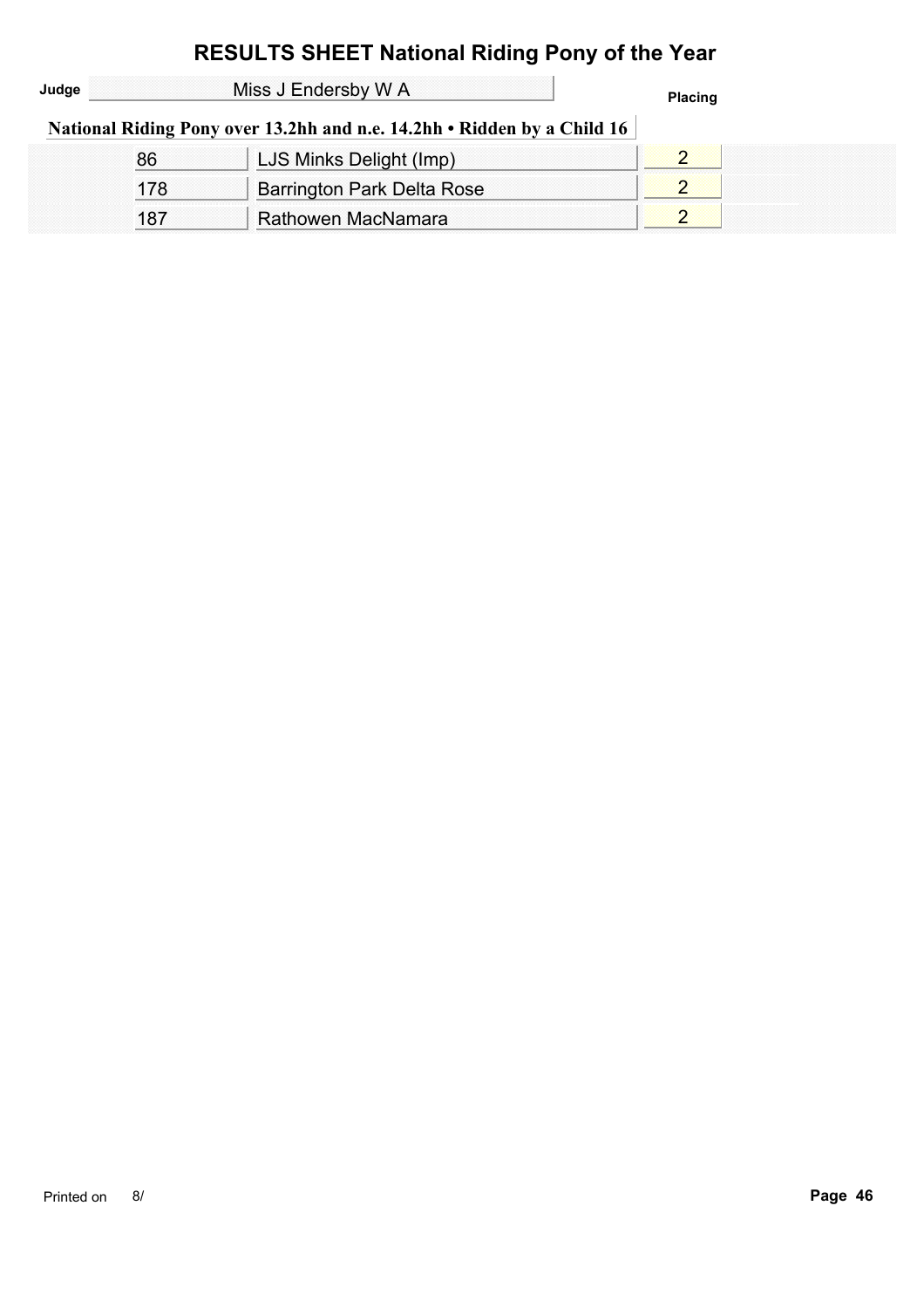| Miss J Endersby W A                         | <b>Placing</b> |
|---------------------------------------------|----------------|
| 2009 National Riding Pony Ridden by a Child |                |
| Rathowen MacNamara                          |                |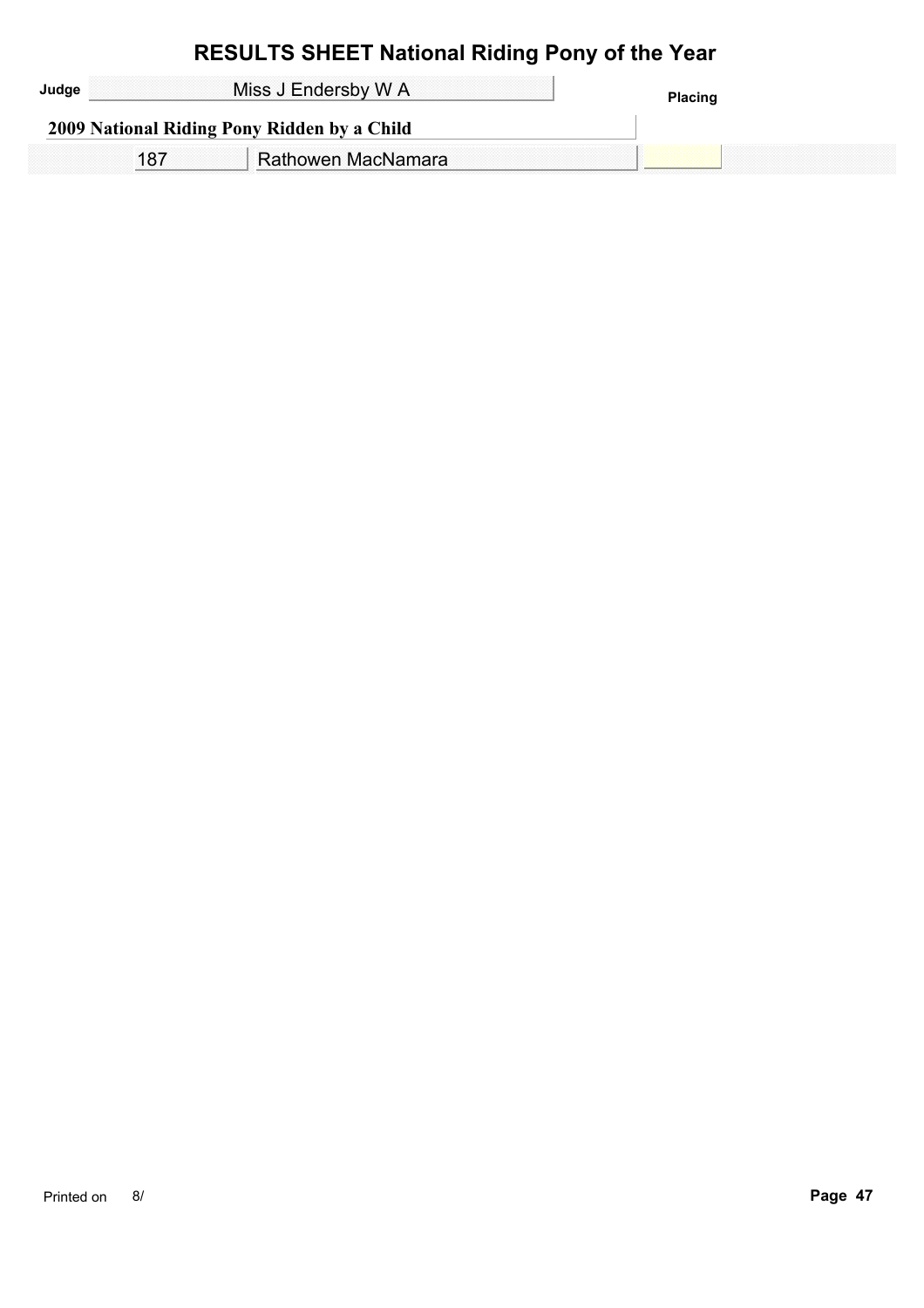| Judge | Miss J Endersby W A                                   | Placing |
|-------|-------------------------------------------------------|---------|
|       | 2009 National Runner-Up Riding Pony Ridden by a Child |         |
|       | <b>Silkwood Angel Wings</b>                           |         |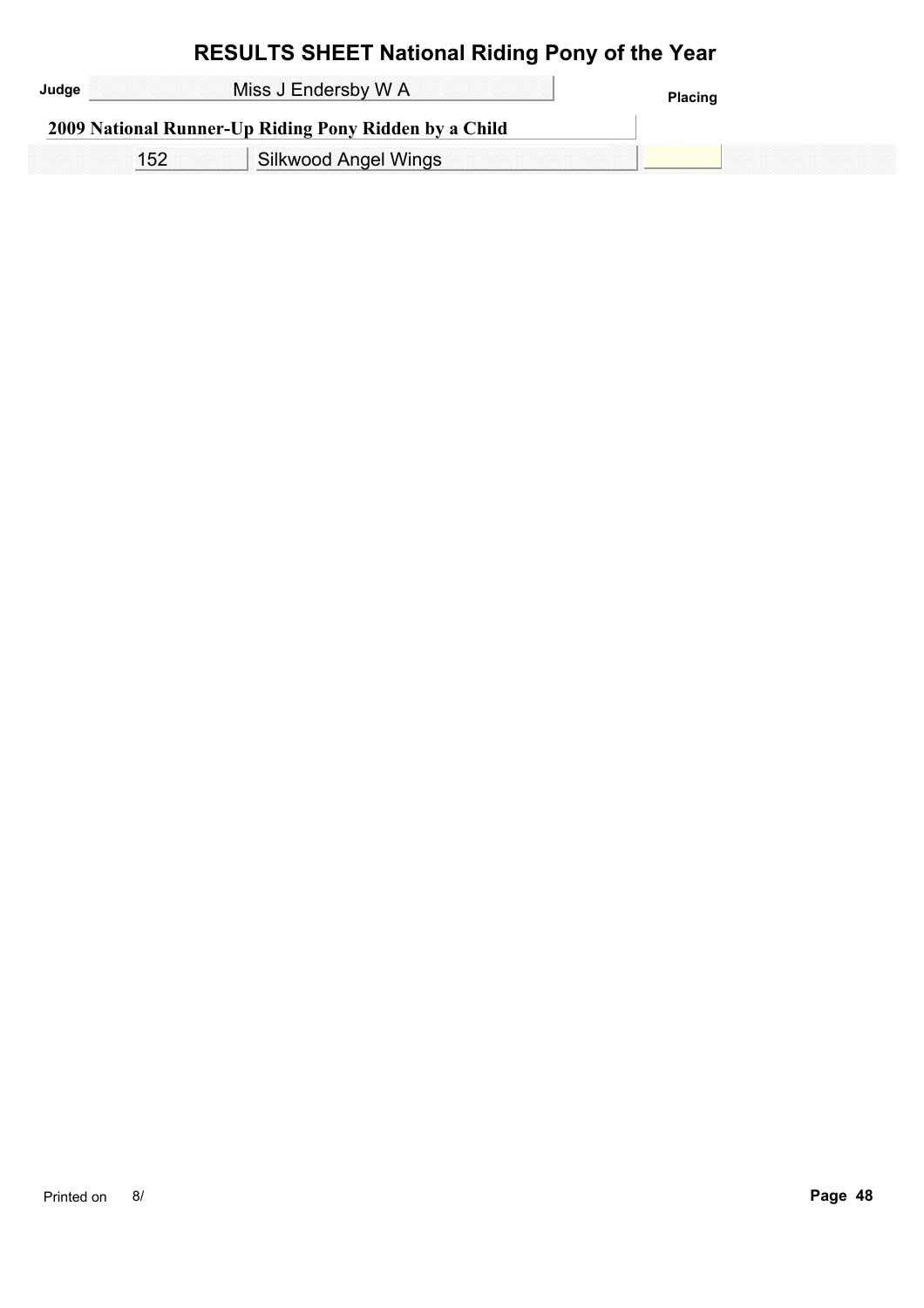| Judge | Miss J Endersby W A                               | <b>Placing</b> |
|-------|---------------------------------------------------|----------------|
|       | <b>National Ridden Show Hunter Pony n.e. 12.2</b> |                |
| 106   | <b>Taylyn Park Tennessee</b>                      |                |
| 133   | Swanreach Lyric                                   |                |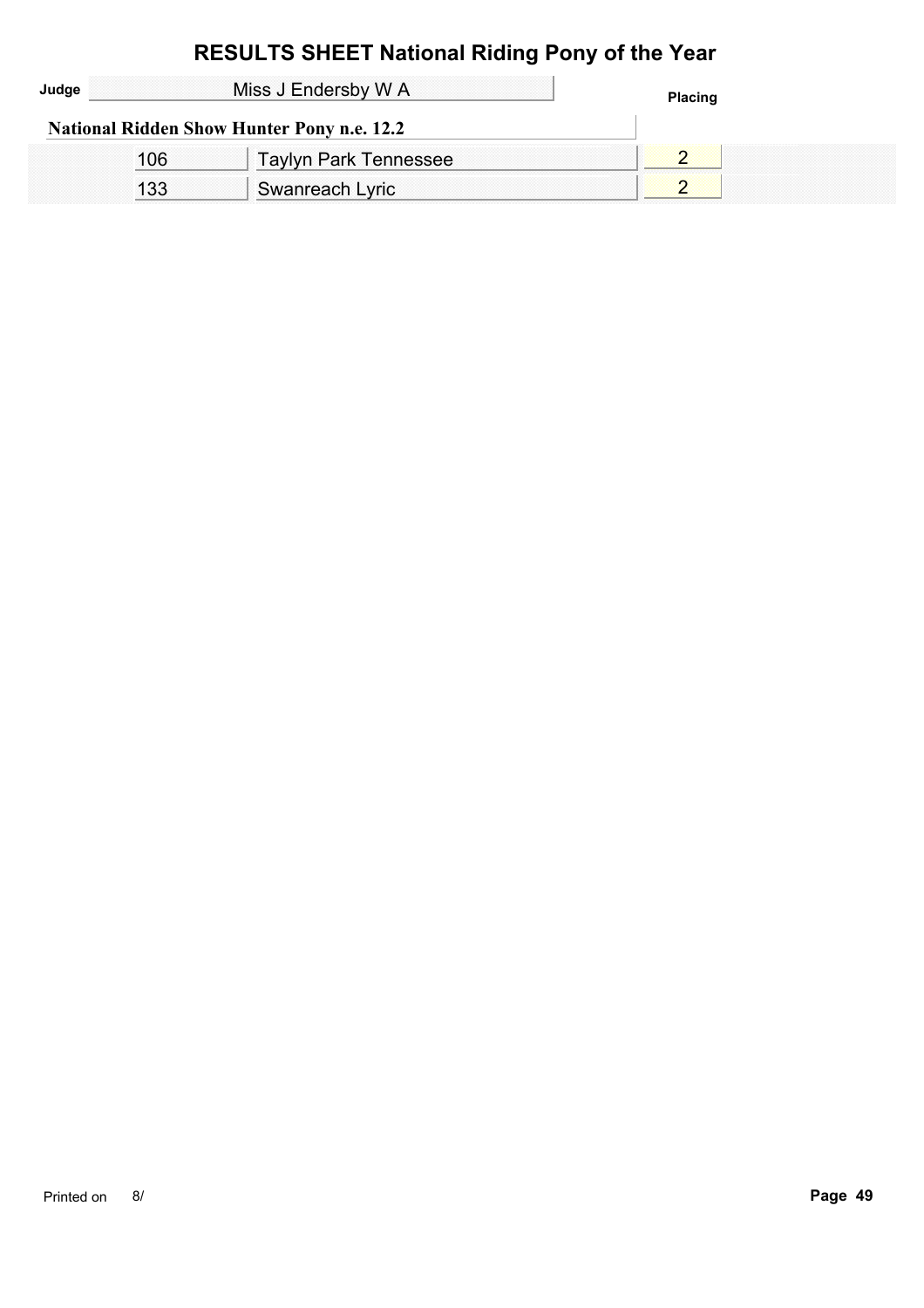|       |     | <b>RESULTS SHEET National Riding Pony of the Year</b>         |                |  |
|-------|-----|---------------------------------------------------------------|----------------|--|
| Judge |     | Miss J Endersby W A                                           | <b>Placing</b> |  |
|       |     | National Ridden Show Hunter Pony, over 12.2hh and n.e. 13.2hh |                |  |
|       | 74  | Cheraton Royal Scandal (AI)                                   |                |  |
|       | 84  | LJS Picture Play                                              |                |  |
|       | 233 | <b>Bevanlee Accolade</b>                                      | 2              |  |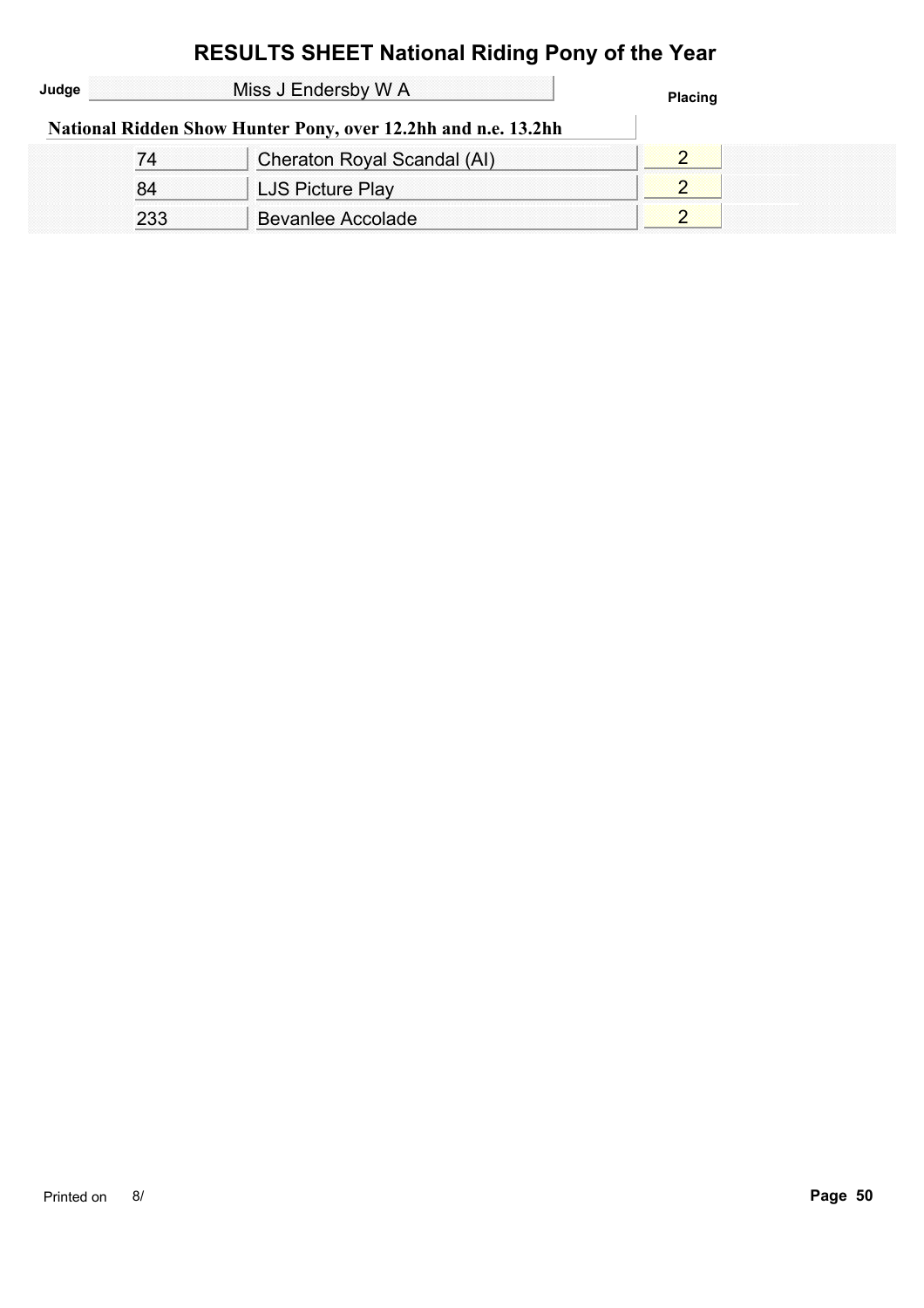|       |     | <b>RESULTS SHEET National Riding Pony of the Year</b>         |                |  |
|-------|-----|---------------------------------------------------------------|----------------|--|
| Judge |     | Miss J Endersby W A                                           | <b>Placing</b> |  |
|       |     | National Ridden Show Hunter Pony, over 13.2hh and n.e. 14.2hh |                |  |
|       | 49  | <b>Imperial Debonair</b>                                      | $\overline{2}$ |  |
|       | 86  | LJS Minks Delight (Imp)                                       | $\overline{2}$ |  |
|       | 119 | Langtree Opium                                                | $\overline{2}$ |  |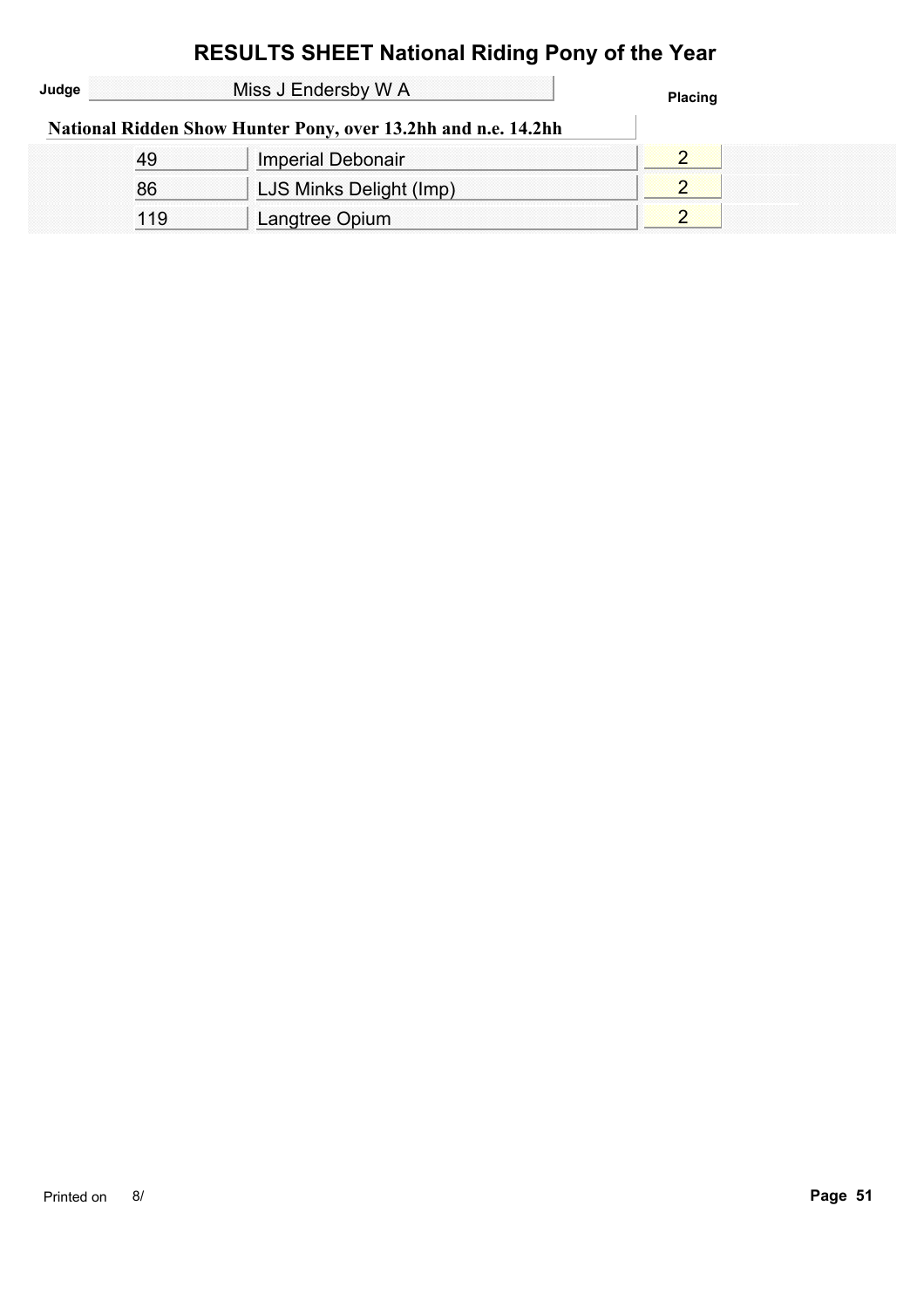| Judge | Ms J Whimpress S.A. |                                               | <b>Placing</b> |  |
|-------|---------------------|-----------------------------------------------|----------------|--|
|       |                     | <b>National Ridden Show Pony, n.e. 12.2hh</b> |                |  |
|       | 152                 | Silkwood Angel Wings                          |                |  |
|       | 193                 | Kolbeach Swell                                |                |  |
|       | 212                 | <b>Mondiso Park Premiere</b>                  |                |  |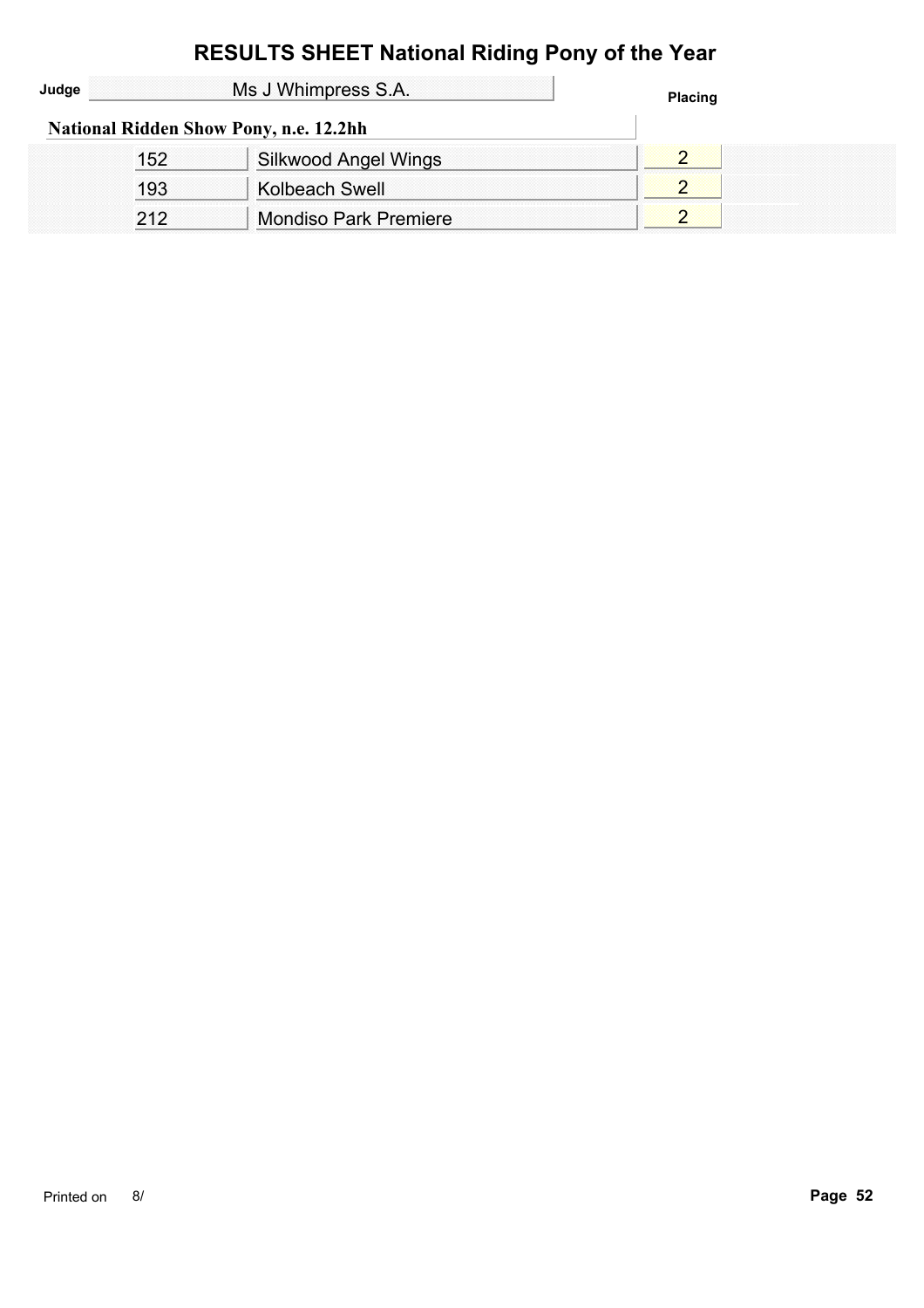| <b>RESULTS SHEET National Riding Pony of the Year</b> |     |                                                        |                |  |  |
|-------------------------------------------------------|-----|--------------------------------------------------------|----------------|--|--|
| Judge                                                 |     | Ms J Whimpress S.A.                                    | <b>Placing</b> |  |  |
|                                                       |     | National Ridden Show Pony, over 13.2hh and n.e. 14.2hh |                |  |  |
|                                                       | 126 | Sanlirra Truffle                                       | 2              |  |  |
|                                                       | 187 | Rathowen MacNamara                                     | 2              |  |  |
|                                                       | 197 | <b>Mandaley Pure Silk</b>                              | $\overline{2}$ |  |  |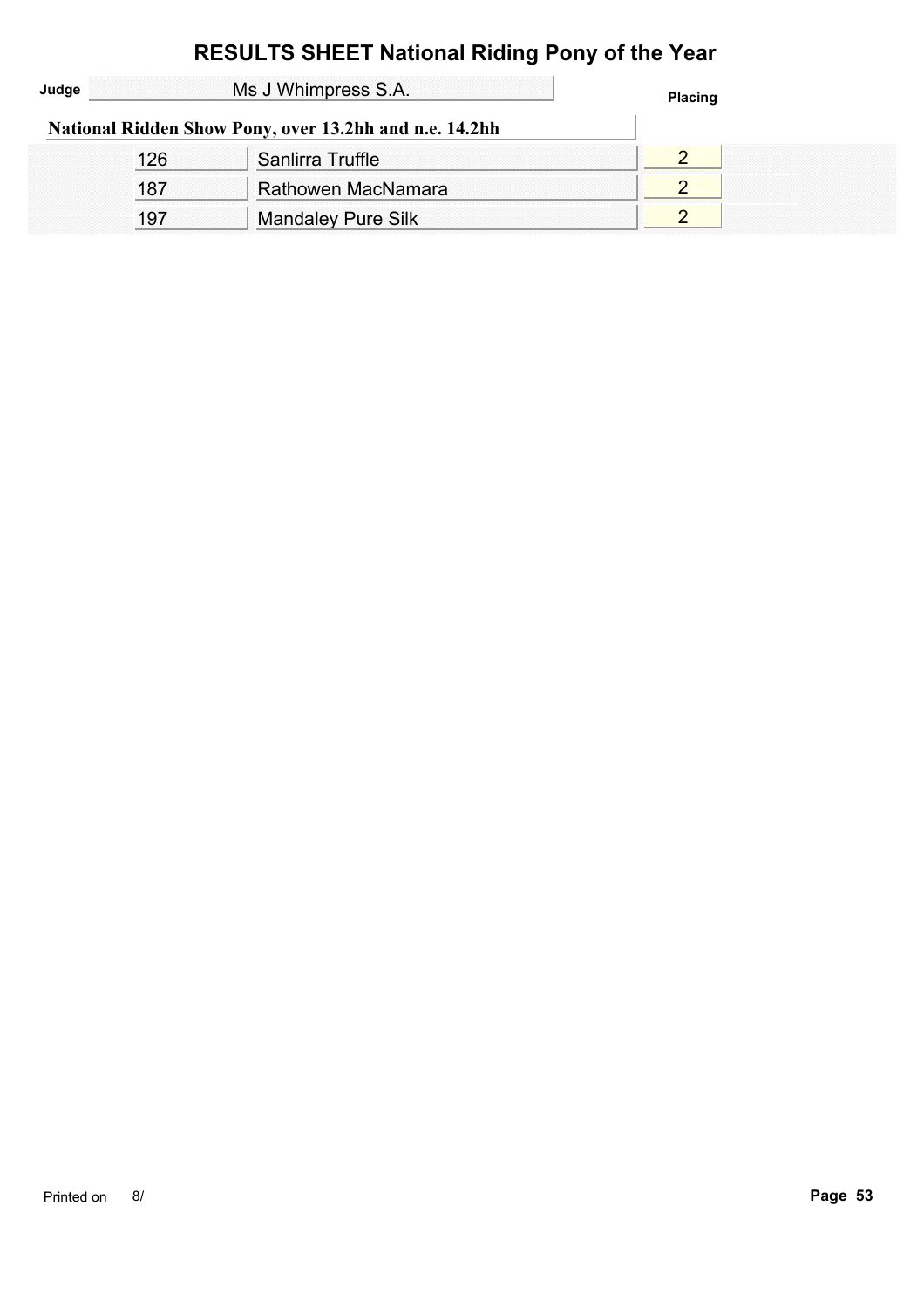| Ms J Whimpress S.A.                   | Placing |
|---------------------------------------|---------|
| <b>2009 NATIONAL RIDDEN SHOW PONY</b> |         |
| <sup>1</sup> Mandaley Pure Silk       |         |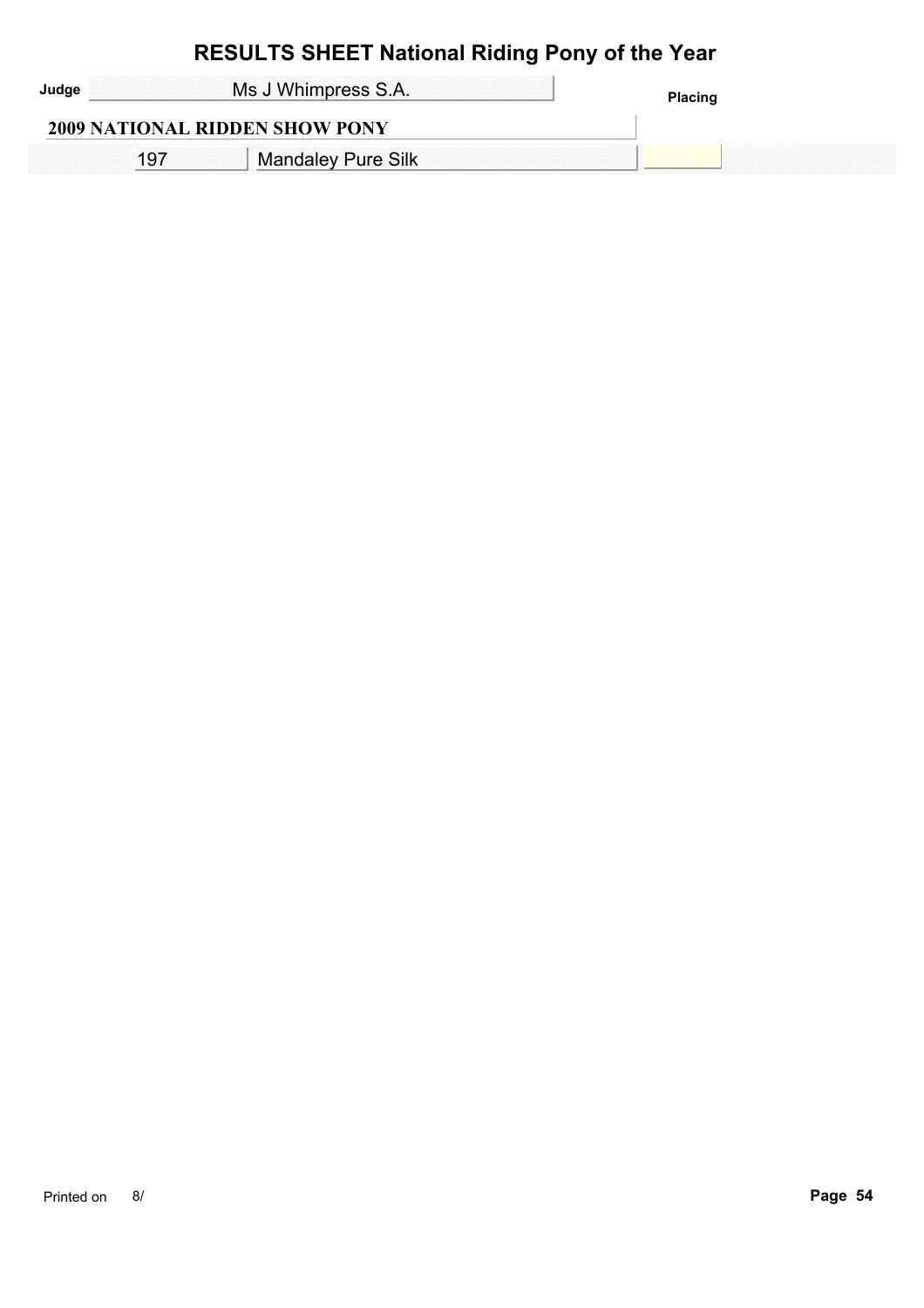| Ms J Whimpress S.A.                             | <b>Placing</b> |
|-------------------------------------------------|----------------|
| <b>2009 Runner-Up NATIONAL RIDDEN SHOW PONY</b> |                |
| <b>Silkwood Angel Wings</b>                     |                |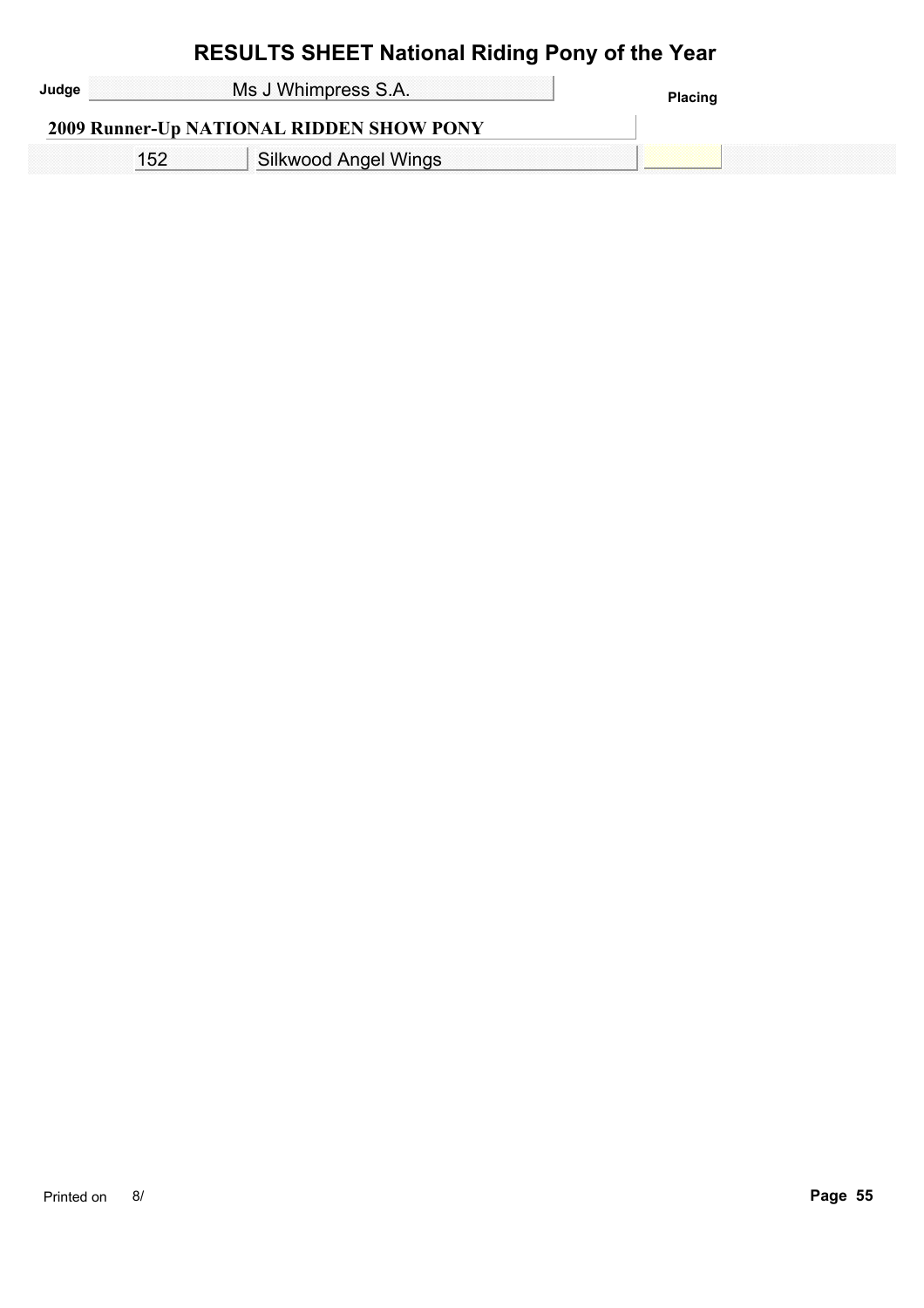| Judge |     | Ms J Whimpress S.A.                                            | <b>Placing</b> |  |
|-------|-----|----------------------------------------------------------------|----------------|--|
|       |     | First Place and 2009 National Champion Ridden Colt or Stallion |                |  |
|       | 210 | Langtree Wild Vision                                           |                |  |
|       | 210 | Langtree Wild Vision                                           |                |  |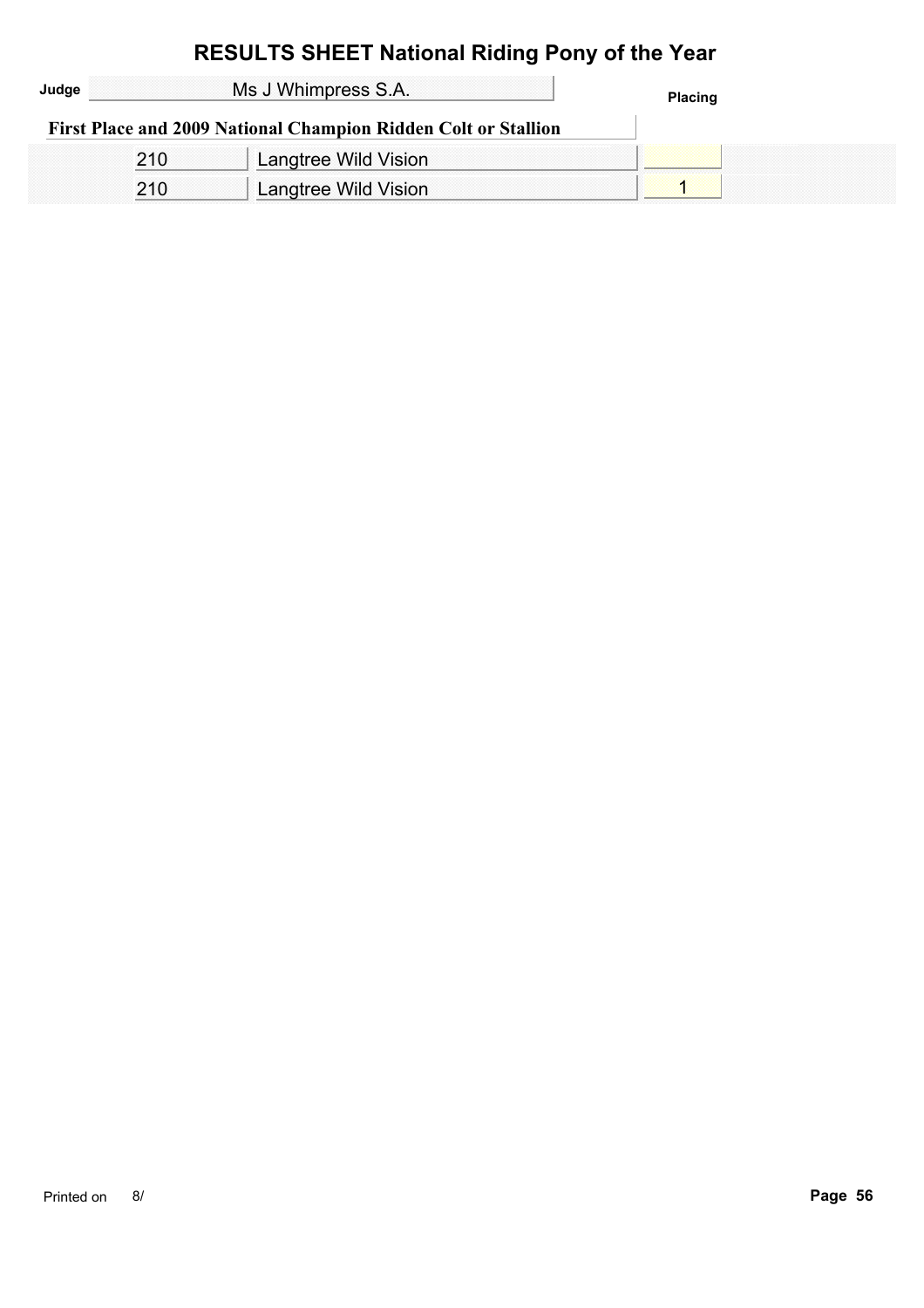| Judge | Miss J Endersby W A & J Whimpress                 | <b>Placing</b> |
|-------|---------------------------------------------------|----------------|
|       | <b>2009 NATIONAL RIDDEN CHAMPION OF CHAMPIONS</b> |                |
|       | Chippenham Titled                                 |                |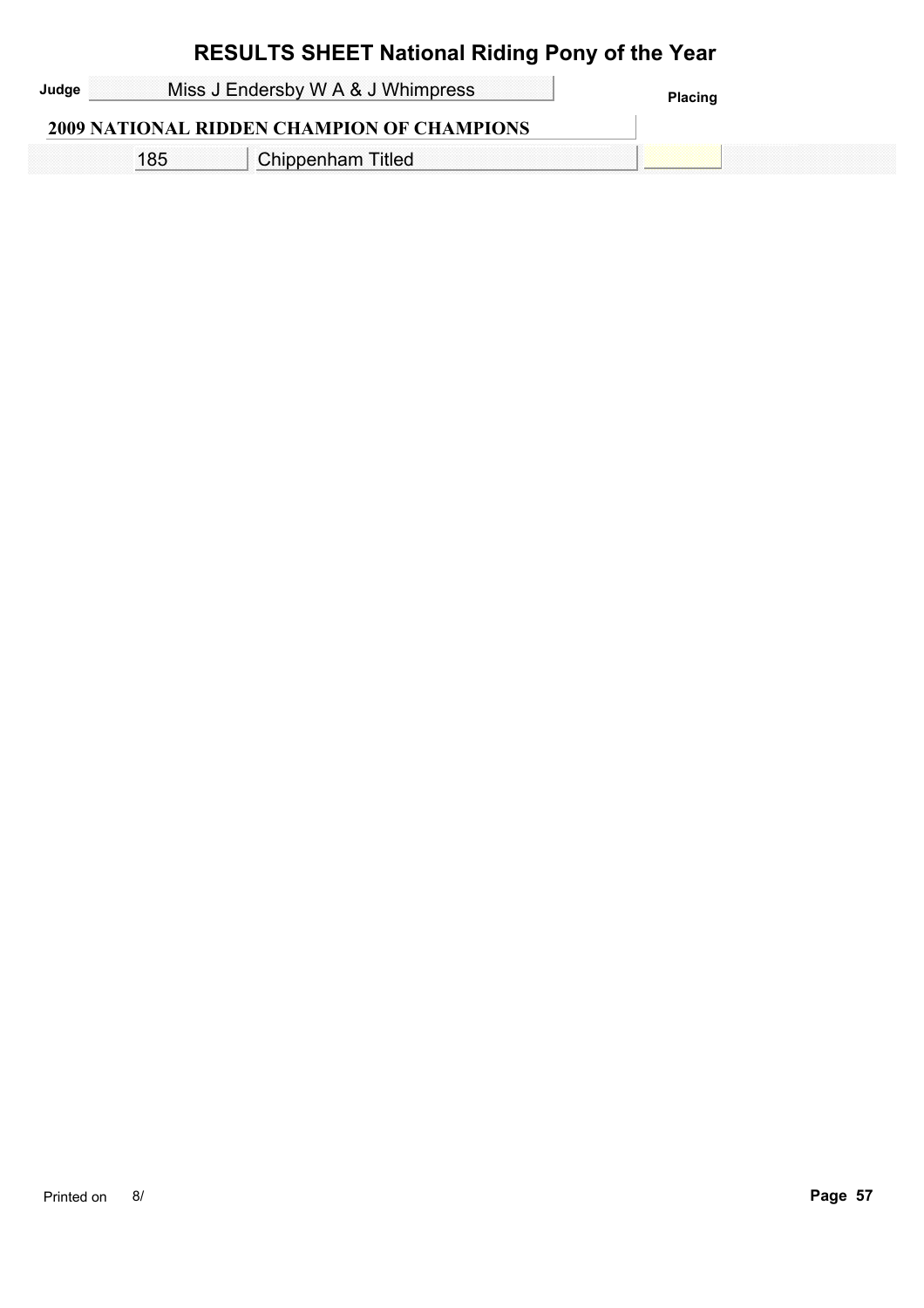Judge **Miss J Endersby W A & J Whimpress Placing Placing** 

#### **2009 NATIONAL RIDDEN Runner-Up CHAMPION OF CHAMPIONS**

197 | Mandaley Pure Silk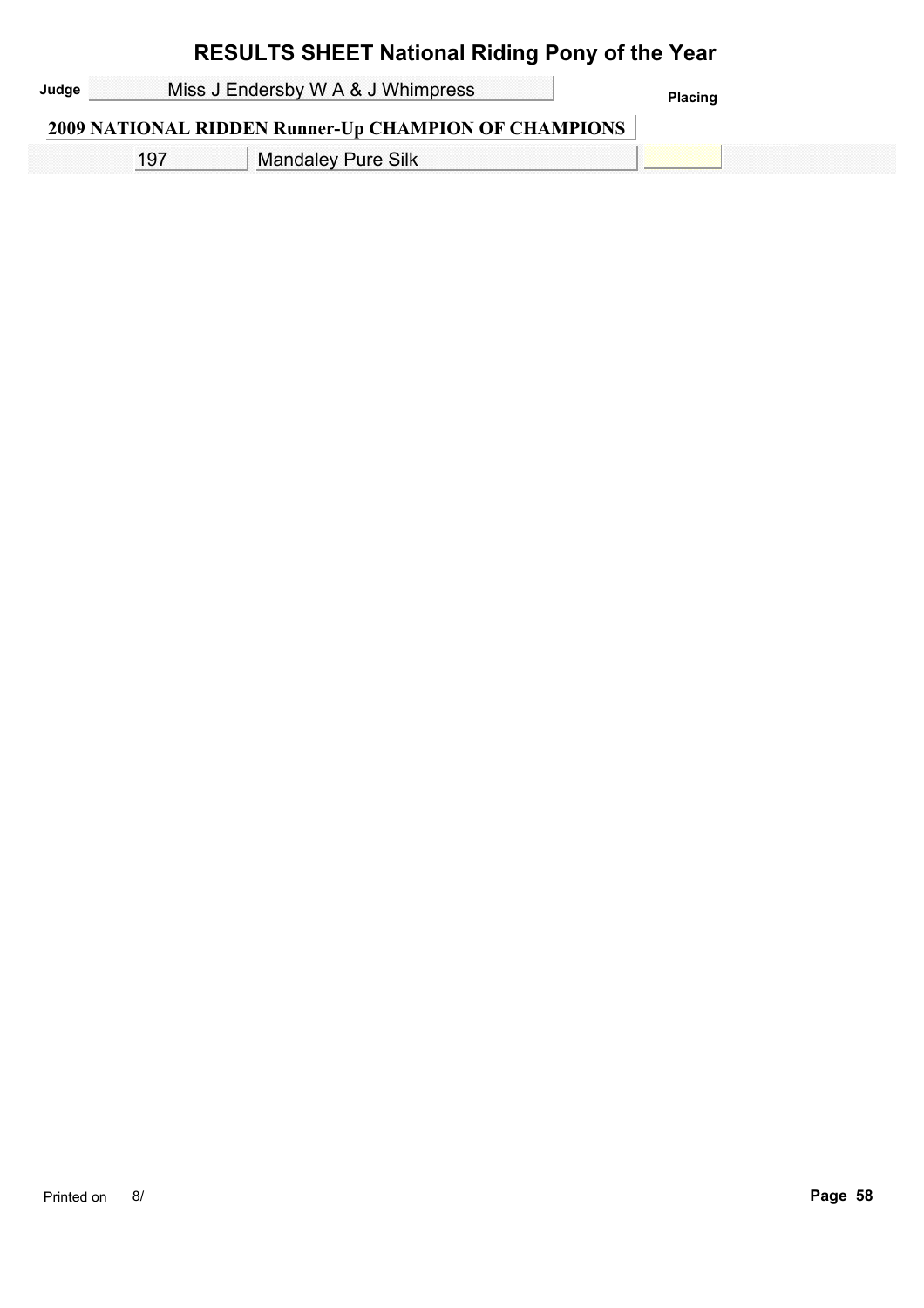| Miss J Endersby W A & J Whimpress<br>Judge |  |                                                | <b>Placing</b> |
|--------------------------------------------|--|------------------------------------------------|----------------|
|                                            |  | <b>2009 NATIONAL LED CHAMPION OF CHAMPIONS</b> |                |
|                                            |  | <b>Falconhurst First Dance</b>                 |                |